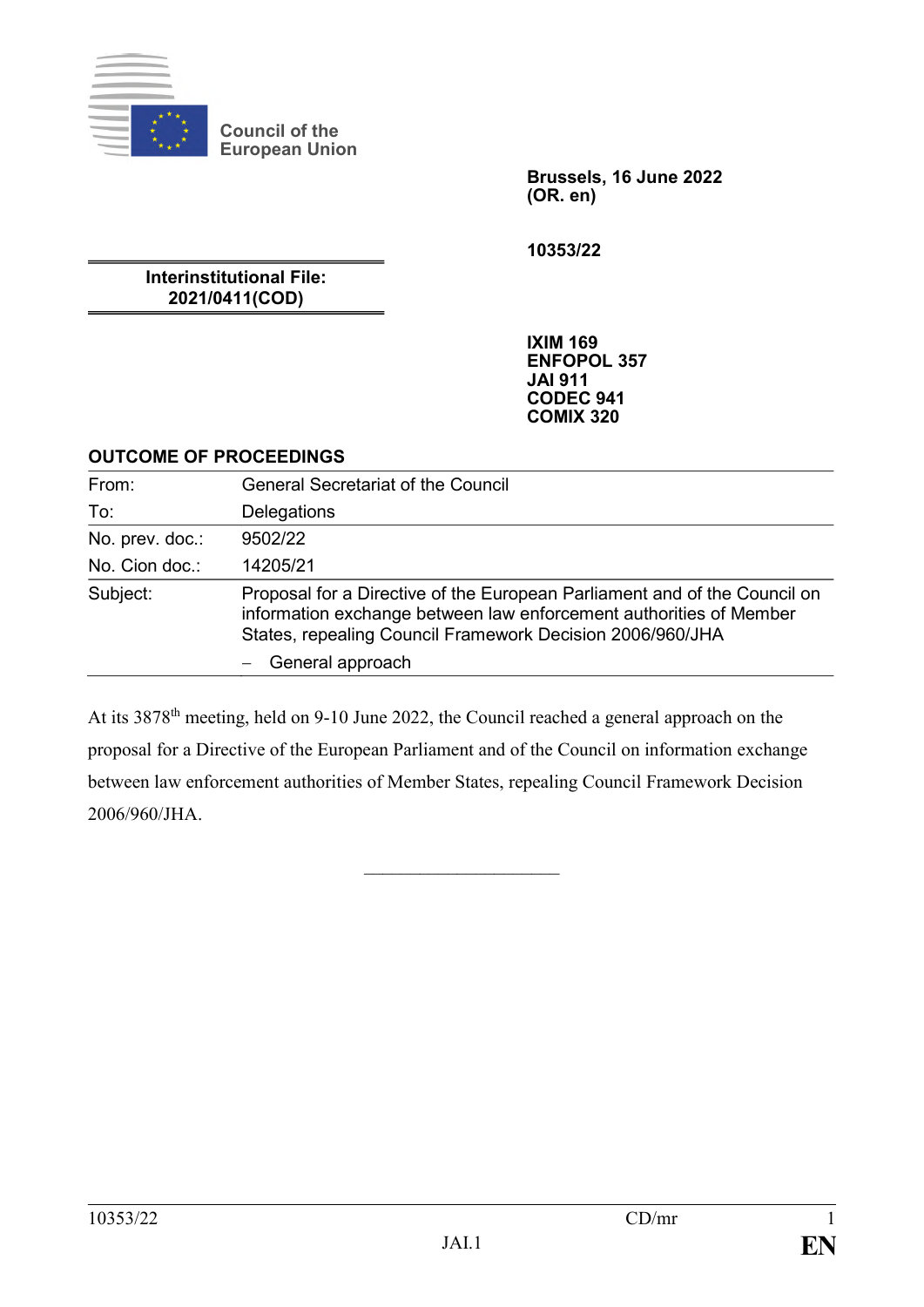## **ANNEX**

#### Proposal for a

### **DIRECTIVE OF THE EUROPEAN PARLIAMENT AND OF THE COUNCIL**

# **on information exchange between law enforcement authorities of Member States, repealing Council Framework Decision 2006/960/JHA**

#### THE EUROPEAN PARLIAMENT AND THE COUNCIL OF THE EUROPEAN UNION,

Having regard to the Treaty on the Functioning of the European Union, and in particular Article 87(2), point (a), thereof,

Having regard to the proposal from the European Commission,

After transmission of the draft legislative act to the national parliaments,

Acting in accordance with the ordinary legislative procedure,

Whereas:

(1) Transnational threats involving criminal activities call for a coordinated, targeted and adapted response. While national authorities operating on the ground are on the frontline in the fight against organised crime and terrorism, action at Union level is paramount to ensure efficient and effective cooperation, including as regards the exchange of information. Furthermore, organised crime and terrorism, in particular, are emblematic of the link between internal and external security. Those threats spread across borders and manifest themselves in organised crime and terrorist groups that engage in a wide range of criminal activities.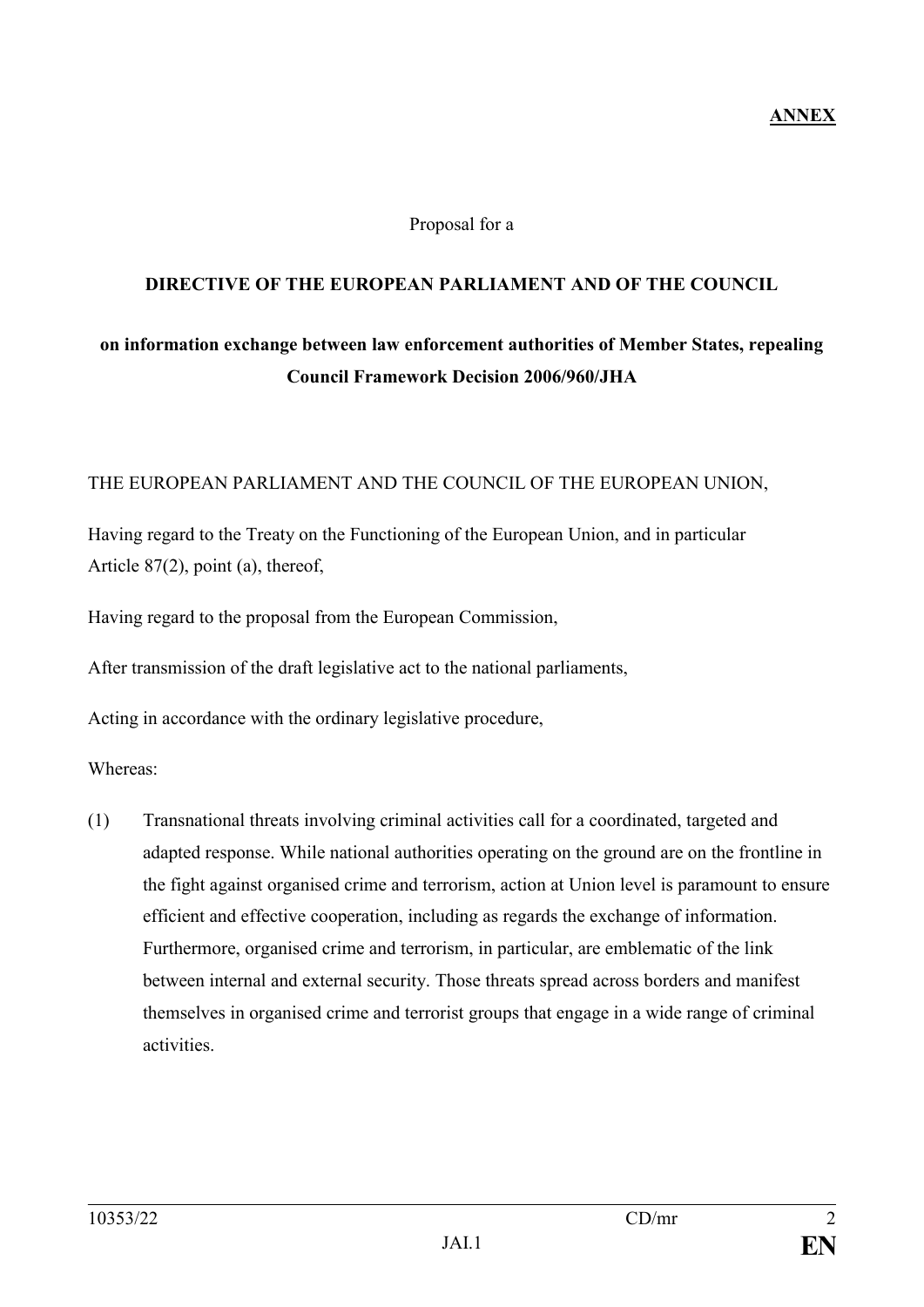- (2) In an area without internal border controls, police officers in one Member State should have, within the framework of the applicable Union and national law, the possibility to obtain equivalent access to the information available to their colleagues in another Member State. In this regard, law enforcement authorities should cooperate effectively and by default across the Union. Therefore, an essential component of the measures that underpin public security in an interdependent area without internal border controls is police cooperation on the exchange of relevant information for law enforcement purposes. Exchange of information on crime and criminal activities, including terrorism, serves the overall objective of protecting the security of natural persons.
- (3) Exchange of information between Member States for the purposes of preventing and detecting criminal offences is regulated by the Convention Implementing the Schengen Agreement of 14 June 1985**<sup>1</sup>** , adopted on 19 June 1990, notably in its Articles 39 and 46. Council Framework Decision 2006/960/JHA**<sup>2</sup>** partially replaced those provisions and introduced new rules for the exchange of information and intelligence between Member States' law enforcement authorities.
- (4) Evaluations, including those carried under Council Regulation (EU) 1053/2013**<sup>3</sup>** , indicated that Framework Decision 2006/960/JHA is not sufficiently clear and does not ensure adequate and rapid exchange of relevant information between Member States. Evaluations also indicated that that Framework Decision is scarcely used in practice, in part due to the lack of clarity experienced in practice between the scope of the Convention Implementing the Schengen Agreement and of that Framework Decision.

 $\mathbf{1}$ **<sup>1</sup>** Convention implementing the Schengen Agreement of 14 June 1985 between the Governments of the States of the Benelux Economic Union, the Federal Republic of Germany and the French Republic on the gradual abolition of checks at their common borders (OJ L 239, 22.9.2000, p. 19).

<sup>&</sup>lt;sup>2</sup> Council Framework Decision 2006/960/JHA of 18 December 2006 on simplifying the exchange of information and intelligence between law enforcement authorities of the Member States of the European Union (*OJ L 386, 29.12.2006, p. 89).*

<sup>&</sup>lt;sup>3</sup> Council Regulation (EU) No 1053/2013 of 7 October 2013 establishing an evaluation and monitoring mechanism to verify the application of the Schengen acquis and repealing the Decision of the Executive Committee of 16 September 1998 setting up a Standing Committee on the evaluation and implementation of Schengen (OJ L 295*, 6.11.2013, p. 27).*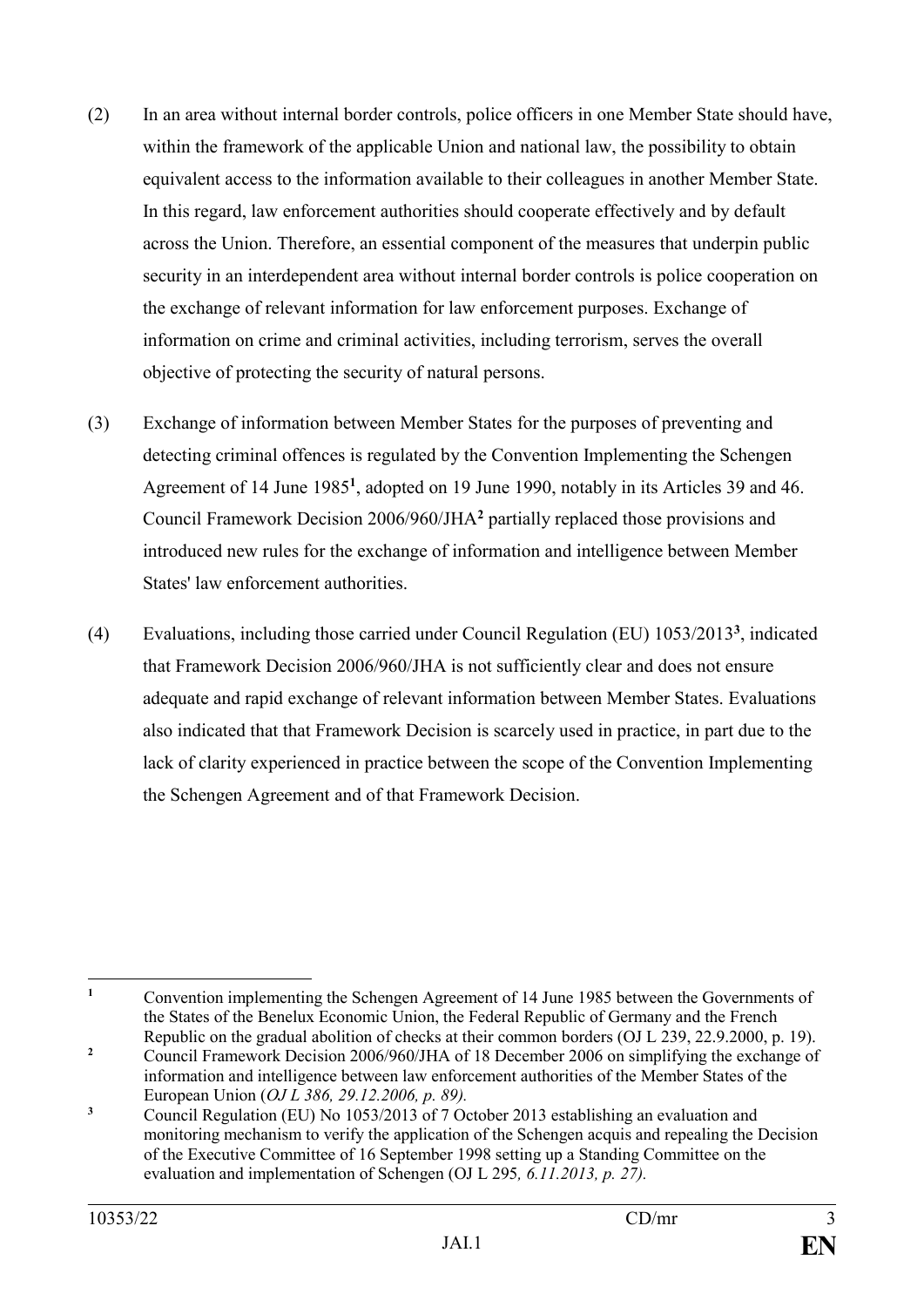- (5) Therefore, the existing legal framework consisting of the relevant provisions of the Convention Implementing the Schengen Agreement and Framework Decision 2006/960/JHA should be updated and replaced, so as to facilitate and ensure, through the establishment of clear and harmonised rules, the adequate and rapid exchange of information between the competent law enforcement authorities of different Member States.
- (6) In particular, the discrepancies between the relevant provisions of the Convention Implementing the Schengen Agreement and Framework Decision 2006/960/JHA should be addressed by covering information exchanges for the purpose of preventing, detecting or investigating criminal offences, thereby fully superseding, insofar as such exchanges are concerned, Articles 39 and 46 of that Convention and hence providing the necessary legal certainty. In addition, the relevant rules should be simplified and clarified, so as to facilitate their effective application in practice.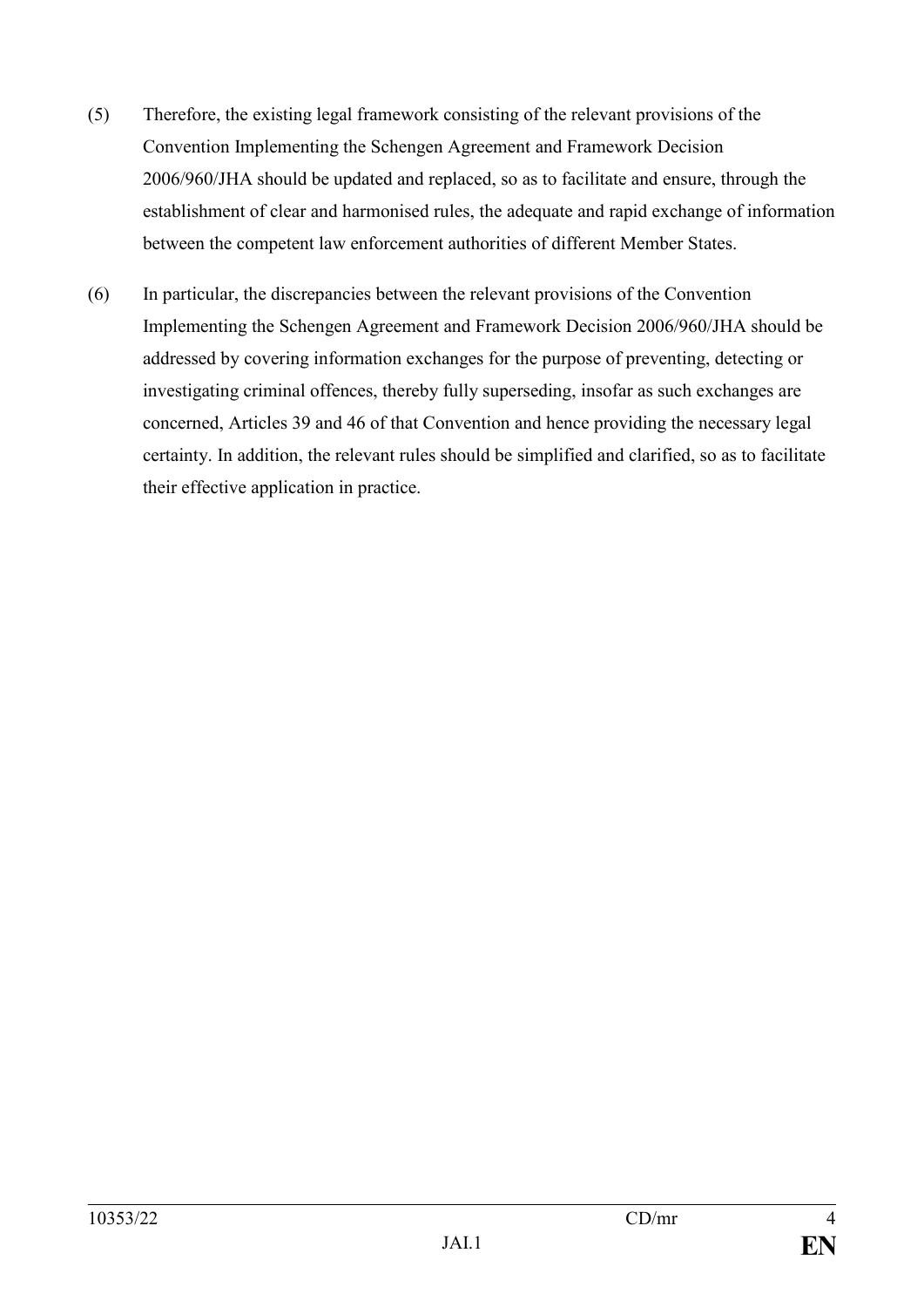(7) It is necessary to lay down rules governing the cross-cutting aspects of such information exchange between Member States*, including information obtained in criminal intelligence operations. This should include the exchange of information through Police and Customs Cooperation Centres set up between two or more Member States on the basis of bilateral or multilateral arrangements for the purpose of preventing, detecting or investigating criminal offences. On the other hand, this should not include bilateral exchange of information with Third States*. The rules of this Directive should not affect the application of rules of Union law on specific systems or frameworks for such exchanges, such as under Regulations (EU) 2018/1860**<sup>4</sup>** , (EU) 2018/1861**<sup>5</sup>** , (EU) 2018/1862**<sup>6</sup>** , and (EU) 2016/794**<sup>7</sup>** of the European Parliament and of the Council, Directives (EU) 2016/681**<sup>8</sup>** and 2019/1153**<sup>9</sup>** of the European Parliament and of the Council, and Council Decisions 2008/615/JHA**<sup>10</sup>** and 2008/616/JHA**<sup>11</sup>** .

 $\overline{\mathbf{4}}$ **<sup>4</sup>** Regulation (EU) 2018/1860 of the European Parliament and of the Council of 28 November 2018 on the use of the Schengen Information System for the return of illegally staying third-country nationals (OJ L 312, 7.12.2018, *p. 1).*

<sup>&</sup>lt;sup>5</sup> Regulation (EU) 2018/1861 of the European Parliament and of the Council of 28 November 2018 on the establishment, operation and use of the Schengen Information System (SIS) in the field of border checks, and amending the Convention implementing the Schengen Agreement, and amending and repealing Regulation No 1987/2006 (OJ L 312, 7.12.2018, p. 14).

<sup>&</sup>lt;sup>6</sup> Regulation (EU) 2018/1862 of the European Parliament and of the Council of 28 November 2018 on the establishment, operation and use of the Schengen Information System (SIS) in the field of police cooperation and judicial cooperation in criminal matters, amending and repealing Council Decision 2007/533/JHA, and repealing Regulation No 1986/2006 of the European Parliament and of the Council and Commission Decision 2010/261/EU (OJ L 312, 7.12.2018, p. 56).

**<sup>7</sup>** Regulation (EU) 2016/794 of the European Parliament and of the Council of 11 May 2016 on the European Union Agency for Law Enforcement Cooperation (Europol) and replacing and repealing Council Decisions 2009/371/JHA, 2009/934/JHA, 2009/935/JHA, 2009/936/JHA and 2009/968/JHA (*OJ L 135, 24.5.2016, p. 53)*.

<sup>&</sup>lt;sup>8</sup> Directive (EU) 2016/681 of the European Parliament and of the Council of 27 April 2016 on the use of passenger name record (PNR) data for the prevention, detection, investigation and prosecution of terrorist offences and serious crime (*OJ L 119, 4.5.2016, p. 132).*

<sup>&</sup>lt;sup>9</sup> Directive (EU) 2019/1153 of the European Parliament and of the Council of 20 June 2019 laying down rules facilitating the use of financial and other information for the prevention, detection, investigation or prosecution of certain criminal offences, and repealing Council Decision 2000/642/JHA (*OJ L 186, 11.7.2019, p. 122).*

<sup>&</sup>lt;sup>10</sup> Council Decision 2008/615/JHA of 23 June 2008 on the stepping up of cross-border cooperation, particularly in combating terrorism and cross-border crime (OJ L 210, 6.8.2008, p. 1).

**<sup>11</sup>** Council Decision 2008/616/JHA of 23 June 2008 on the implementation of Decision 2008/615/JHA on the stepping up of cross-border cooperation, particularly in combating terrorism and cross-border crime (OJ L 210, 6.8.2008, p. 12). A proposal for a Regulation on automated data exchange for police cooperation ("Prüm II"), intends to repeal parts of those Council Decisions.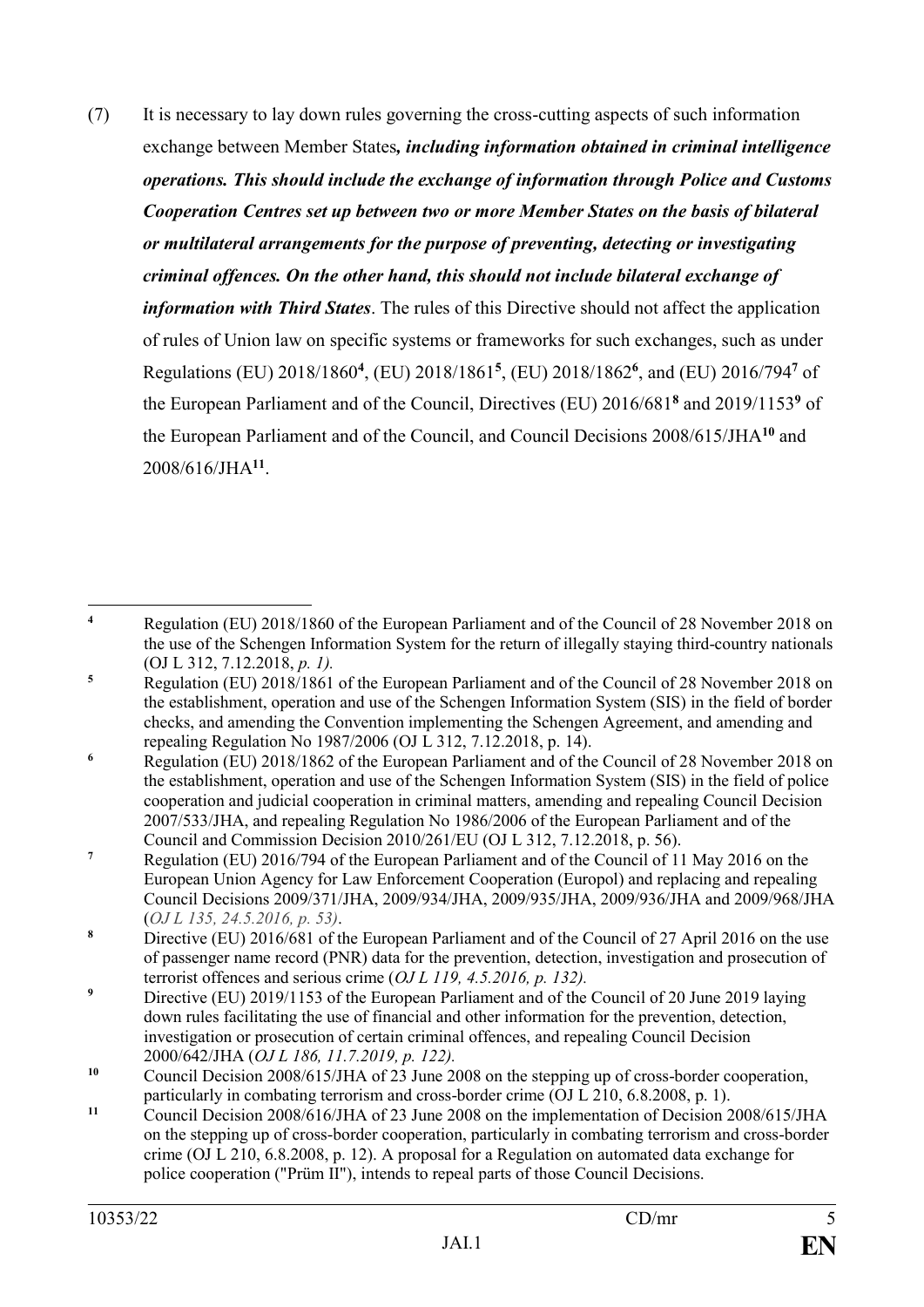*This Directive is without prejudice to the provisions of the Convention drawn up on the basis of Article K.3 of the Treaty on European Union, on mutual assistance and cooperation between customs administrations (Naples II).*

- *(7a) Since this Directive should not apply to the processing of personal data in the course of an activity which falls outside the scope of Union law, activities concerning national security should not be considered to be activities falling within the scope of this Directive.*
- (8) This Directive does not govern the provision and use of information as evidence in judicial proceedings. In particular, it should not be understood as establishing a right to use the information provided under this Directive as evidence and, consequently, it leaves unaffected any requirement provided for in the applicable law to obtain the consent from the Member State providing the information for such use. This Directive leaves acts of Union law on evidence, such as Regulation (EU) …/…**<sup>12</sup>** [*on European Production and Preservation Orders for electronic evidence in criminal matters*] and Directive (EU) …/…**<sup>13</sup>** [*laying down harmonised rules on the appointment of legal representatives for the purpose of gathering evidence in criminal proceedings*], unaffected. *Consequently, Member States may give their consent for the use of information as evidence in judicial proceedings at the time of the provision of the information or afterwards, including where necessary under national law, through the use of instruments regarding judicial cooperation in force between the Member States.*

 $12$ **12** Regulation proposal, COM/2018/225 final - 2018/0108 (COD).<br> **13** Directive grams cal. COM/2018/226 final - 2018/0107 (COD).

**<sup>13</sup>** Directive proposal, COM/2018/226 final - 2018/0107 (COD).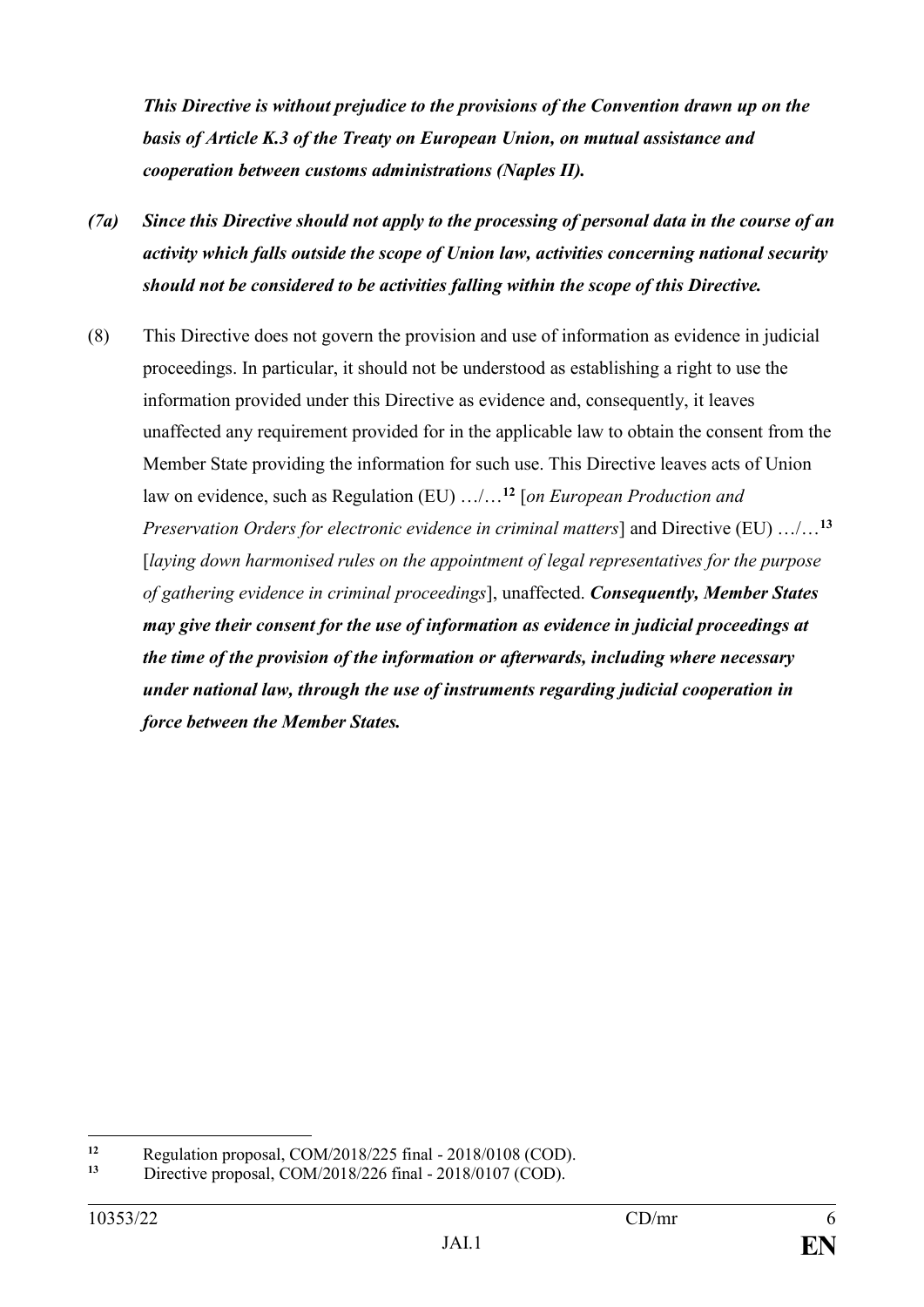- (9) All exchanges of information under this Directive should be subject to *four*three general principles, namely those of availability, equivalent access*,* and confidentiality *and data ownership*. While those principles are without prejudice to the more specific provisions of this Directive, they should guide its interpretation and application where relevant. For example, the principle of availability should be understood as indicating that relevant information available to the Single Point of Contact or the law enforcement authorities of one Member State should also be available, to the largest extent possible, to those of other Member States. However, the principle should not affect the application, where justified, of specific provisions of this Directive restricting the availability of information, such as those on the grounds for refusal of requests for information and judicial authorisation*, as well as the obligation to have the consent of the State which initially provided the information to share it*. In addition, pursuant to the principle of equivalent access, the access of the Single Point of Contact and the law enforcement authorities of other Member States to relevant information should be substantially the same as, and thus be neither stricter nor less strict than, the access of those of one and the same Member State, subject to the Directive's more specific provisions.
- *(9a) The concept of available information on which the Directive is based includes both information directly accessible and indirectly accessible to law enforcement authorities. Directly accessible information refers to all information that is held in a database directly accessible by the Single Point of Contact or the law enforcement authorities of the requested Member State, whether or not it was previously obtained by coercive measures. On the other hand, indirectly accessible information requires action by the Single Point of Contact or the law enforcement authorities of the requested Member State to obtain it. This action should not include coercive measures. Each Member State should provide its list of directly accessible information and its list of indirectly accessible information to the General Secretariat of the Council to be included in the "National Fact Sheets" appended to the Council document "Manual on Law Enforcement Information Exchange".*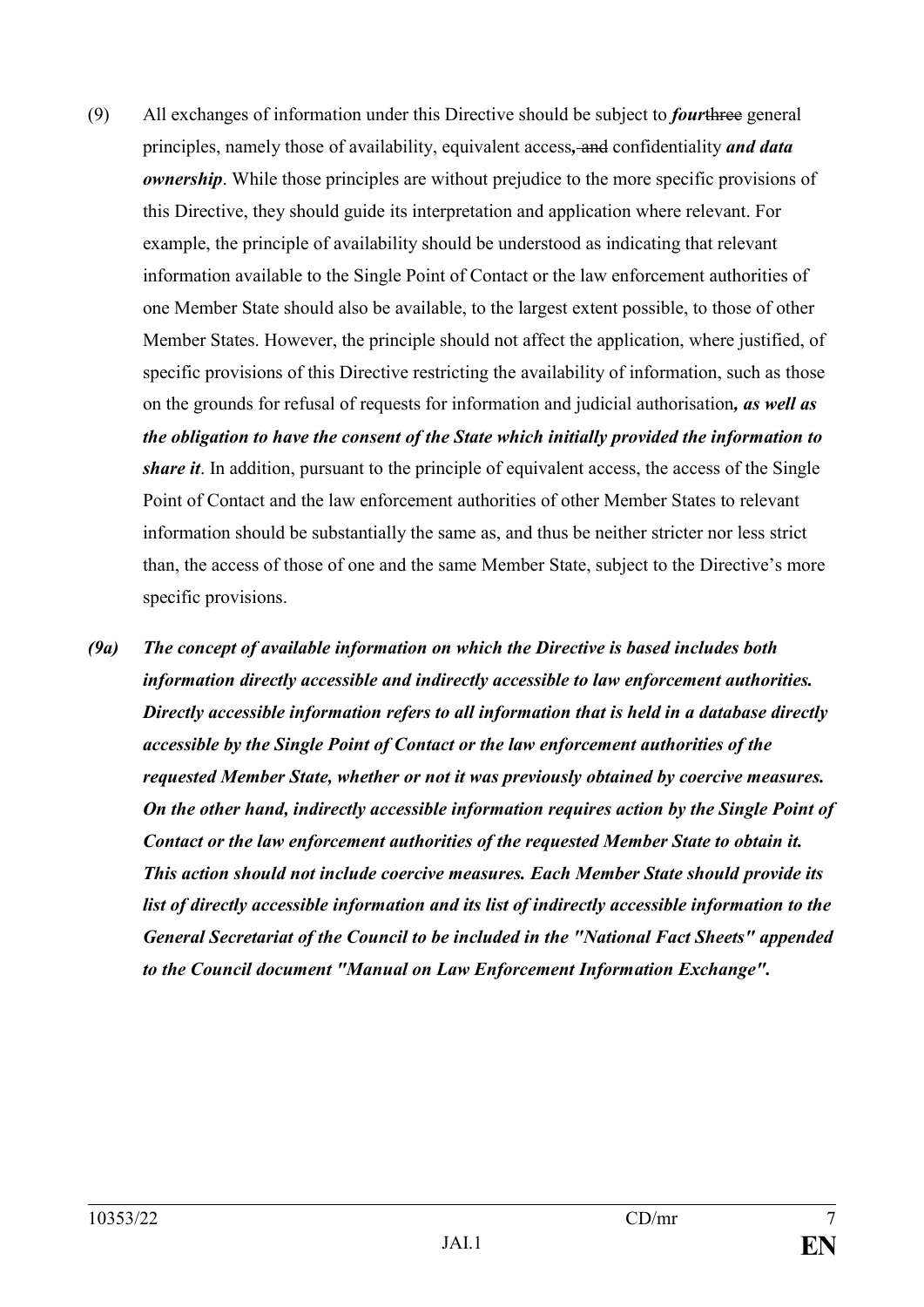- (10) In order to achieve the objective to facilitate and ensure the adequate and rapid exchange of information between Member States, provision should be made for obtaining such information by addressing a request for information to the Single Point of Contact of the other Member State concerned, in accordance with certain clear, simplified and harmonised requirements. Concerning the content of such requests for information, it should in particular be specified, in an exhaustive and sufficiently detailed manner and without prejudice to the need for a case-by-case assessment, when they are to be considered as urgent and which explanations they are to contain as minimum.
- (11) Whilst the Single Points of Contact of each Member State should in any event have the possibility to submit requests for information to the Single Point of Contact of another Member State, in the interest of flexibility, Member States should be allowed to decide that, in addition, *some of* their law enforcement authorities *involved in European cooperation* may also submit such requests *to the Single Points of Contact of other Member States. The list of these designated law enforcement authorities should be updated and provided by each Member State to the Commission and to the General Secretariat of the Council to be included in the "National Fact Sheets" appended to the Council document "Manual on Law Enforcement Information Exchange"*. In order for Single Points of Contact to be able to perform their coordinating functions under this Directive, it is however necessary that, where a Member State takes such a decision, its Single Point of Contact is made aware of all such outgoing requests, as well as of any communications relating thereto, by always being put in copy.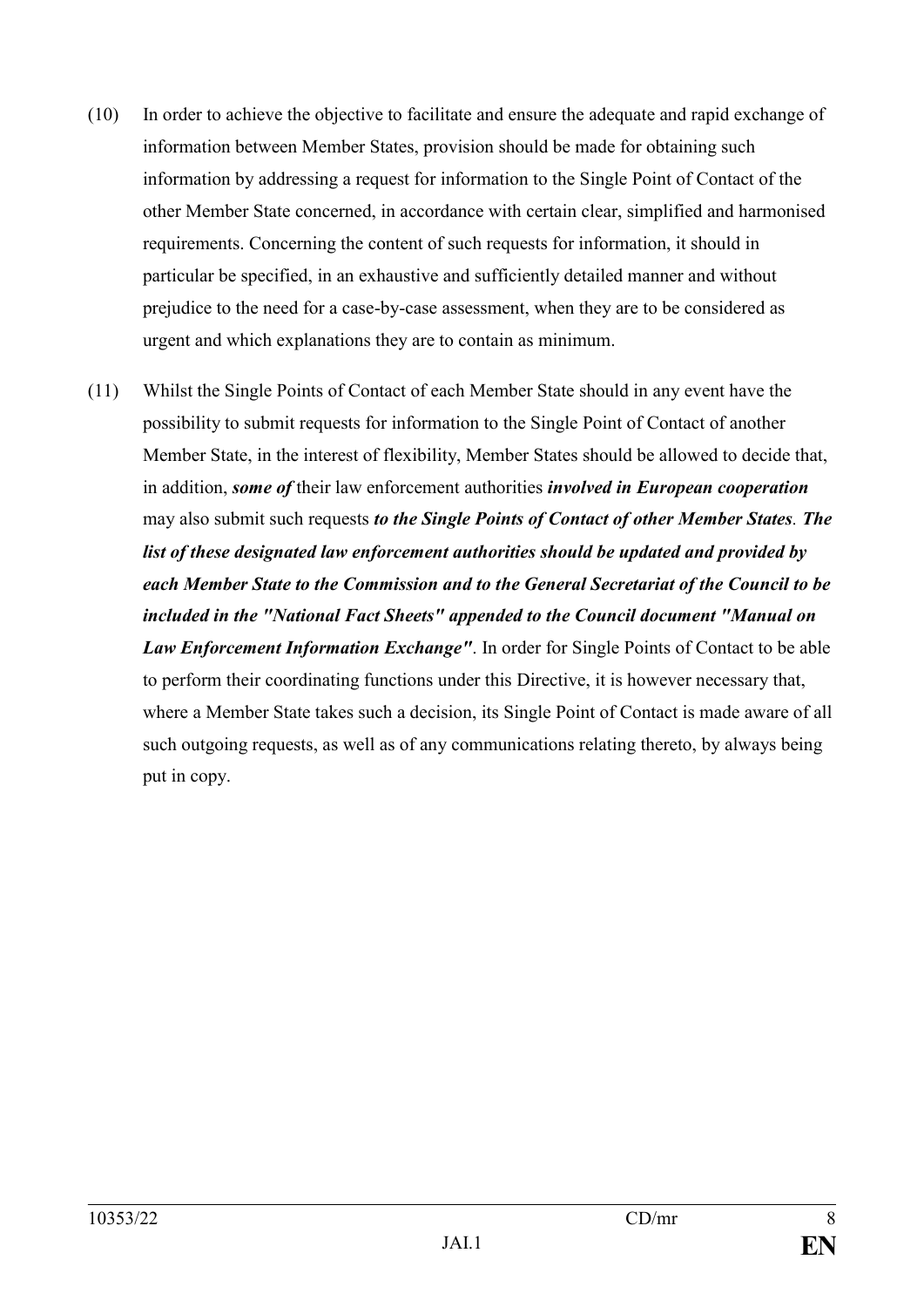- (12) Time limits are necessary to ensure rapid processing of requests for information submitted to a Single Point of Contact. Such time limits should be clear and proportionate and take into account whether the request for information is urgent and whether *the information is directly or indirectly accessible to the law enforcement authorities*a prior judicial authorisation is required. In order to ensure compliance with the applicable time limits whilst nonetheless allowing for a degree of flexibility where objectively justified, it is necessary to allow, on an exceptional basis, for deviations only where, and in as far as, the competent judicial authority of the requested Member State needs additional time to decide on granting the necessary judicial authorisation. Such a need could arise, for example, because of the broad scope or the complexity of the matters raised by the request for information. *In order to limit the risks of losing the opportunity to proceed to critical actions in specific cases, information should be provided to the requesting Member State as soon as the information is held by the Single Point of Contact even if that information is only part of the overall information available that is relevant to the request. The rest of the information should be provided afterwards.*
- (13) In exceptional cases, it may be objectively justified for a Member State to refuse a request for information submitted to a Single Point of Contact. In order to ensure the effective functioning of the system created by this Directive, those cases should be exhaustively specified and interpreted restrictively. When only parts of the information concerned by such a request for information relate to the reasons for refusing the request, the remaining information is to be provided within the time limits set by this Directive. Provision should be made for the possibility to ask for clarifications, which should suspend the applicable time limits. However, such possibility should only exist where the clarifications are objectively necessary and proportionate, in that the request for information would otherwise have to be refused for one of the reasons listed in this Directive. In the interest of effective cooperation, it should remain possible to request necessary clarifications also in other situations, without this however leading to suspension of the time limits.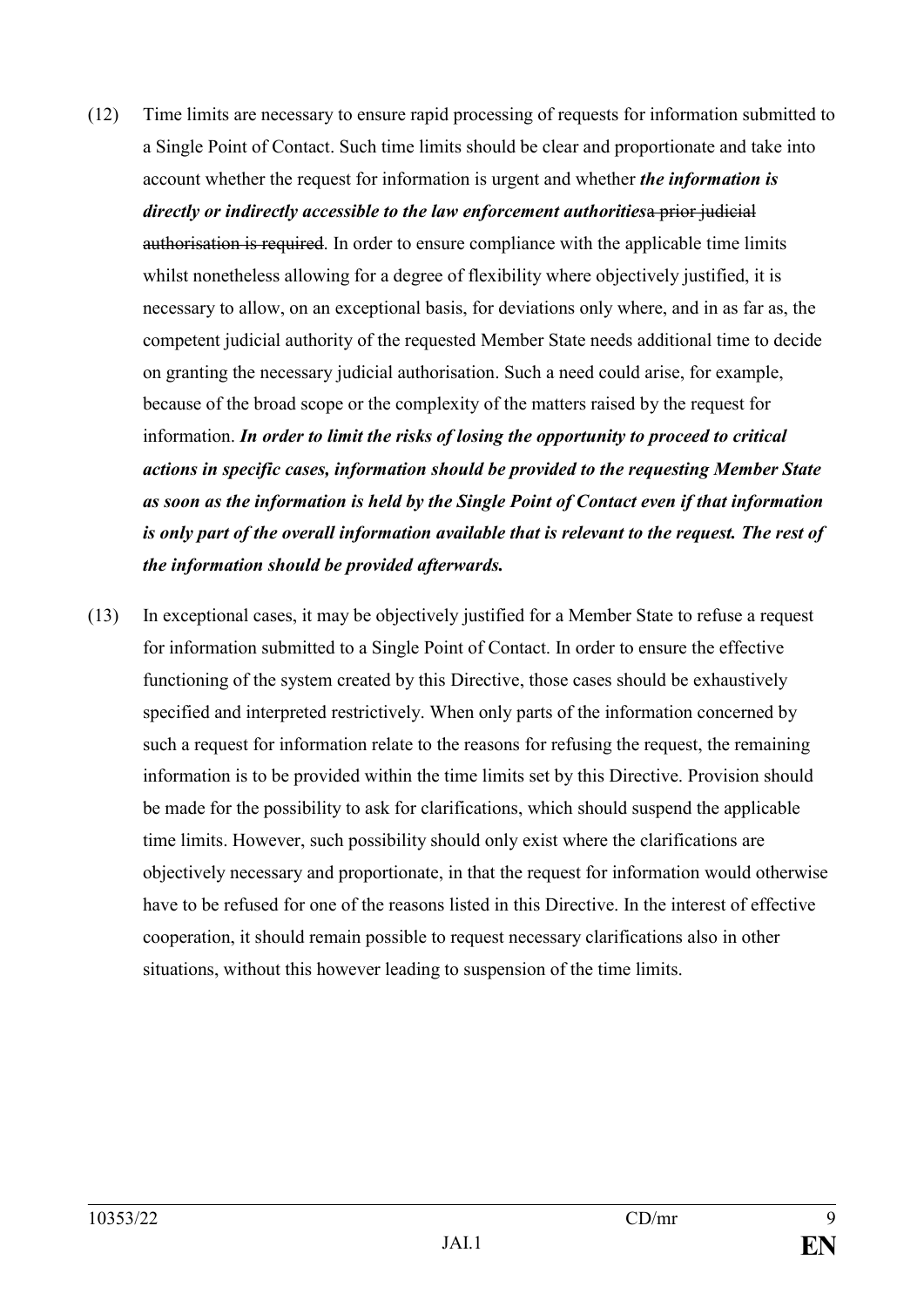- (14) In order to allow for the necessary flexibility in view of operational needs that may vary in practice, provision should be made for two other means of exchanging information, in addition to requests for information submitted to the Single Points of Contact. The first one is the spontaneous provision of information, that is, on the own initiative of either the Single Point of Contact or the law enforcement authorities without a prior request. The second one is the provision of information upon requests for information submitted either by Single Points of Contact or by law enforcement authorities not to the Single Point of Contact, but rather directly to the law enforcement authorities of another Member State. In respect of both means, only a limited number of minimum requirements should be set, in particular on keeping the Single Points of Contact informed and, as regards own-initiative provision of information, the situations in which information is to be provided and the language to be used.
- (15) The requirement of a prior judicial authorisation for the provision of information can be an important safeguard. The Member States' legal systems are different in this respect and this Directive should not be understood as affecting such requirements established under national law, other than subjecting them to the condition that domestic exchanges and exchanges between Member States are treated in an equivalent manner, both on the substance and procedurally. Furthermore, in order to keep any delays and complications relating to the application of such a requirement to a minimum, the Single Point of Contact or the law enforcement authorities, as applicable, of the Member State of the competent judicial authority should take all practical and legal steps, where relevant in cooperation with the Single Point of Contact or the law enforcement authority of another Member State that requested the information, to obtain the judicial authorisation as soon as possible. *Although the legal basis of the Directive is limited to law enforcement cooperation under Article 87(2)(a) of the Treaty on the Functioning of the European Union, this does not prevent judicial authorities from being concerned by some of the provisions of this Directive.*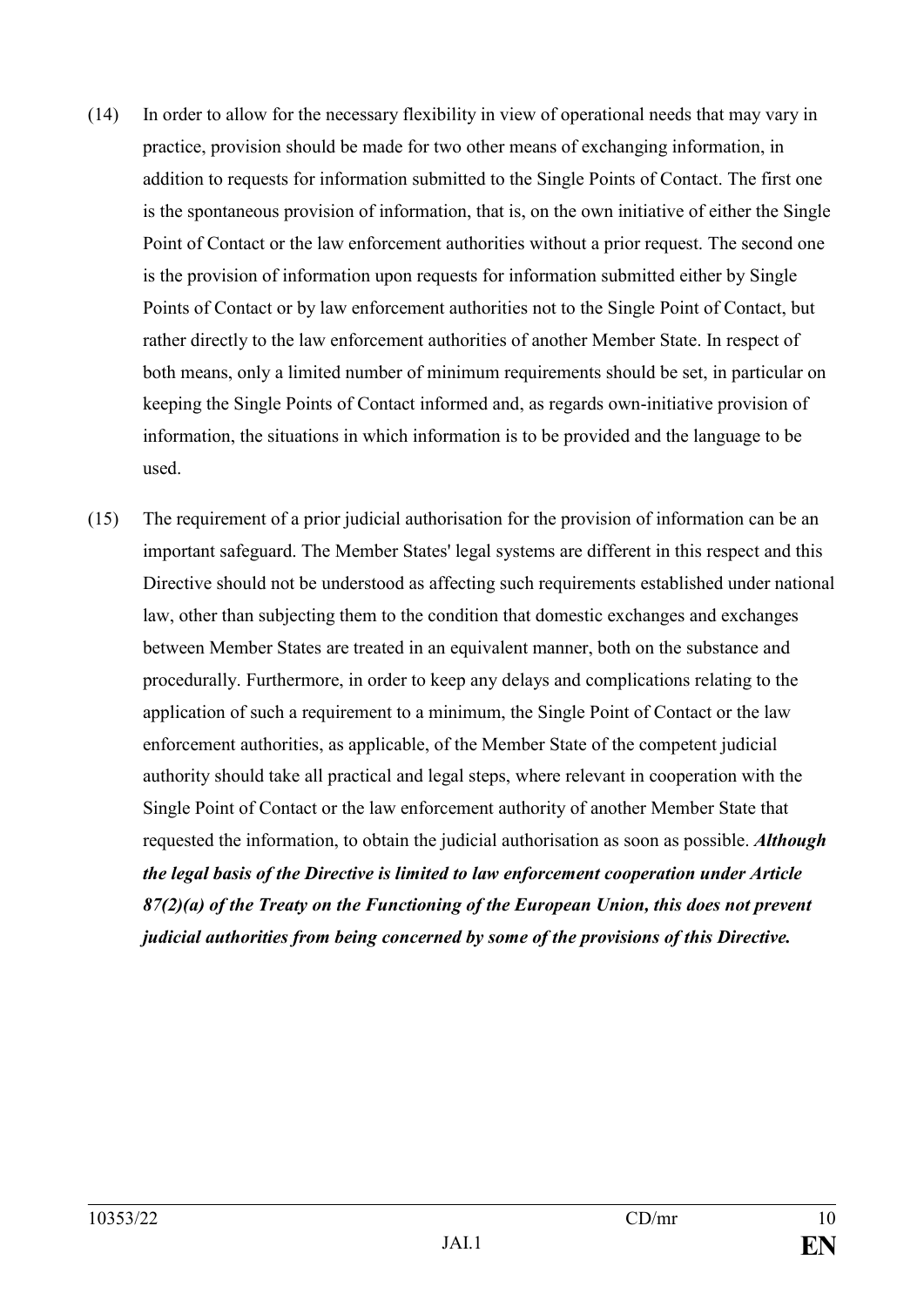(16) It is particularly important that the protection of personal data, in accordance with Union law, is ensured in connection to all exchanges of information under this Directive. To that aim, the rules of this Directive should be aligned with Directive (EU) 2016/680 of the European Parliament and of the Council**<sup>14</sup>**. In particular, it should be specified that any personal data exchanged by Single Points of Contacts and law enforcement authorities is to remain limited to the categories of data listed in Section B point 2, of Annex II to Regulation (EU) 2016/794 of the European Parliament and of the Council**<sup>15</sup>**. Furthermore, as far as possible, any such personal data should be distinguished according to their degree of accuracy and reliability, whereby facts should be distinguished from personal assessments, in order to ensure both the protection of individuals and the quality and reliability of the information exchanged. If it appears that the personal data are incorrect, they should be rectified or erased without delay. Such rectification or erasure, as well as any other processing of personal data in connection to the activities under this Directive, should be carried out in compliance with the applicable rules of Union law, in particular Directive (EU) 2016/680 and Regulation (EU) 2016/679 of the European Parliament and of the Council**<sup>16</sup>**, which rules this Directive leaves unaffected.

 $14$ **<sup>14</sup>** Directive (EU) 2016/680 of the European Parliament and of the Council of 27 April 2016 on the protection of natural persons with regard to the processing of personal data by competent authorities for the purposes of the prevention, investigation, detection or prosecution of criminal offences or the execution of criminal penalties, and on the free movement of such data, and repealing Council Framework Decision 2008/977/JHA (OJ L 119 4.5.2016, p. 89).

**<sup>15</sup>** Regulation (EU) 2016/794 of the European Parliament and of the Council of 11 May 2016 on the European Union Agency for Law Enforcement Cooperation (Europol) and replacing and repealing Council Decisions 2009/371/JHA, 2009/934/JHA, 2009/935/JHA, 2009/936/JHA and 2009/968/JHA (*OJ L 135, 24.5.2016, p. 53).*

<sup>&</sup>lt;sup>16</sup> Regulation (EU) 2016/679 of the European Parliament and of the Council of 27 April 2016 on the protection of natural persons with regard to the processing of personal data and on the free movement of such data, and repealing Directive 95/46/EC (General Data Protection Regulation) (OJ L 119 4.5.2016, p. 1).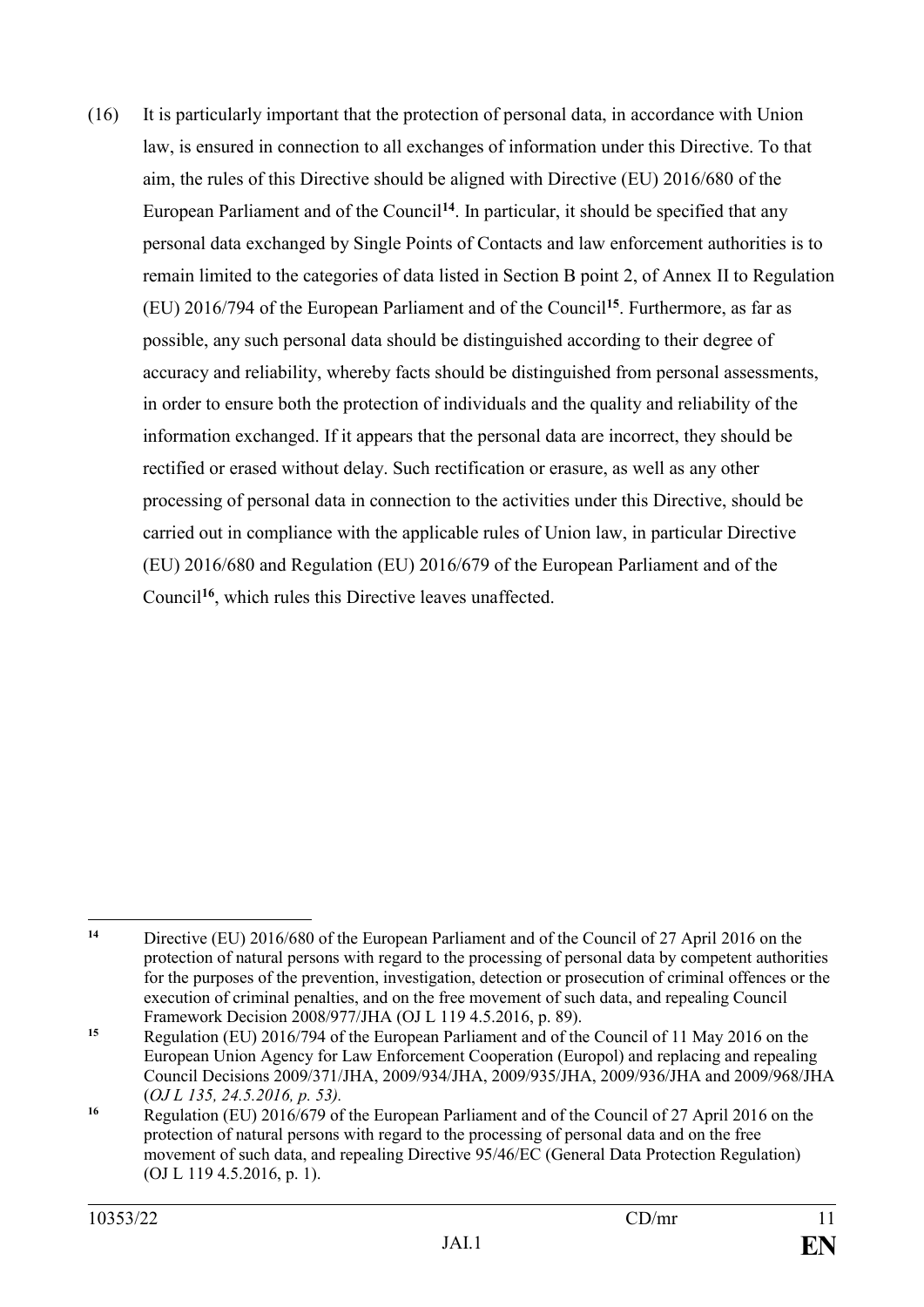(17) In order to allow for adequate and rapid provision of information by Single Points of Contact, either upon request or on their own initiative, it is important that the relevant officials of the Member States concerned understand each other. Language barriers often hamper the cross-border exchange of information. For this reason, rules should be established on the use of languages in which requests for information submitted to the Single Points of Contact, the information to be provided by Single Points of Contact as well as any other communications relating thereto, such as on refusals and clarifications, are to be provided. Those rules should strike a balance between, on the one hand, respecting the linguistic diversity within the Union and keeping costs of translation as limited as possible and, on the other hand, operational needs associated with adequate and rapid exchanges of information across borders. Therefore, Member States should establish a list containing one or more official languages of the Union of their choice, but containing also one language that is broadly understood and used in practice, namely, English. *This list of languages should be updated and provided by each Member State to the Commission and to to the General Secretariat of the Council to be included in the "National Fact Sheets" appended to the Council document "Manual on Law Enforcement Information Exchange".*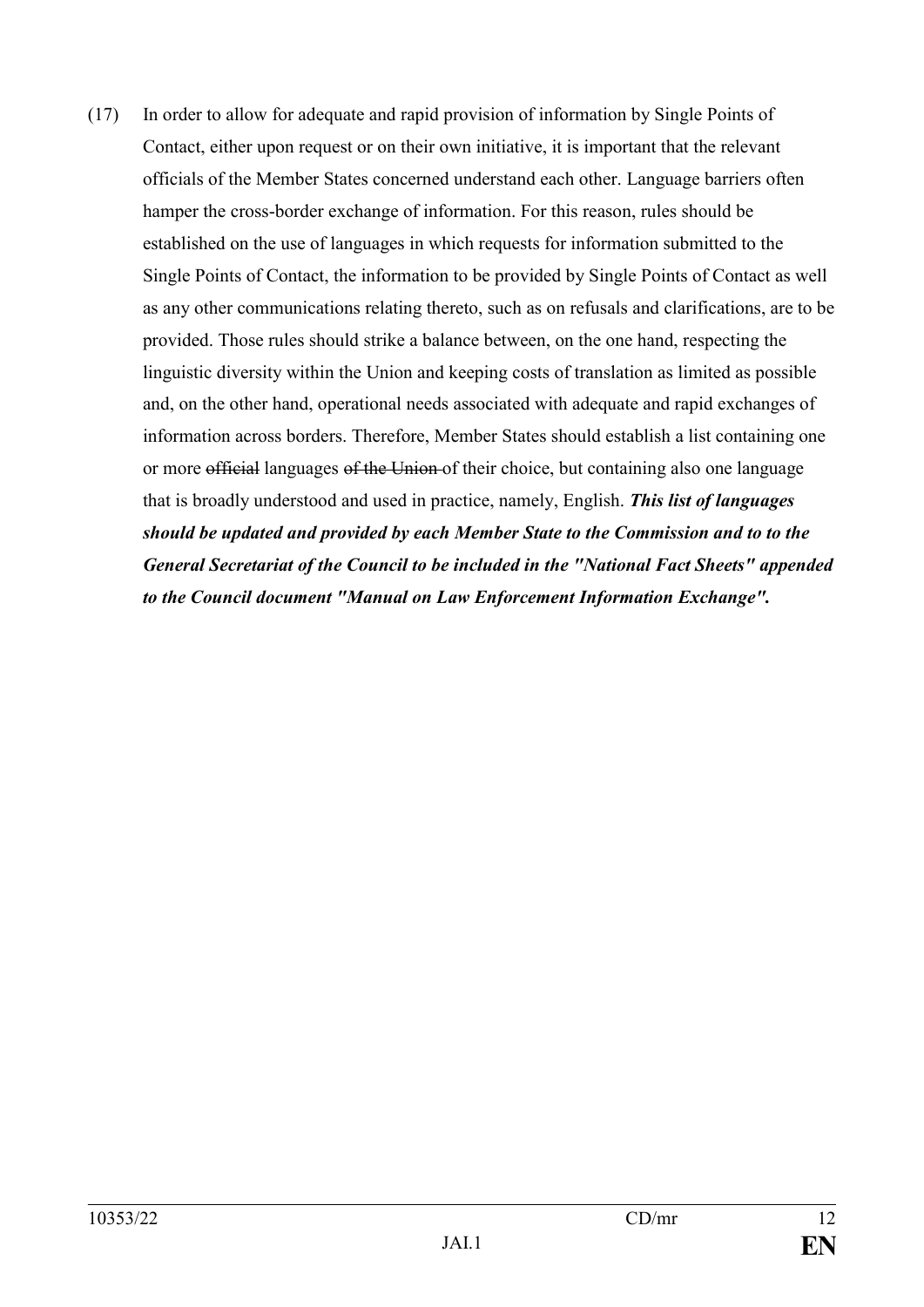(18) The further development of the European Union Agency for Law Enforcement Cooperation (Europol) as the Union's criminal information hub is a priority. That is why, when information or any related communications are exchanged, irrespective of whether that is done pursuant to a request for information submitted to a Single Point of Contact or law enforcement authority, or on their own-imitative, a copy should be sent to Europol, however only insofar as it concerns offences falling within the scope of the objectives of Europol. *This provision goes further than the Regulation (EU) 2016/794 of the European Parliament and of the Council and reinforces the provisions of its Article 7(6)(a), which leaves it to the discretion of the Member State to decide whether information should be sent to the Agency.* In practice, this can be done through the ticking by default of the corresponding SIENA box. *In certain cases where the transmission of information to Europol could jeopardise national security, an ongoing investigation or the safety of an individual, or disclosing the information would jeopardise the data ownership principle, the Single Points of Contact and the law enforcement authorities should be able to derogate from this mandatory copying, which justifies the establishment of a list of exceptions in line with Article 7(7) of the Regulation (EU) 2016/794 of the European Parliament and of the Council. This provision is without prejudice to Articles 18 and 19 of the Regulation (EU) 2016/794 of the European Parliament and of the Council, pertaining to the determination of the purpose of, and restrictions on, the processing of information by Europol.*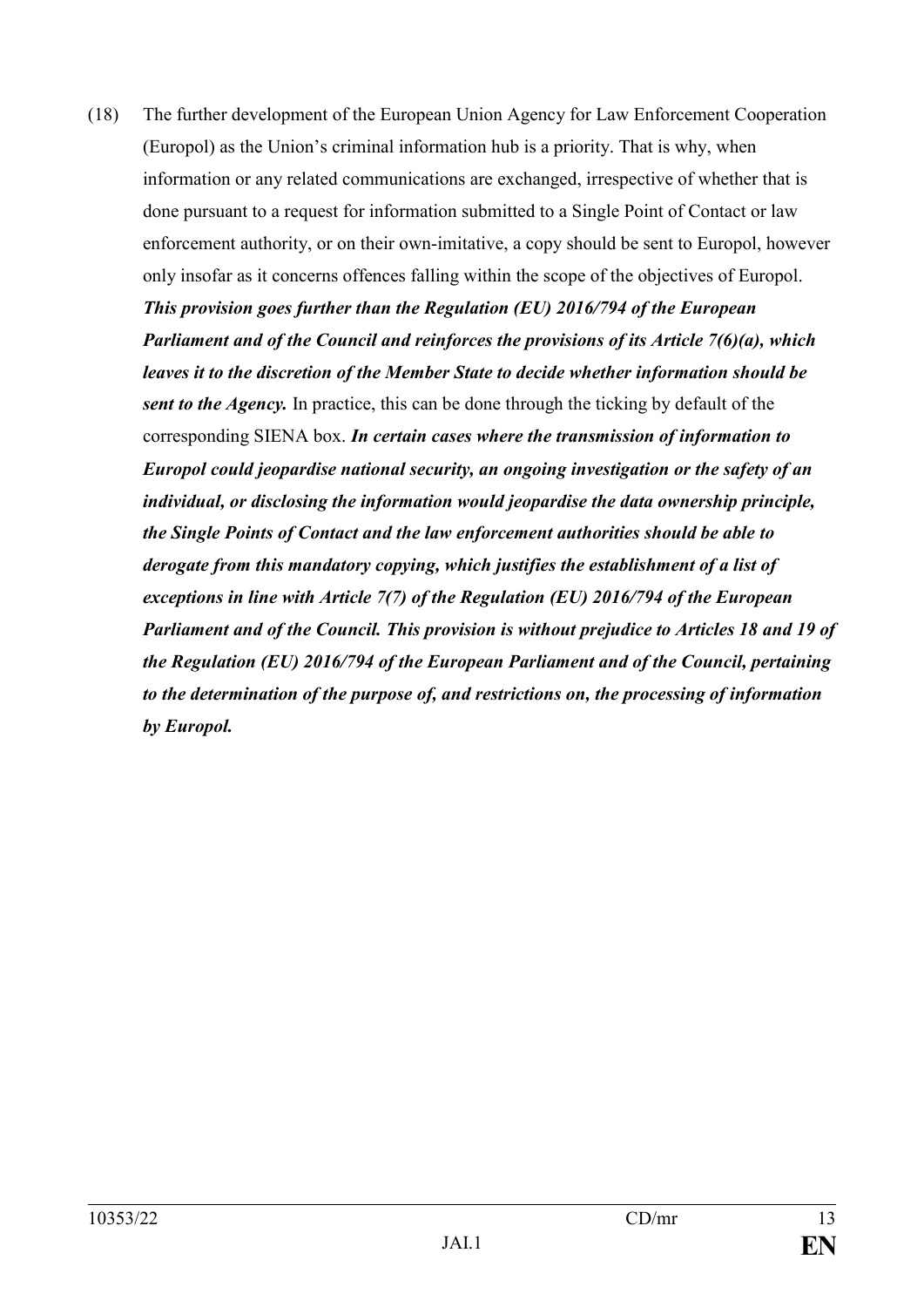(19) The proliferation of communication channels used for the transmission of law enforcement information between Member States and of communications relating thereto should be remedied, as it hinders the adequate and rapid exchange of such information. Therefore, the use of the secure information exchange network application called SIENA, managed by Europol in accordance with Regulation (EU) 2016/794, should be made mandatory for all such transmissions and communications under this Directive, including the sending of requests for information submitted to Single Points of Contact and directly to law enforcement authorities, the provision of information upon such requests and on their own initiative, communications on refusals and clarifications, as well as copies to Single Points of Contact and Europol. *This should not apply to internal exchanges of information within a Member State.* To that aim, all Single Points of Contact, as well as all law enforcement authorities that may be involved in such exchanges, should be directly connected to SIENA. In this regard, a transition period should be provided for, however, in order to allow for the full roll-out of SIENA. *In addition, in order to take into account the operational reality and not to hamper good cooperation between law enforcement authorities, a list of exceptions has been established to address cases where the choice of another secure communication channel is justified and promotes the exchange of information.*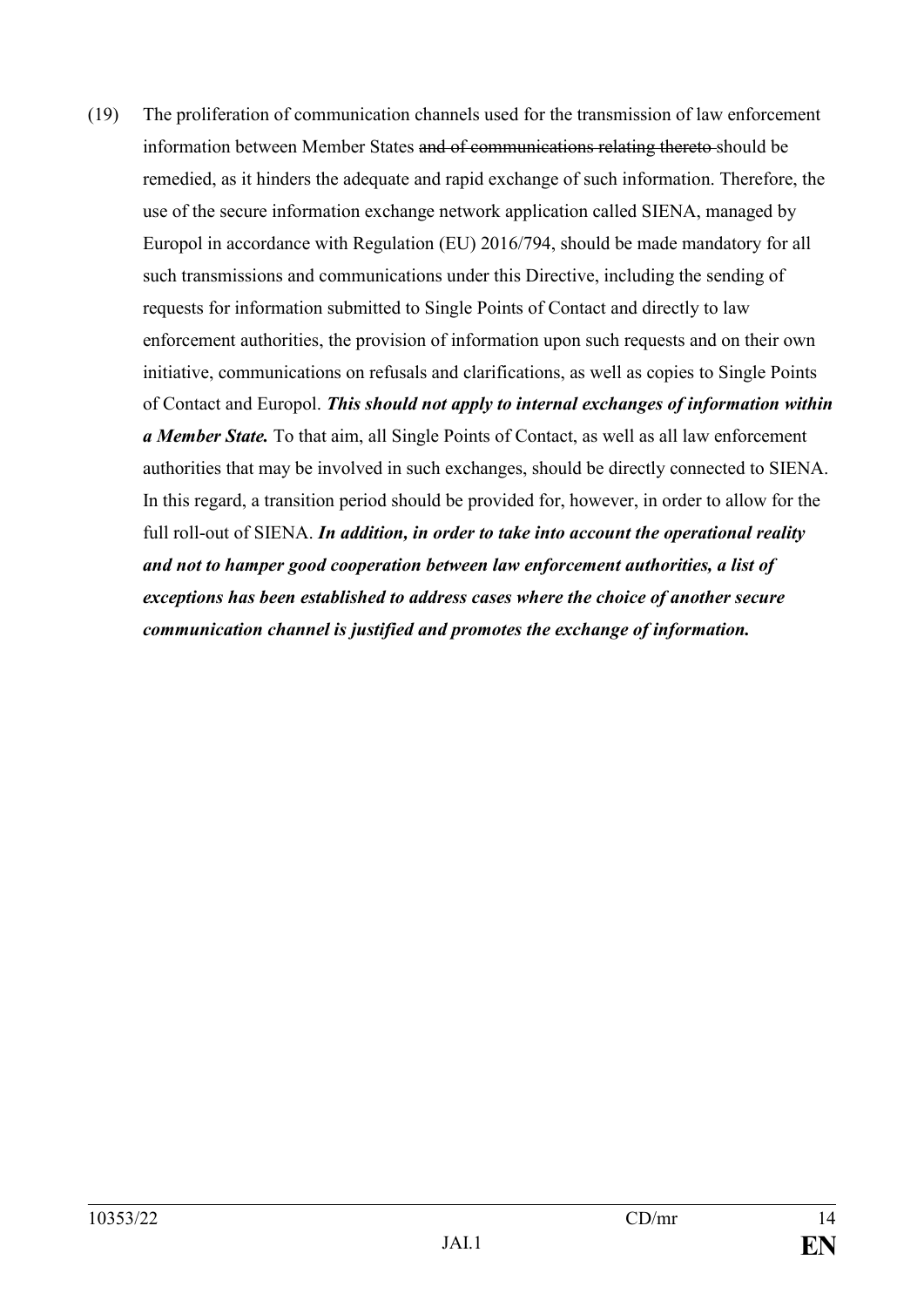- (20) In order to simplify, facilitate and better manage information flows, Member States should each establish or designate one Single Point of Contact competent for coordinating information exchanges under this Directive. *Each Member State, after establihsing its Single Point of Contact, should provide that information to the Commission for subsequent publication and should update that information where necessary. Each Member State should provide the same information to the General Secretariat of the Council to be included in the "National Fact Sheets" appended to the Council document "Manual on Law Enforcement Information Exchange".* The Single Points of Contact should, in particular, contribute to mitigating the fragmentation of the law enforcement authorities' landscape, specifically in relation to information flows, in response to the growing need to jointly tackle cross-border crime, such as drug trafficking and terrorism. For the Single Points of Contact to be able to effectively fulfil their coordinating functions in respect of the cross-border exchange of information for law enforcement purposes under this Directive, they should be assigned a number of specific, minimum tasks and also have certain minimum capabilities.
- (21) Those capabilities of the Single Points of Contact should include having access to all information available within its own Member State *whether this information is directly or indirectly accessible to the law enforcement authorities in accordance with recital (9a)*, including by having user-friendly access to all relevant Union and international databases and platforms, in accordance with the modalities specified in the applicable Union and national law*.* In order to be able to meet the requirements of this Directive, especially those on the time limits, the Single Points of Contact should be provided with adequate resources, including adequate translation capabilities, and function around the clock. In that regard, having a front desk that is able to screen, process and channel incoming requests for information may increase their efficiency and effectiveness. Those capabilities should also include having at their disposition, at all times, judicial authorities competent to grant necessary judicial authorisations. In practice, this can be done, for example, by ensuring the physical presence or the functional availability of such judicial authorities, either within the premises of the Single Point of Contact or directly available on call.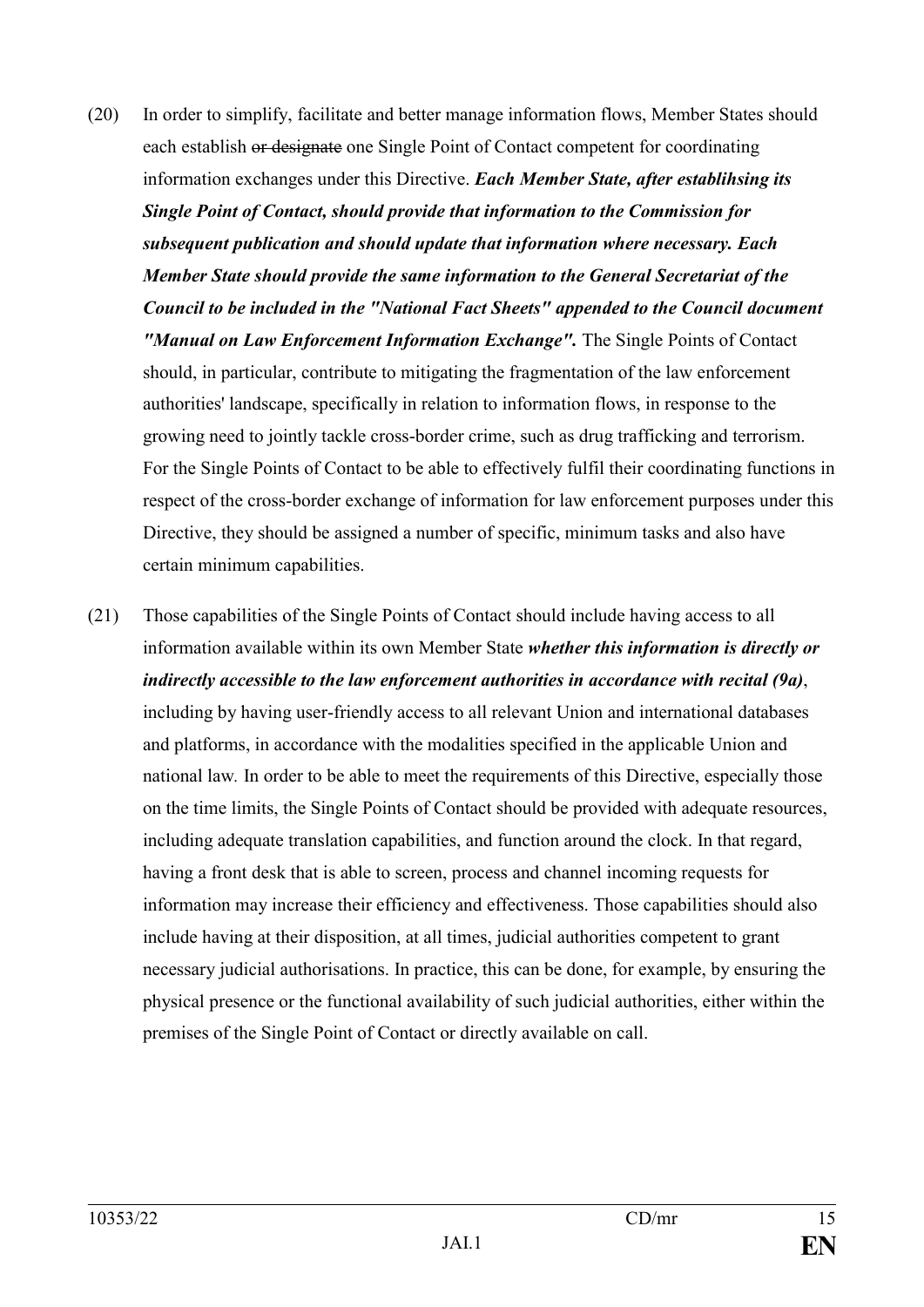(22) In order for them to be able to effectively perform their coordinating functions under this Directive, the Single Points of Contact should be composed of representatives of national law enforcement authorities whose involvement is necessary for the adequate and rapid exchange of information under this Directive. While it is for each Member State to decide on the precise organisation and composition needed to meet that requirement, such representatives may include police, customs and other law enforcement authorities competent for preventing, detecting or investigating criminal offences, as well as possible contact points for the regional and bilateral offices, such as liaison officers and attachés seconded or posted in other Member States and relevant Union law enforcement agencies, such as Europol. However, in the interest of effective coordination, at minimum, the Single Points of Contact should be composed of representatives of the Europol national unit, the SIRENE Bureau, the passenger information unit and the Interpol National Central Bureau, as established under the relevant legislation and notwithstanding this Directive not being applicable to information exchanges specifically regulated by such Union legislation.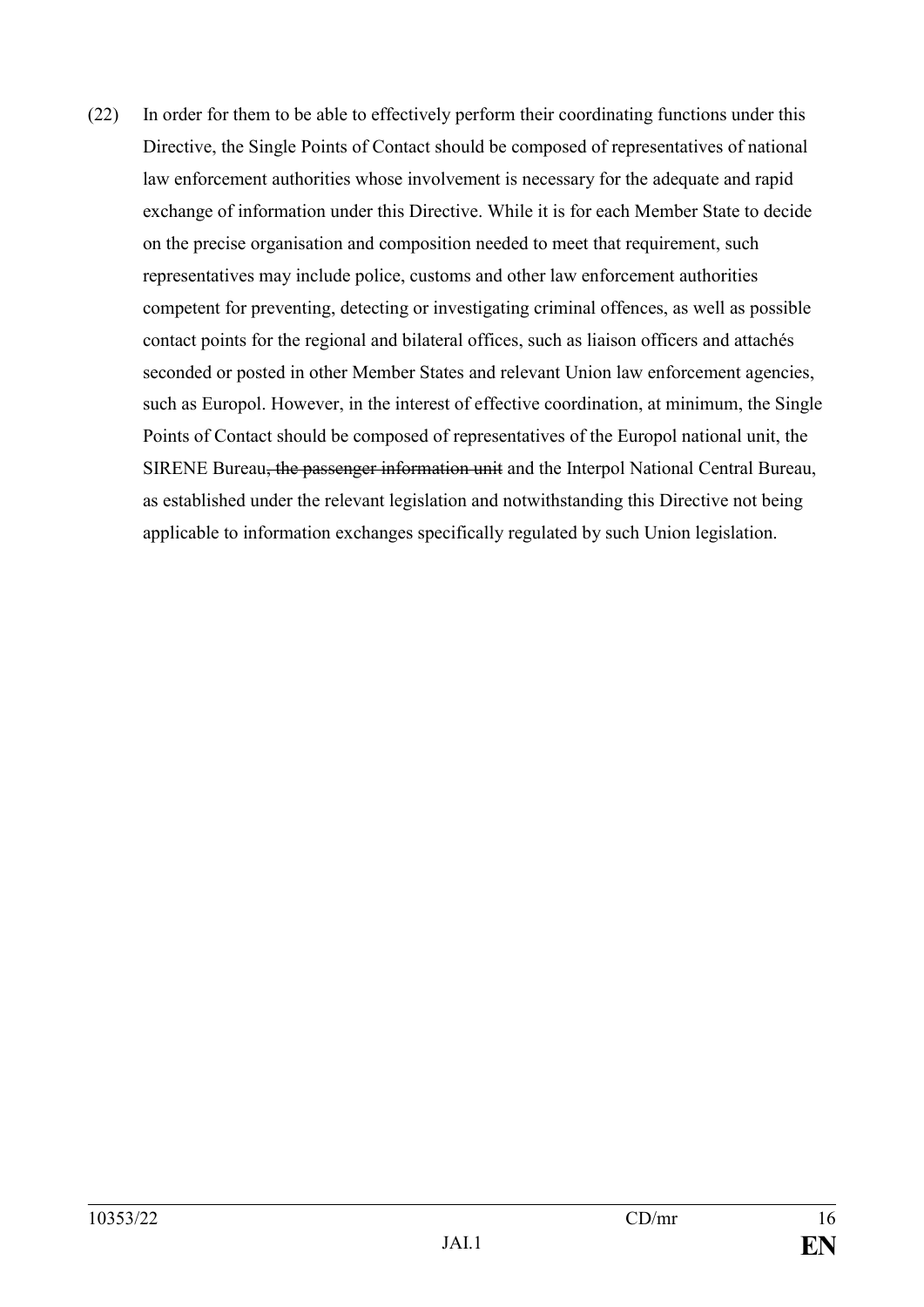- (23) The deployment and operation of an electronic single Case Management System having certain minimum functions and capabilities by the Single Points of Contact is necessary to allow them to carry out their tasks under this Directive in an effective and efficient manner, in particular as regards information management. *The universal message format (UMF) standard should be used in the development of the Case Management System. Member States' authorities and Europol are encouraged to use the UMF standard, which should serve as a standard for structured, cross-border information exchange between information systems, authorities or organisations in the field of Justice and Home Affairs.*
- (24) To enable the necessary monitoring and evaluation of the application of this Directive, Member States should be required to collect and annually provide to the Commission certain data. This requirement is necessary, in particular, to remedy the lack of comparable data quantifying relevant information exchanges and also facilitates the reporting obligation of the Commission. *Required data should be automatically generated by the Case Management System and SIENA.*
- (25) The cross-border nature of crime and terrorism requires Member States to rely on one another to tackle such criminal offences. Adequate and rapid information flows between relevant law enforcement authorities and to Europol cannot be sufficiently achieved by the Member States acting alone. Due to the scale and effects of the action, this can be better achieved at Union level through the establishment of common rules on the exchange of information. Thus, the Union may adopt measures in accordance with the principle of subsidiarity as set out in Article 5 of the Treaty on European Union. In accordance with the principle of proportionality, as set out in that Article, this Directive does not go beyond what is necessary in order to achieve those objectives.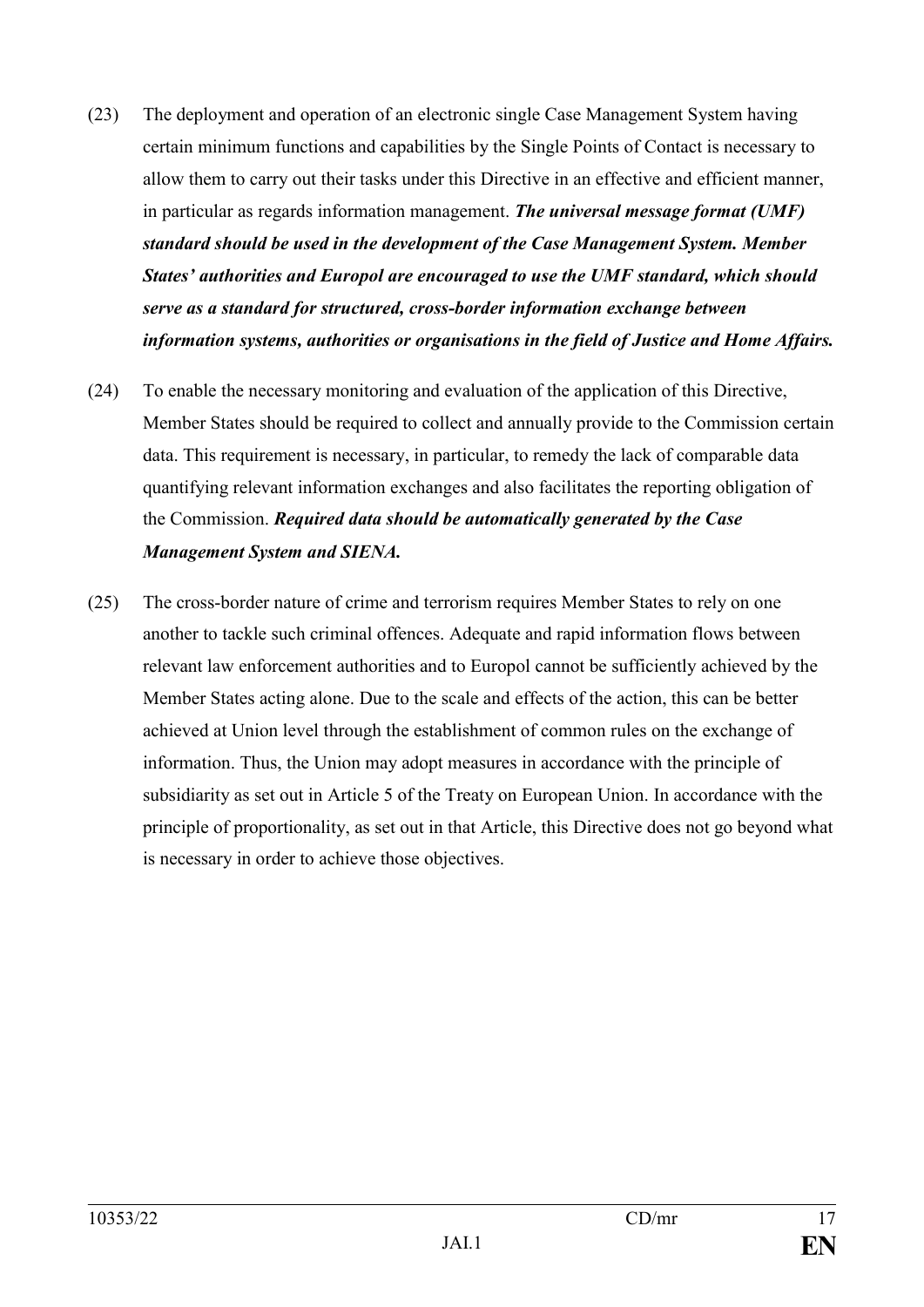- (26) In accordance with Articles 1 and 2 of Protocol No 22 on the position of Denmark, annexed to the Treaty on European Union and to the Treaty on the Functioning of the European Union, Denmark is not taking part in the adoption of this Directive and is not bound by it or subject to its application. Given that this Directive builds upon the Schengen acquis, Denmark should, in accordance with Article 4 of that Protocol, decide within a period of six months after the Council has decided on this Directive whether it will implement it in its national law.
- (27) This Directive constitutes a development of the provisions of the Schengen *acquis* in which Ireland takes part, in accordance with Council Decision 2002/192/EC**<sup>17</sup>**; Ireland is therefore taking part in the adoption of this Directive and is bound by it.
- (28) As regards Iceland and Norway, this Directive constitutes a development of the provisions of the Schengen *acquis* within the meaning of the Agreement concluded by the Council of the European Union and the Republic of Iceland and the Kingdom of Norway concerning the latter's association with the implementation, application and development of the Schengen *acquis***<sup>18</sup>** which fall within the area referred to in Article 1, point H of Council Decision 1999/437/EC**<sup>19</sup>** .

 $17$ **<sup>17</sup>** Council Decision 2002/192/EC of 28 February 2002 concerning Ireland's request to take part in some of the provisions of the Schengen acquis (OJ L 64, 7.3.2002).

<sup>18</sup> OJ L 176, 10.7.1999, p. 36.

**<sup>19</sup>** Council Decision 1999/437/EC of 17 May 1999 on certain arrangements for the application of the Agreement concluded by the Council of the European Union and the Republic of Iceland and the Kingdom of Norway concerning the association of those two States with the implementation, application and development of the Schengen acquis (OJ L 176, 10.7.1999).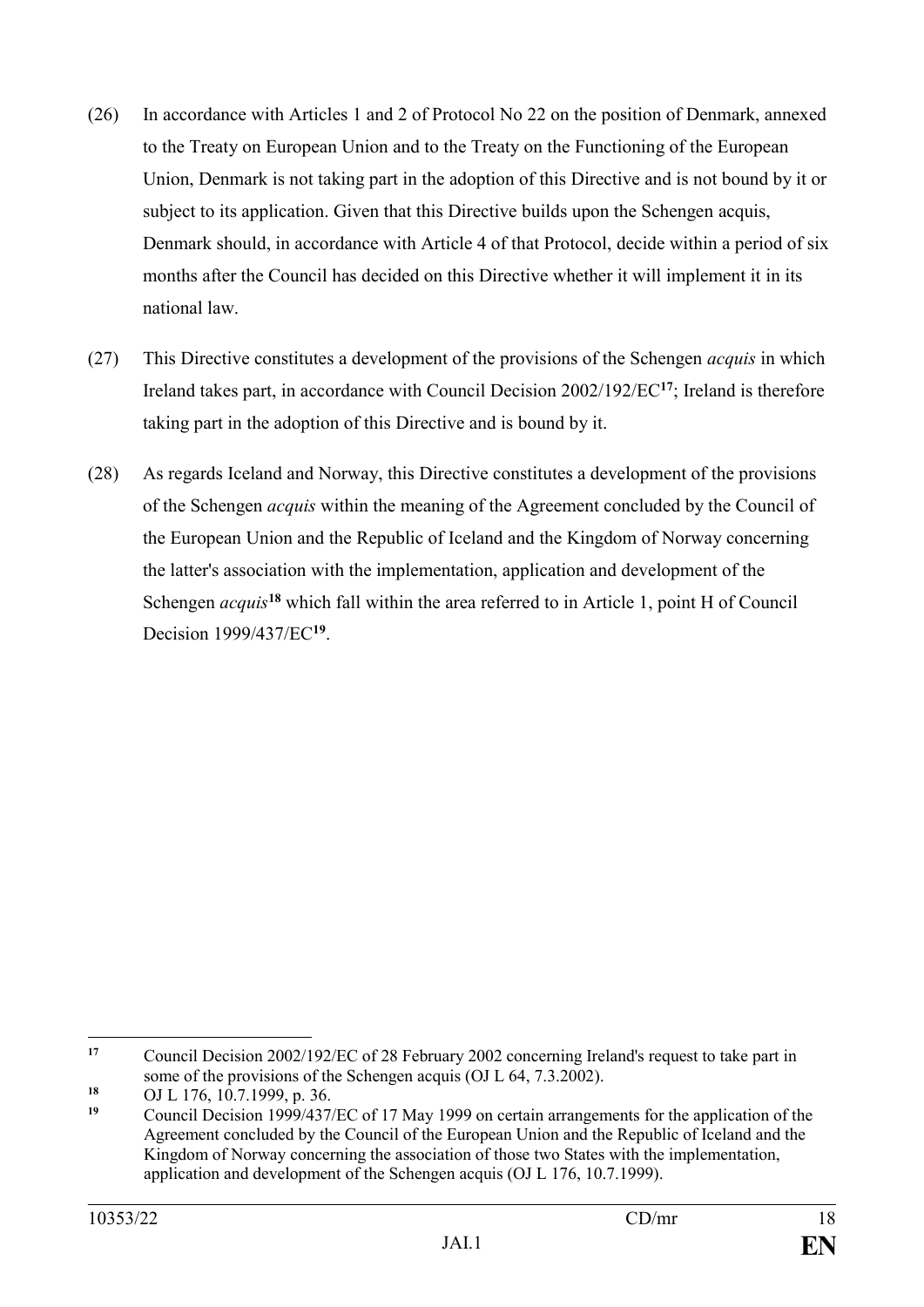(29) As regards Switzerland, this Directive constitutes a development of the provisions of the Schengen *acquis* within the meaning of the Agreement between the European Union, the European Community and the Swiss Confederation on the Swiss Confederation's association with the implementation, application and development of the Schengen *acquis*<sup>20</sup> which fall within the area referred to in Article 1, point H of Decision 1999/437/EC read in conjunction with Article 3 of Council Decision 2008/146/EC**<sup>21</sup>** and with Article 3 of Council Decision 2008/149/JHA**<sup>22</sup>** .

 $20$ <sup>20</sup> OJ L 53, 27.2.2008, p. 52.<br><sup>21</sup> Council Decision 2008/14

**<sup>21</sup>** Council Decision 2008/146/EC of 28 January 2008 on the conclusion, on behalf of the European Community, of the Agreement between the European Union, the European Community and the Swiss Confederation on the Swiss Confederation's association with the implementation, application and development of the Schengen acquis (OJ L 53, 27.2.2008).

<sup>&</sup>lt;sup>22</sup> Council Decision 2008/149/JHA of 28 January 2008 on the conclusion on behalf of the European Union of the Agreement between the European Union, the European Community and the Swiss Confederation on the Swiss Confederation's association with the implementation, application and development of the Schengen acquis (OJ L 53, 27.2.2008).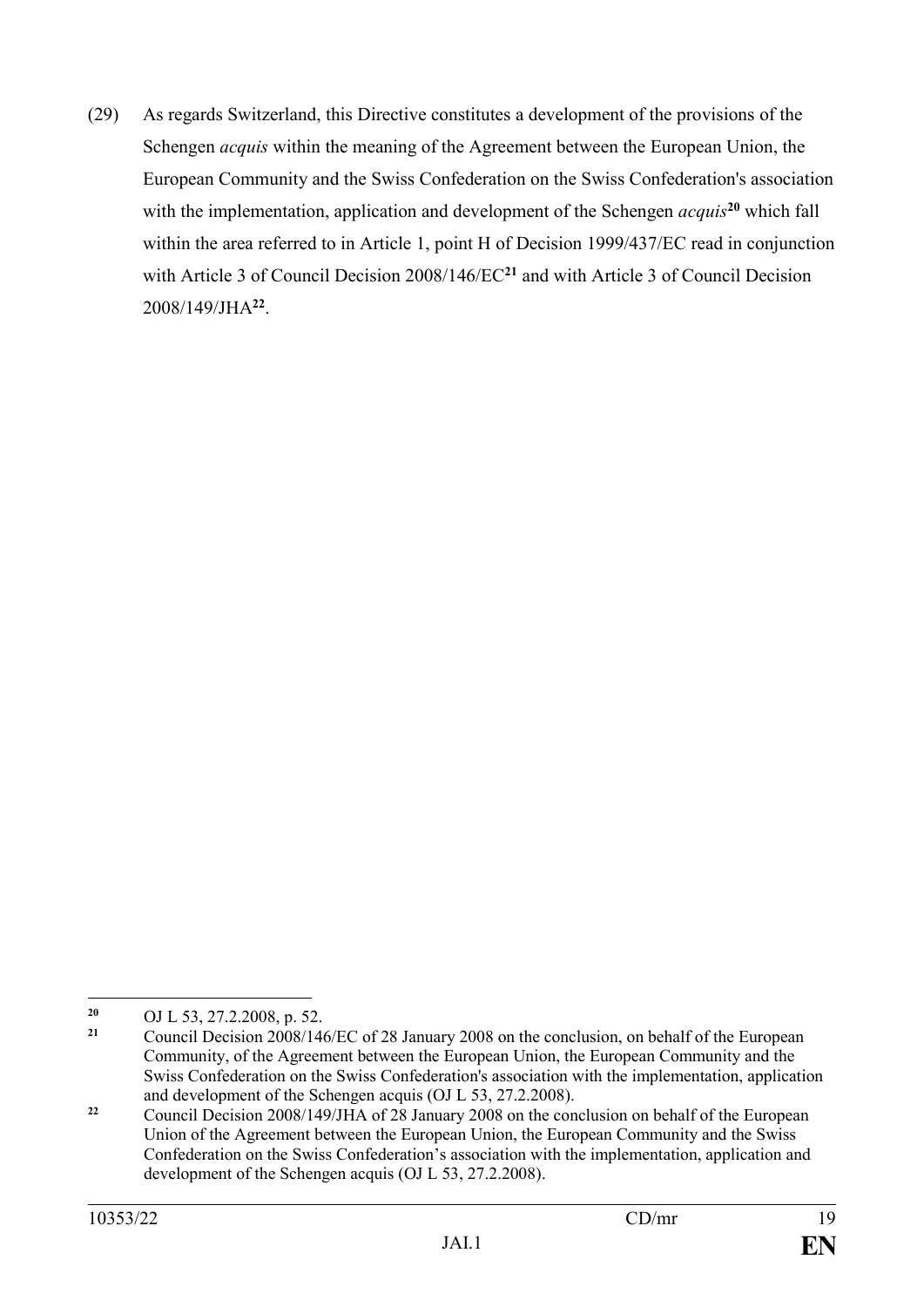(30) As regards Liechtenstein, this Directive constitutes a development of the provisions of the Schengen *acquis* within the meaning of the Protocol between the European Union, the European Community, the Swiss Confederation and the Principality of Liechtenstein on the accession of the Principality of Liechtenstein to the Agreement between the European Union, the European Community and the Swiss Confederation on the Swiss Confederation's association with the implementation, application and development of the Schengen *acquis***<sup>23</sup>** which fall within the area referred to in Article 1, point H of Decision 1999/437/EC read in conjunction with Article 3 of Council Decision 2011/350/EU**<sup>24</sup>** and with Article 3 of Council Decision 2011/349/EU**<sup>25</sup>** ,

HAVE ADOPTED THIS DIRECTIVE:

<sup>1</sup> **<sup>23</sup>** OJ L 160, 18.6.2011, p. 21.

**<sup>24</sup>** Council Decision 2011/350/EU of 7 March 2011 on the conclusion, on behalf of the European Union, of the Protocol between the European Union, the European Community, the Swiss Confederation and the Principality of Liechtenstein on the accession of the Principality of Liechtenstein to the Agreement between the European Union, the European Community and the Swiss Confederation on the Swiss Confederation's association with the implementation, application and development of the Schengen acquis, relating to the abolition of checks at internal borders and movement of persons (OJ L 160, 18.6.2011).

<sup>&</sup>lt;sup>25</sup> Council Decision 2011/349/EU of 7 March 2011 on the conclusion on behalf of the European Union of the Protocol between the European Union, the European Community, the Swiss Confederation and the Principality of Liechtenstein to the Agreement between the European Union, the European Community and the Swiss Confederation on the Swiss Confederation's association with the implementation, application and development of the Schengen acquis relating in particular to judicial cooperation in criminal matters and police cooperation (OJ L 160, 18.6.2011).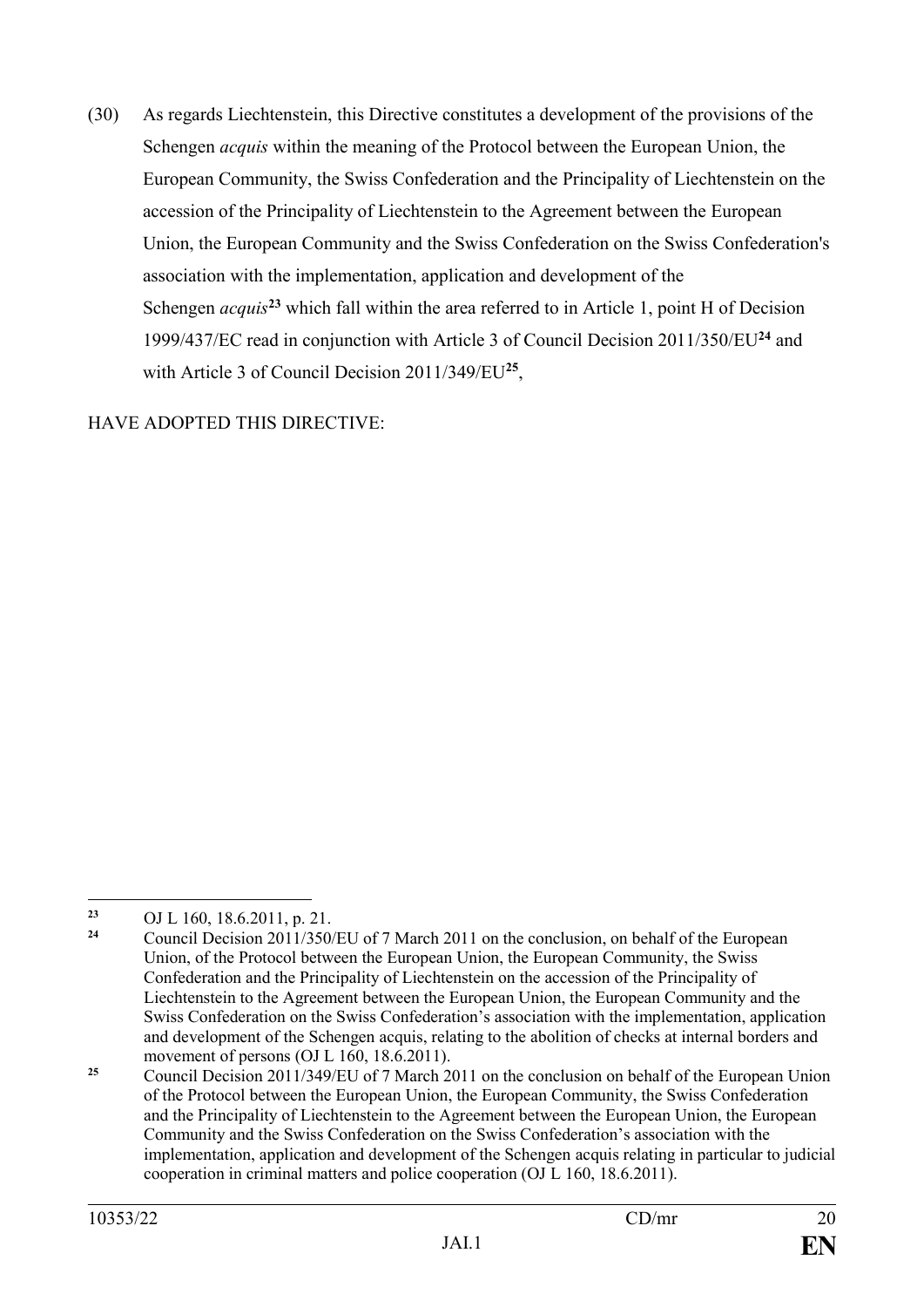# **Chapter I**

## **General provisions**

## *Article 1*

## *Subject matter and scope*

1. This Directive establishes rules for the exchange of information between the law enforcement authorities of the Member States where necessary for the purpose*s* of preventing, detecting or investigating criminal offences.

In particular, this Directive establishes rules on:

- (a) requests for information submitted to the Single Points of Contact established or designated by the Member States, in particular on the content of such requests, *the provision of information pursuant to such requests,* mandatory time limits for providing the requested information, *and the* reasons for refusals of such requests and the channel of communication to be used in connection to such requests;
- (b) the own-initiative provision of relevant information to Single Points of Contact or to the law enforcement authorities of other Member States, in particular the situations and the manner in which such information is to be provided;
- (c) the channel of communication to be used for all exchanges of information *under this*  **Directive** and the information to be provided to the Single Points of Contact in relation to exchanges of information directly between the law enforcement authorities of the Member States;
- (d) the establishment, tasks, composition and capabilities of the Single Point of Contact, including on the deployment of a single electronic Case Management System *providing the functions and capabilities set out in Article 16(1)* for the fulfilment of its tasks *set out in Article 14(2)*.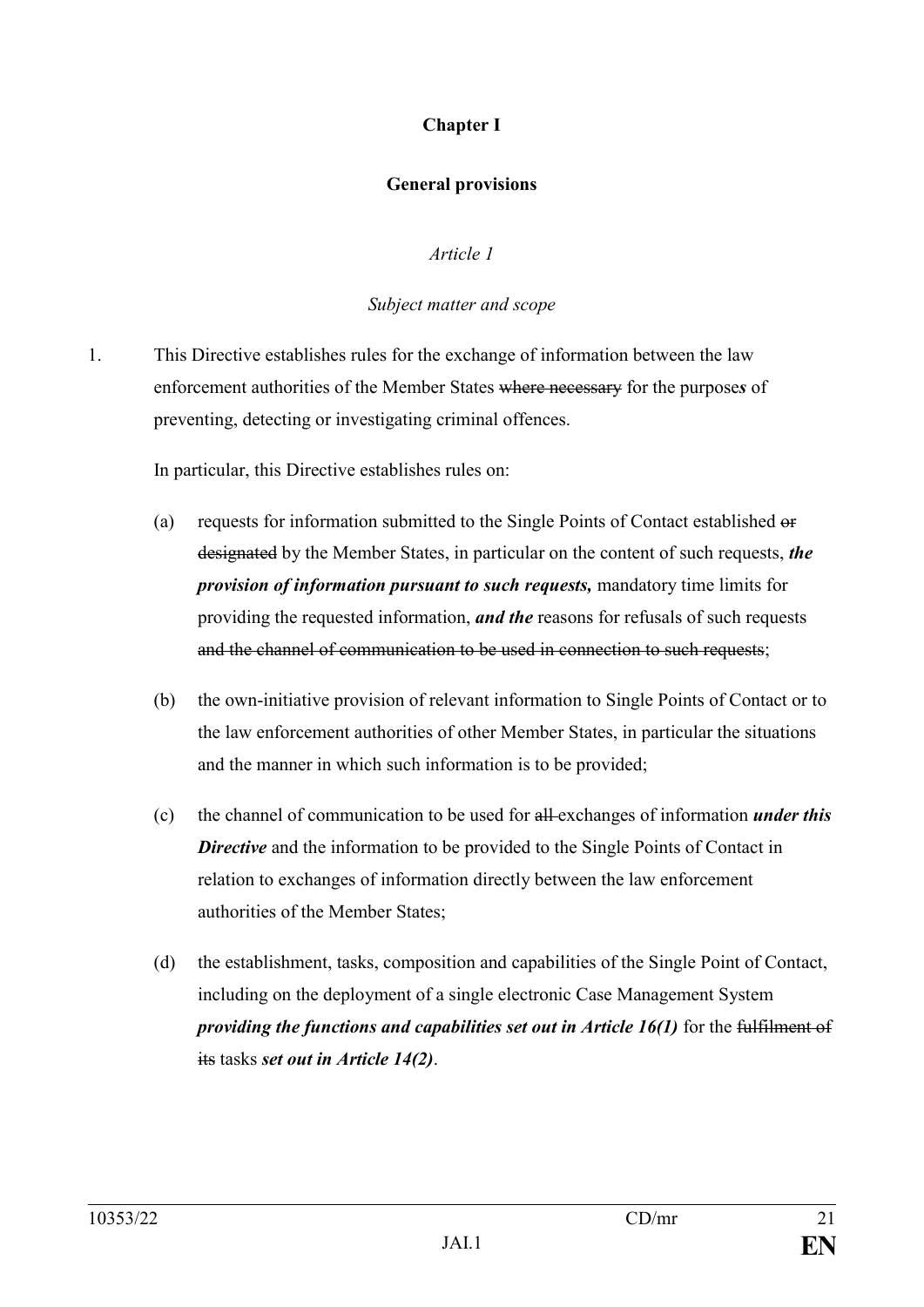- 2. This Directive shall not apply to exchanges of information between the law enforcement authorities of the Member States for the purpose of preventing, detecting or investigating criminal offences that are specifically regulated by other acts of Union law. *Without prejudice to their obligations under this Directive and other acts of Union law, Member States may adopt or maintain provisions further facilitating the exchange of information with the law enforcement authorities of other Member States for the purposes of preventing, detecting or investigating criminal offences, including by means of bilateral or multilateral arrangements concluded by the Member States.*
- 3. This Directive does not impose any obligation on Member States to:
	- (a) obtain information by means of coercive measures, taken in accordance with national law, for the purpose of providing it to the law enforcement authorities of other Member States;
	- (b) store information for the *sole* purpose *of providing it to the law enforcement authorities of other Member States* referred to in point (a);
	- (c) provide information to the law enforcement authorities of other Member States to be used as evidence in judicial proceedings**.**
- 4. This Directive does not establish any right to use the information provided in accordance with this Directive as evidence in judicial proceedings. *The Member State providing the information may give consent for its use as evidence in judicial proceedings, including where necessary under national law, through the use of instruments regarding judicial cooperation in force between the Member States.*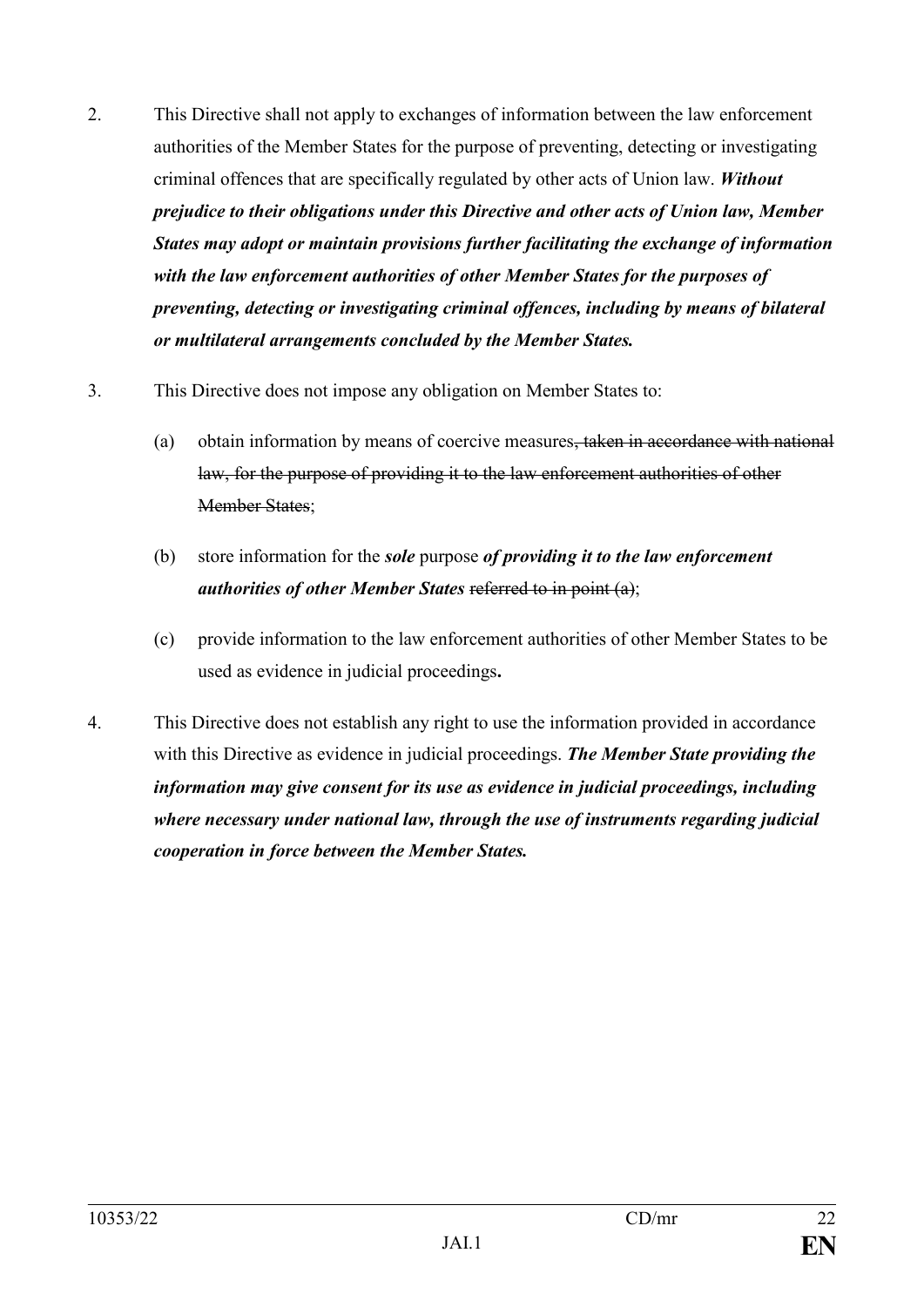## *Definitions*

For the purpose of this Directive:

- (1) 'law enforcement authority' means any authority of the Member States competent under national law for the purpose of preventing, detecting or investigating criminal offences*, including such authorities that take part in joint entities set up between two or more Member States on the basis of bilateral or multilateral arrangements for the purpose of preventing, detecting or investigating criminal offences. Agencies or units dealing especially with national security issues and liaison officers seconded pursuant to Art. 47 of the CISA are not covered by this definition of law enforcement authority*;
- *(1a) 'designated law enforcement authority' means a law enforcement authority that is authorised to submit requests for information to the Single Points of Contact of other Member States in accordance with Article 4(1);*
- (2) '*serious* criminal offences' means any of the following:
	- (a) offences referred to in Article 2(2) of Council Framework Decision 2002/584/JHA**<sup>26</sup>**;
	- (b) offences referred to in Article 3(1) and (2) of Regulation (EU) 2016/794;

(c) tax crimes relating to direct and indirect taxes, as laid down in national law;

 $26$ **<sup>26</sup>** Council Framework Decision 2002/584/JHA of 13 June 2002 on the European arrest warrant and the surrender procedures between Member States (OJ L 190, 18.7.2002*, p. 1).*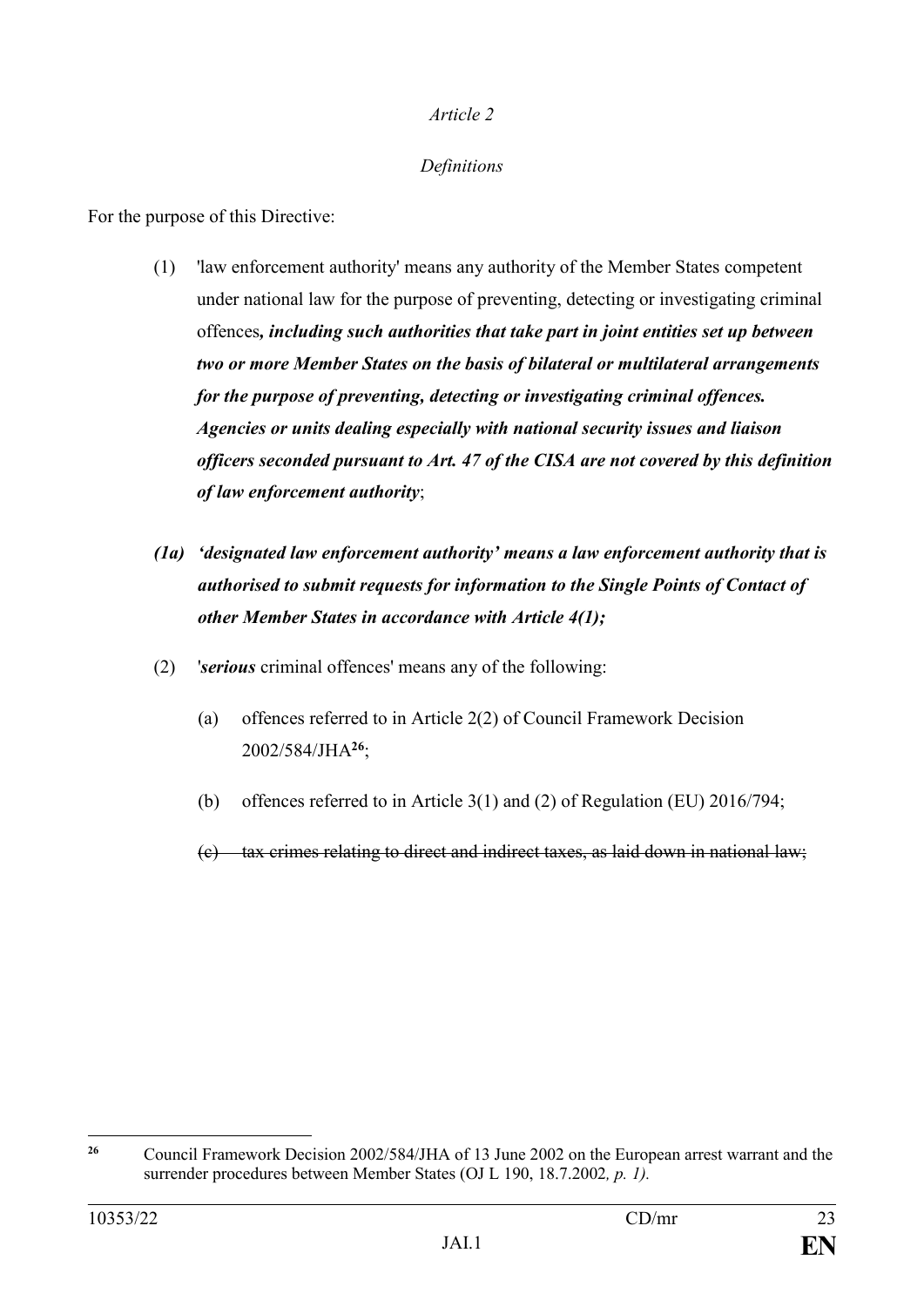- (3) 'information' means any content concerning one or more natural *or legal* persons, facts or circumstances relevant to law enforcement authorities *for the purpose of* in connection to the exercis*ing*e of their tasks under national law of preventing, detecting or investigating criminal offences *or criminal intelligence*;
- (4) 'available' information means information that is either held *in a database directly accessible* by the Single Point of Contact or the law enforcement authorities of the requested Member State *(direct access)*, or information that those Single Points of Contact or those law enforcement authorities can obtain from other public authorities or from private parties established in that Member State*, where permitted by and in accordance with national law,* without coercive measures *(indirect access)*;
- (5) 'SIENA' means the secure information exchange network application, managed *and developed* by Europol, aimed at facilitating the exchange of information between Member States and Europol;
- (6) 'personal data' means personal data as defined in Article *3*4, point (1) of Regulation *Directive* (EU) 2016/6*80*79**;**
- *(7) 'requesting Member State' means the Member State whose Single Point of Contact or designated law enforcement authority submits a request for information in accordance with Article 4;*
- *(8) 'requested Member State' means the Member State whose Single Point of Contact receives a request for information in accordance with Article 4*.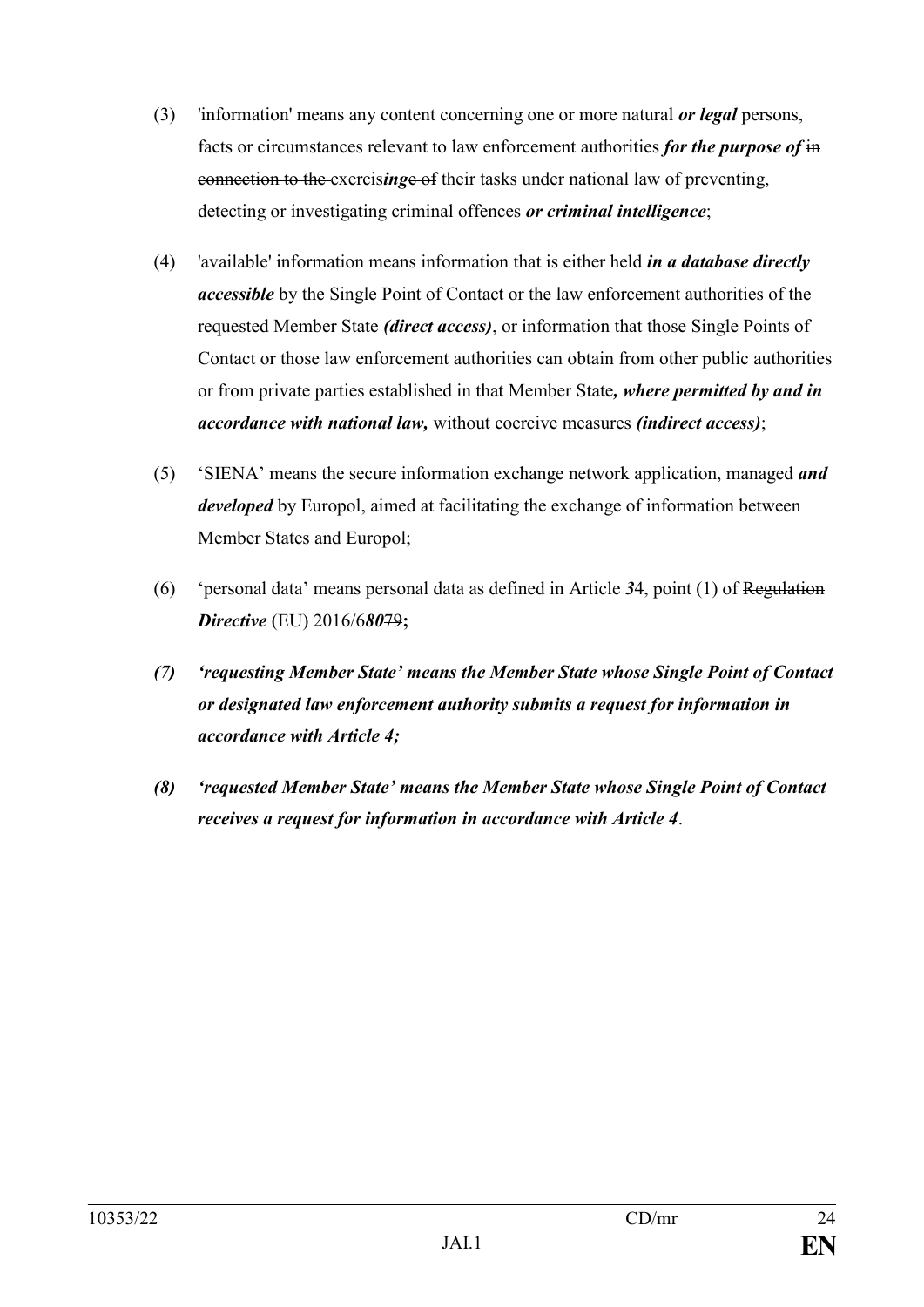## *Principles of information exchange*

Member States shall, in connection to all exchanges of information under this Directive, ensure that:

- (a) any relevant information available to the*ir* Single Point of Contact or the law enforcement authorities of Member States *can be* is provided to the Single Point of Contact or the law enforcement authorities of other Member States *in accordance with this Directive* ('principle of availability');
- (b) the conditions for requesting information from the Single Point**s** of Contact or the law enforcement authorities of other Member States, and those for providing information to the Single Points of Contact and the *designated* law enforcement authorities of other Member States, are equivalent to those applicable for requesting and providing similar information from and to their own law enforcement authorities *at national level* ('principle of equivalent access');
- (c) information provided to the Single Point**s** of Contact or the law enforcement authorities of another Member State**s** that is marked as confidential is protected by them ose law enforcement authorities in accordance with the requirements set out in the national law of that Member State offering a similar level of confidentiality ('principle of confidentiality').
- *(d) where the requested information has initially been obtained from another Member State or a third country, such information may only be provided to the law enforcement authority of another Member State or Europol with the consent of and according to the conditions imposed on its use by the Member State or third country that initially provided the information, unless that Member State or third country has granted its prior consent to such provision of information ('principle of data ownership').*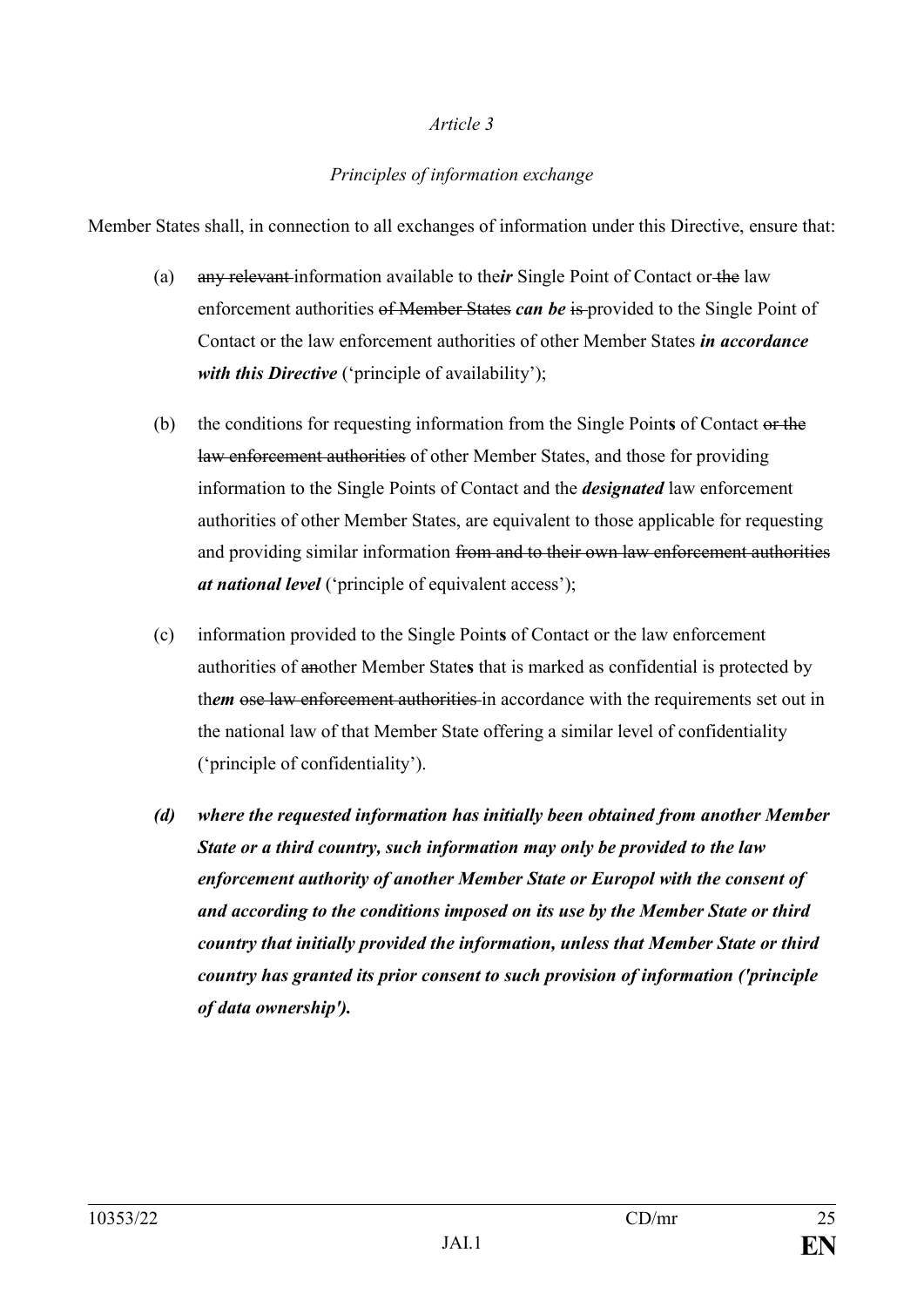# **Chapter II**

### **Exchanges of information through Single Points of Contact**

*Article 4*

*Requests for information to the Single Point of Contact* 

1. Member States shall ensure that *the request for information that* their Single Point of Contact and, where they have so decided, their *designated* law enforcement authorities submit requests for information to the Single Points of Contact of *an*other Member States in accordance *comply* with the conditions set out in paragraphs 2 to 5.

*Member States shall notify the Commission with the list of law enforcement authorities designated at national level to submit requests for information directly to the Single Points of Contact of other Member States. They shall update that information where necessary.* 

Where a Member State*s* has decided that, in addition to its Single Point of Contact, its law enforcement authorities may also submit requests for information to the Single Points of Contact of other Member States, it shall ensure that those*ir designated law enforcement* authorities send, at the same time as submitting such requests, a copy of those requests, and of any other communication relating thereto, to the Single Point of Contact of that Member State. *For the exceptional reasons set out in paragraph 1a, Member States may decide to permit their designated law enforcement authorities not to send such a copy.*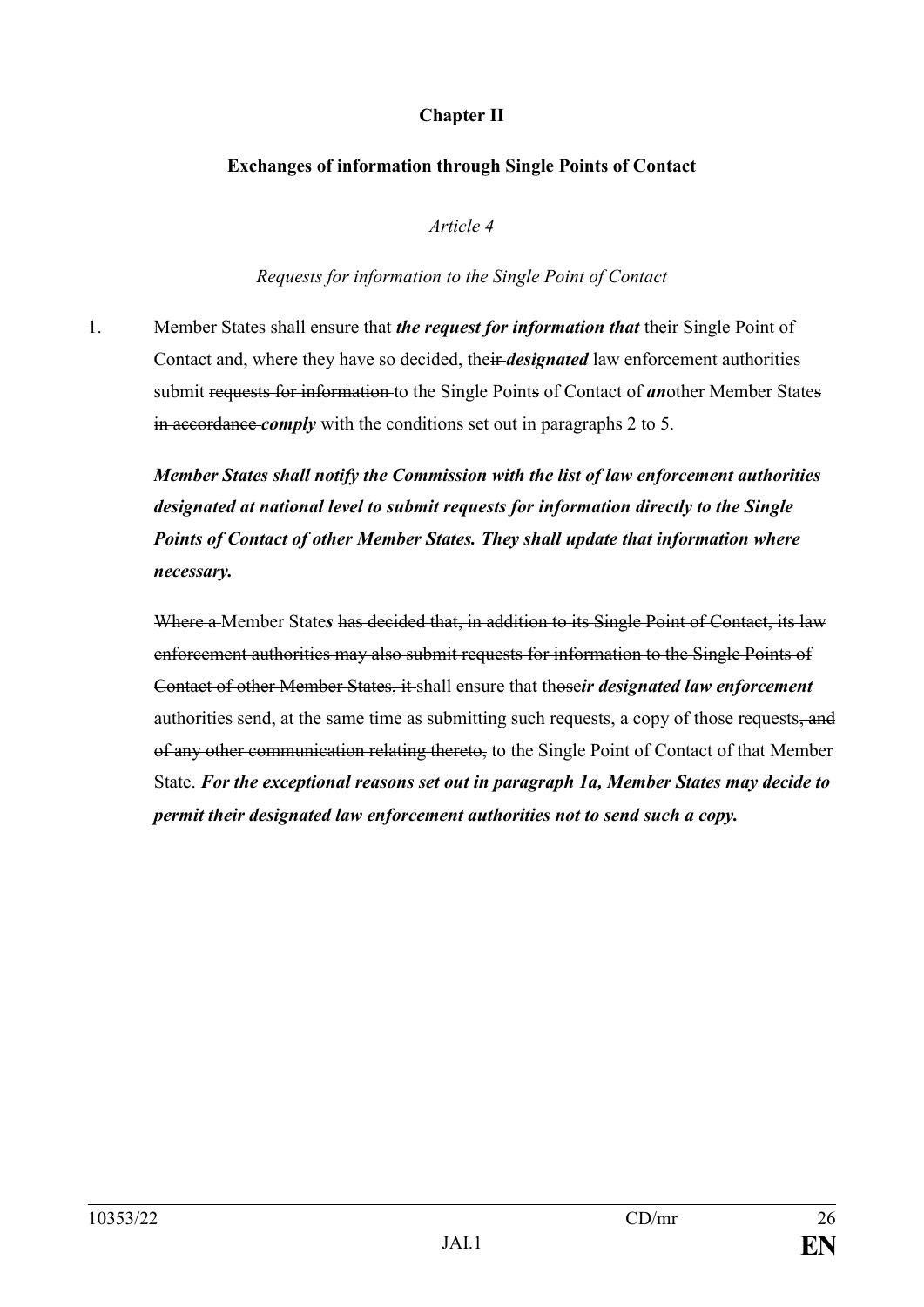- *1a. Member States may decide to permit their designated law enforcement authorities not to send, at the same time as submitting requests in accordance with paragraph 1, a copy of those requests to the Single Point of Contact of that Member State in the following cases:*
	- *(a) highly sensitive investigations which need an appropriate level of confidentiality for the processing of their information, where the investigation could be jeopardised;*
	- *(b) terrorism cases not involving emergency or crisis management situations;*
	- *(c) protection of individuals whose safety may be in jeopardy.*
- 2. Requests for information to the Single Point of Contact of another Member State shall be submitted only where there are objective reasons to believe that:
	- (a) the requested information is necessary and proportionate to achieve the purpose referred to in Article 1(1);
	- (b) the requested information is available to the Single Point of Contact law enforcement authorities of th*at* e requested Member State*, as defined in Article 2(4)*.
- 3. Any request for information to the Single Point of Contact of another Member State shall specify whether or not it is urgent.

Those requests for information shall be considered urgent if, having regard to all relevant facts and circumstances of the case at hand, there are objective reasons to believe that the requested information is one or more of the following:

- (a) essential for the prevention of an immediate and serious threat to the public security of a Member State;
- (b) necessary in order to protect *the life or physical integrity of* a person's vital interests which are at imminent risk;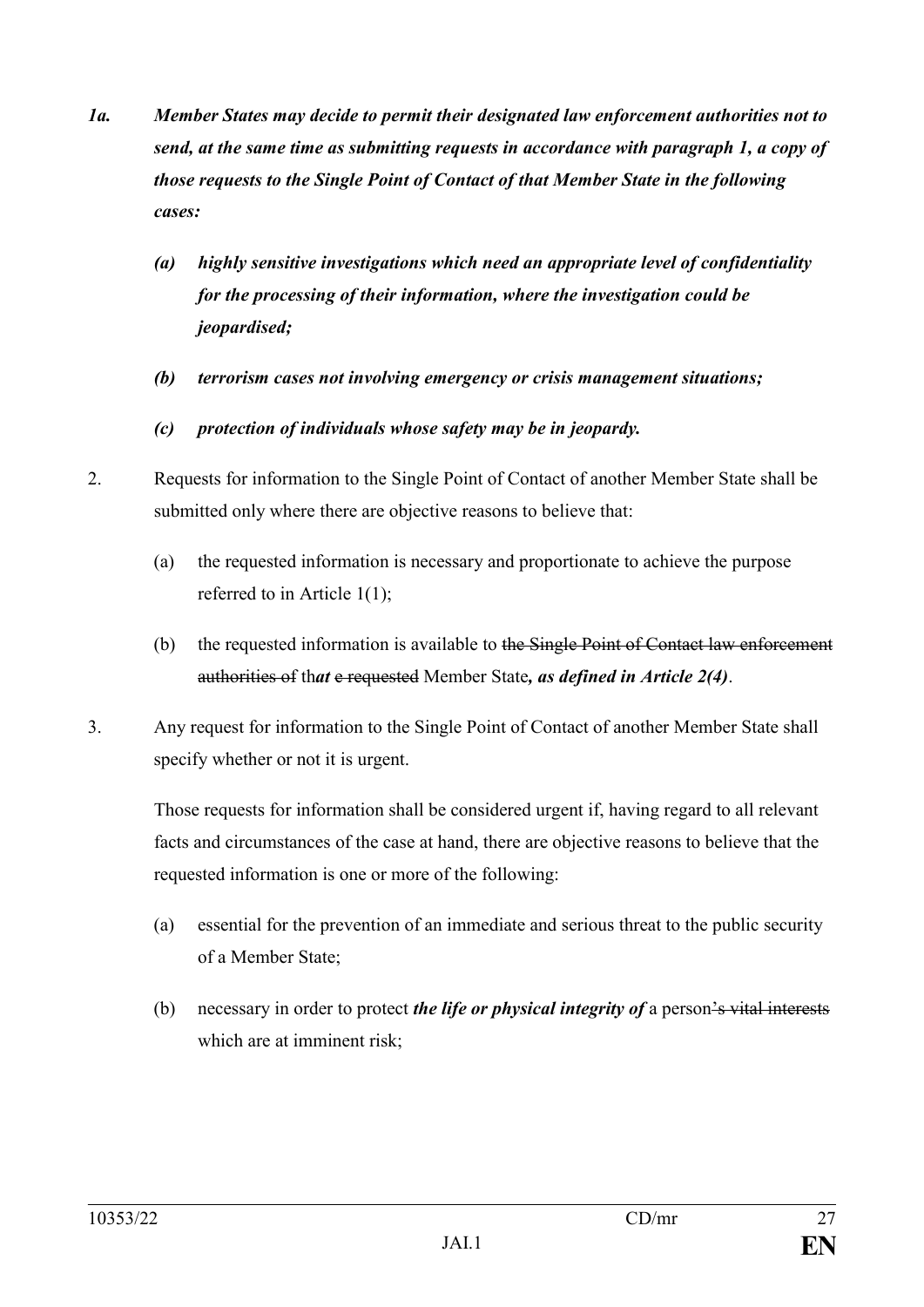- (c) necessary to adopt a decision that may involve the maintenance of restrictive measures amounting to a deprivation of liberty;
- (d) at imminent risk of losing relevance if not provided urgently.
- 4. Requests for information to the Single Point of Contact of another Member State shall contain all necessary explanations to allow for their adequate and rapid processing in accordance with this Directive, including at least the following:
	- (a) a specification of the requested information that is as detailed as reasonably possible under the given circumstances;
	- (b) a description of the purpose for which the information is requested *including a description of the facts and indication of the underlying offence*;
	- (c) the objective reasons according to which it is believed that the requested information is available to the Single Point of Contact law enforcement authorities of th*at*e requested Member State *as defined in Article 2(4)*;
	- (d) an explanation of the connection between the purpose and the *any* person or *subject* persons to whom*ich* the information relates, where applicable;
	- (e) the reasons for which the request is considered urgent, where applicable*;*

# *(f) restrictions on the use of the information contained in the request for purposes other than those for which it has been submitted*.

5. Requests for information to the Single Point of Contact of another Member State shall be submitted in one of the languages included in the list established by the requested Member State and published in accordance with Article 11.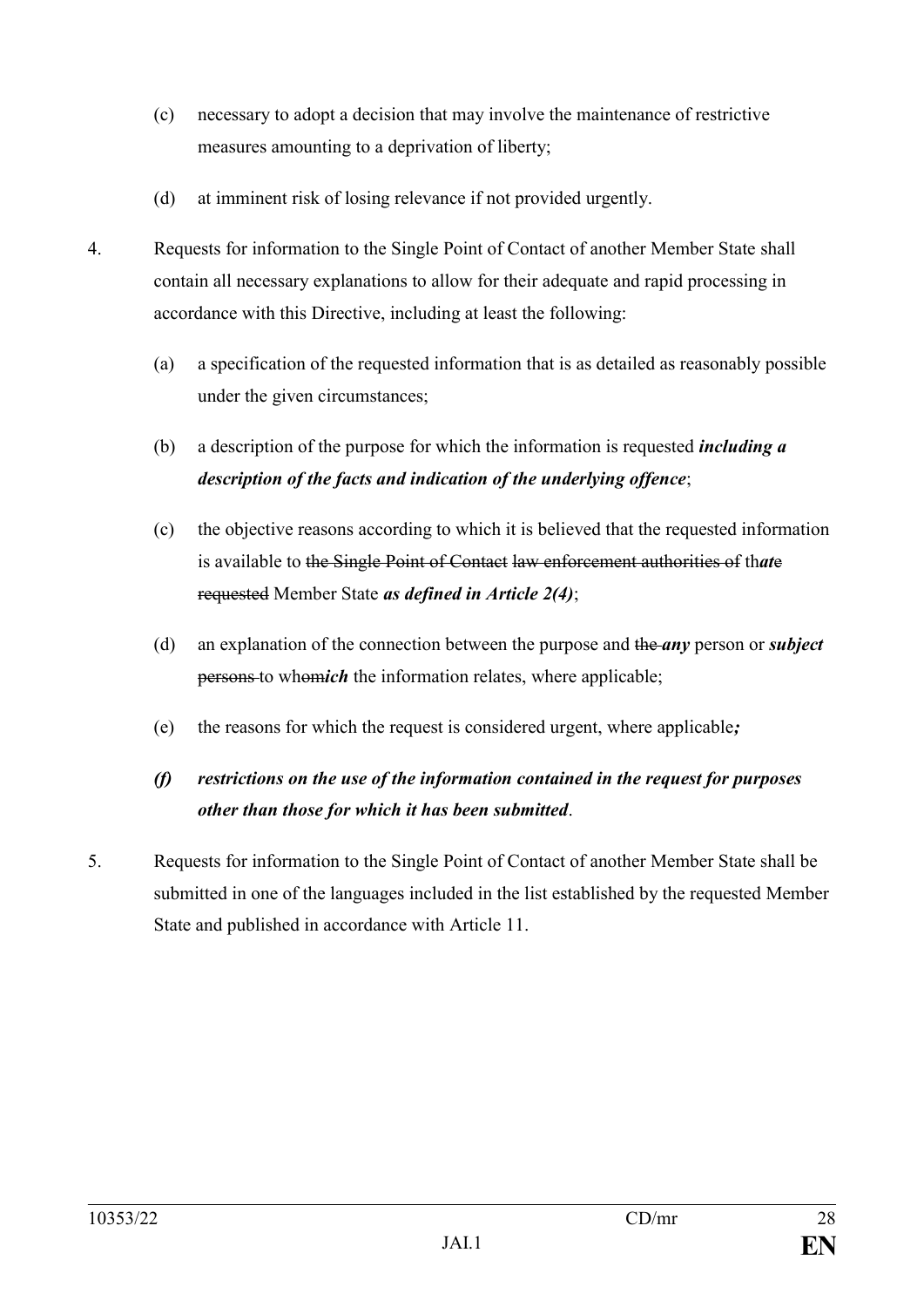## *Provision of information pursuant to requests to the Single Point of Contact*

- 1. Subject to paragraph 2 of this Article and to Article 6(3), Member States shall ensure that their Single Point of Contact provides the information requested in accordance with Article 4 as soon as possible and in any event within the following time limits, as applicable:
	- (a) eight hours, for urgent requests relating to information that is available to*held in a database directly accessible by the Single Point of Contact or* the law enforcement authorities of the requested Member State *(direct access) according to Article 2(4)*without having to obtain a judicial authorisation;
	- (b) three calendar days, for urgent requests relating to information that *the Single Point of Contact or* is available to the law enforcement authorities of the requested Member State *can obtain from other public authorities or from private parties established in that Member State, where permitted by and in accordance with national law, without coercive measures (indirect access)*subject to a requirement to obtain a judicial authorisation;
	- (c) seven calendar days, for all *other* requests that are not urgent.

The time periods*limits* laid down in the first subparagraph shall commence at the moment of the reception of the request for information.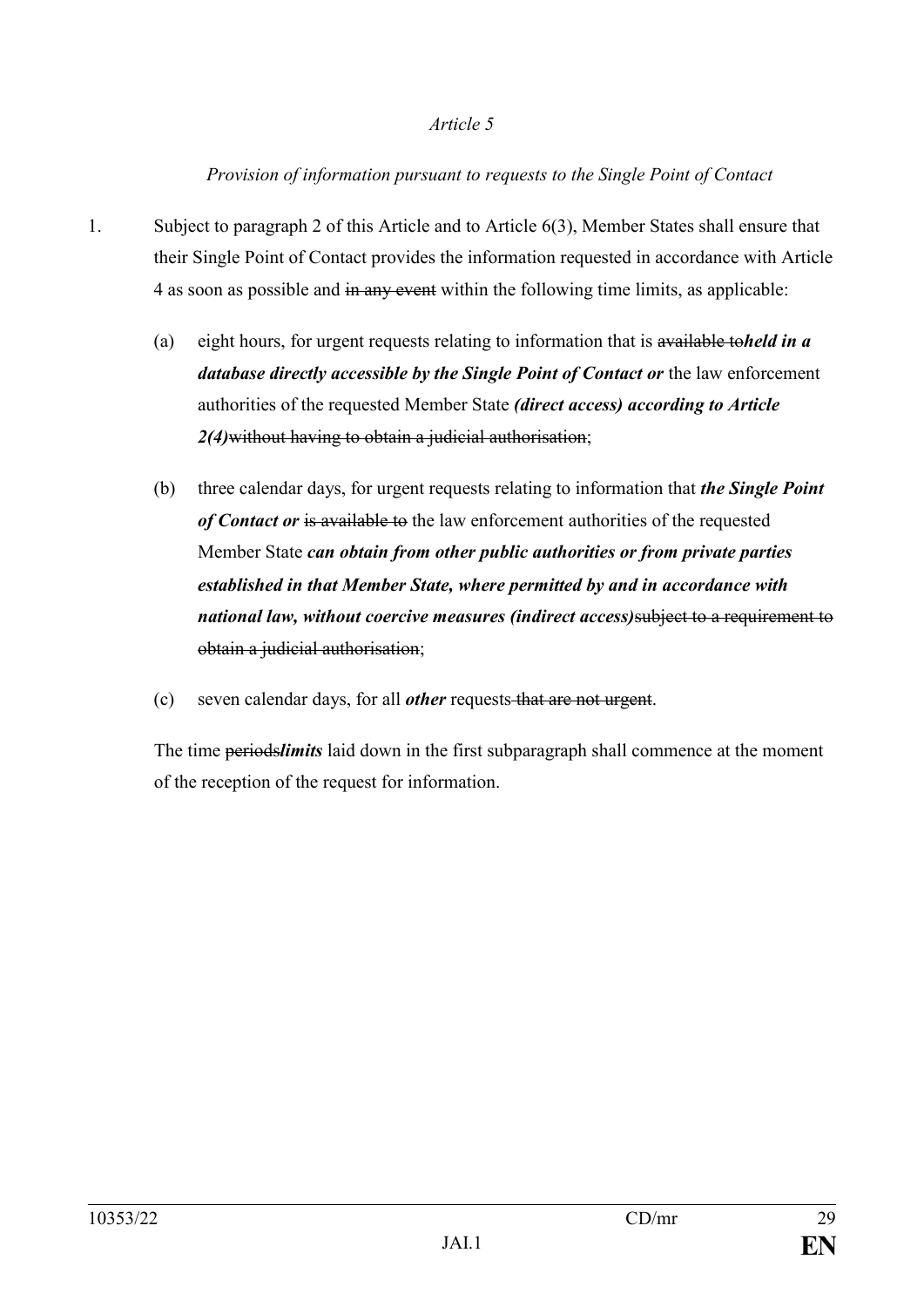2. Where under its national law in accordance with Article 9 the requested information is available only after having obtained a judicial authorisation, the requested Member State may deviate from the time limits referred to *determined in* paragraph 1 insofar as necessary for obtaining such authorisation.

In such cases, Member States shall ensure that their Single Point of Contact does both of the following:

- (i) immediately inform the Single Point of Contact or, where applicable, the law enforcement authority of the requesting Member State of the expected delay, specifying the length of the expected delay and the reasons therefore;
- (ii) subsequently keep it updated and provide the requested information as soon as possible after obtaining the judicial authorisation.
- 3. Member States shall ensure that their Single Point of Contact provides the information requested in accordance with Article 4 to the Single Point of Contact or, where applicable, the law enforcement authority of the requesting Member State*,* in the language in which that request for information was submitted in accordance with Article 4(5).

Member States shall ensure that, where their Single Point of Contact provides the requested information to the *designated* law enforcement authority of the requesting Member State, it also sends, at the same time, a copy of the information to the Single Point of Contact of that Member State.

- *4. For the exceptional reasons listed in Article 4(1a), Member States may decide to permit their Single Point of Contact not to send, at the same time as providing information to the designated law enforcement authorities of another Member State in accordance with this Article, a copy of that information to the Single Point of Contact of that Member State.*
- *5. Member States shall ensure that, if the requested information is not available to the Single Point of Contact and the law enforcement authorities of the requested Member State, their Single Point of Contact inform the requesting Member State.*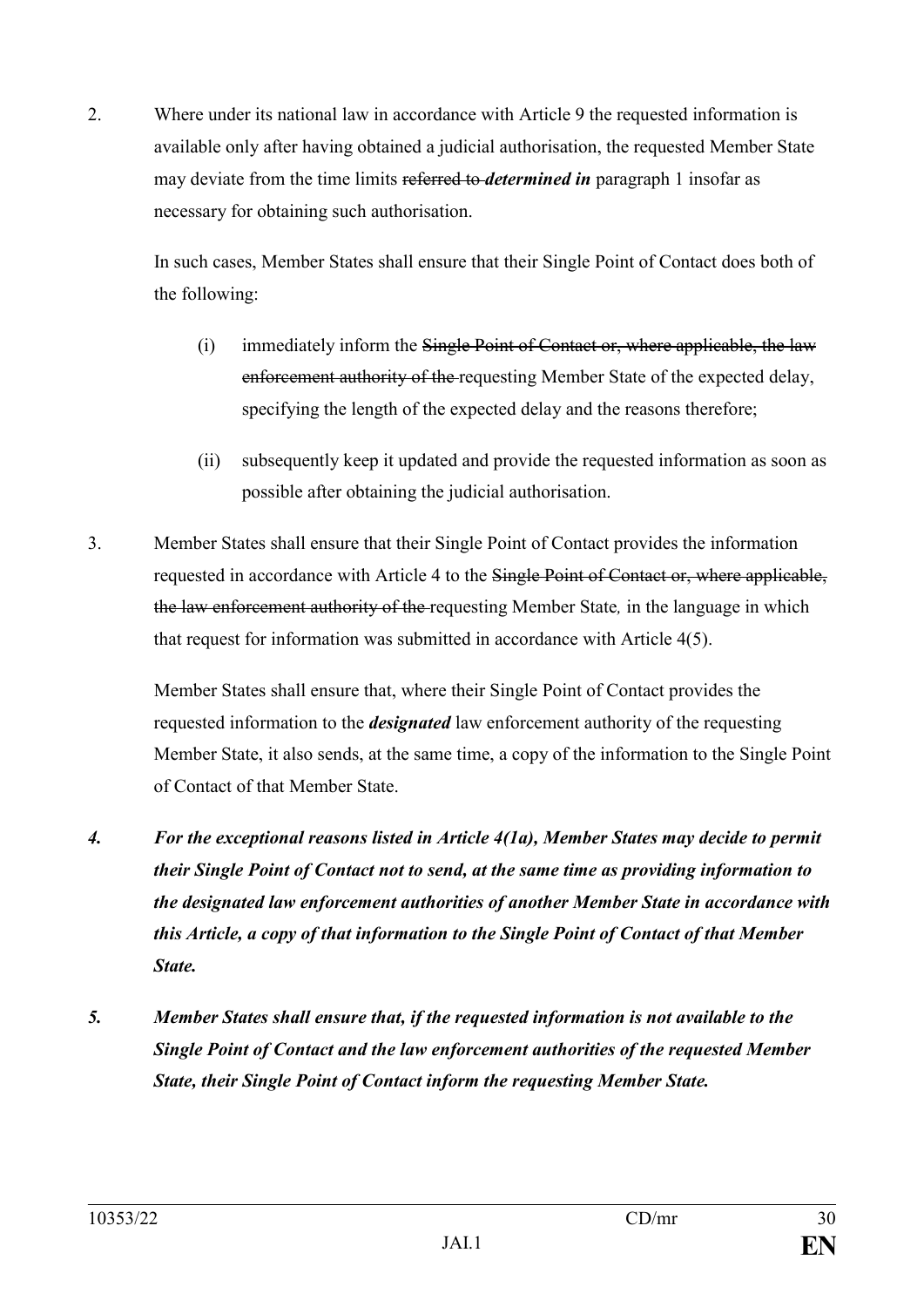## *Refusals of requests for information*

- 1. *Without prejudice to Article 3(b),* Member States shall ensure that their Single Point of Contact only refuses to provide the information requested in accordance with Article 4 insofar as any of the following reasons applies:
	- (a) the requested information is not available to the Single Point of Contact and the law enforcement authorities of the requested Member State;
	- (b) the request for information does not meet the requirements set out in Article 4;
	- (c) the judicial authorisation required under the national law of the requested Member State in accordance with Article 9 was refused;
	- (d) the requested information constitutes personal data other than that falling within the categories of personal data referred to in Article 10, point (i);
	- (e) there are objective reasons to believe that the provision of the requested information would:
		- (i) be contrary to *or would harm* the essential interests of the *national* security of the requested Member State;
		- (ii) jeopardise the success of an ongoing investigation of a criminal offence; or;
		- (iii) *jeopardise the safety of an individual*unduly harm the vital interests of a natural or legal person.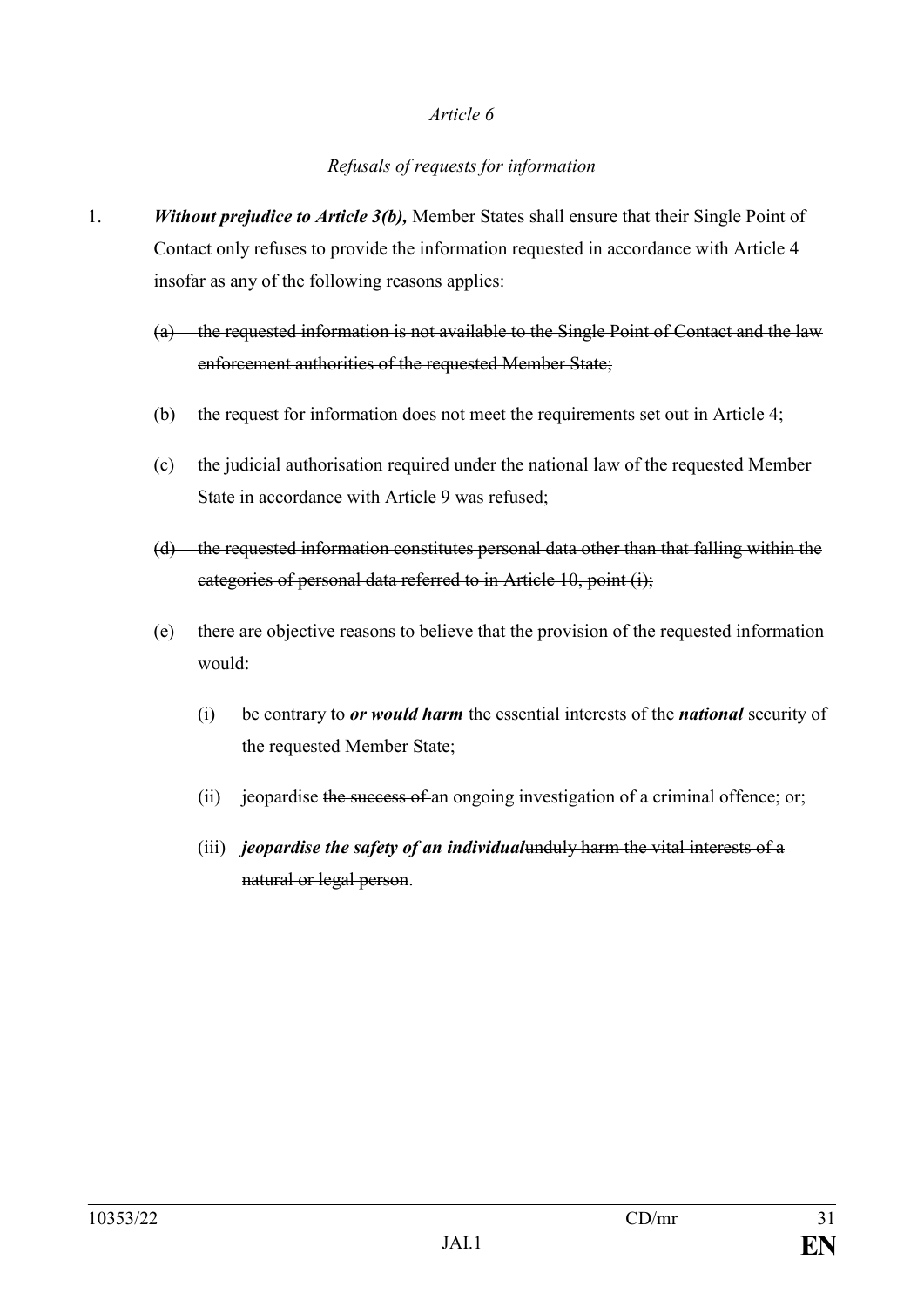- *(f) the request pertains to an offence punishable by a maximum term of imprisonment of one year or less under the law of the requested Member State or the request pertains to a matter that is not an offence under the law of that Member State;*
- *(g) the requested information has initially been obtained from another Member State or a third country and that Member State or third country has, upon request, not given its consent to the provision of the information.*

Any refusal shall only affect the part of the requested information to which the reasons set out in the first subparagraph relate and shall, where applicable, leave the obligation to provide the other parts of the information in accordance with this Directive unaffected.

- 2. Member States shall ensure that their Single Point of Contact informs the Single Point of Contact or, where applicable, the law enforcement authority of the requesting Member State of the refusal, specifying the reasons for the refusal, within the time limits provided for in Article 5(1).
- 3. Member States shall ensure that their Single Point of Contact immediately requests *from the requesting Member State* additional clarifications needed to process a request for information that otherwise would have to be refused from the Single Point of Contact or, where applicable, the law enforcement authority of the requesting Member State.

The time limits referred to in Article 5(1) shall be suspended from the moment that the Single Point of Contact or, where applicable, the law enforcement authority of the requesting Member State receives the request for clarifications, until the moment that the Single Point of Contact of the requested Member State receives the clarifications.

4. The refusals, reasons for the refusals, requests for clarifications and clarifications referred to in paragraphs 3 and 4, as well as any other communications relating to the requests for information to the Single Point of Contact of another Member State, shall be transmitted in the language in which that request was submitted in accordance with Article 4(5).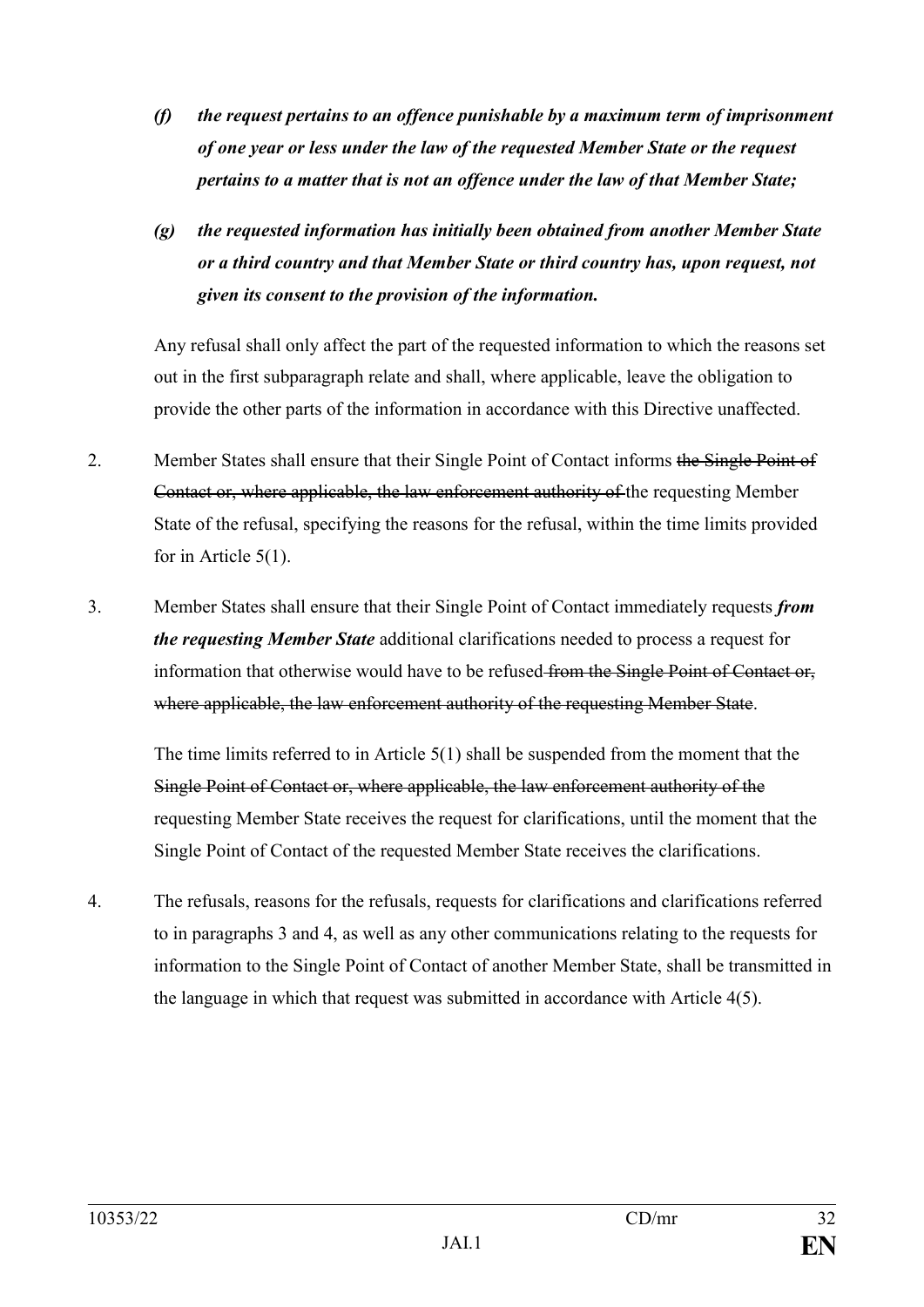# **Chapter III**

#### **Other exchanges of information**

*Article 7*

*Own-initiative provision of information*

- *0. Member States may provide on their own initiative, through their Single Point of Contact or through their law enforcement authorities, information available to them to the Single Points of Contact or to the law enforcement authorities of other Member States, where there are objective reasons to believe that such information could be relevant to that Member State for the purposes referred to in Article 1(1).*
- 1. Member States shall ensure that their Single Point of Contact or their law enforcement authorities provide, on their own initiative,  $an\psi$  information available to them to the Single Points of Contact or to the law enforcement authorities of other Member States, where there are objective reasons to believe that such information could be relevant to that Member State for the purpose*s of preventing, detecting or investigating serious criminal offences as defined in Article 2(2)* referred to in Article 1(1). However, no such obligation shall exist insofar as the reasons referred to in points  $(c)$ ,  $(d)$  or  $(e)$  of Article 6(1) apply in respect of such information.
- 2. Member States shall ensure that, where their Single Point of Contact or their law enforcement authorities provide information on their own-initiative *to the Single Point of Contact of the other Member State* in accordance with paragraph *0 and* 1, they do so in one of the languages included in the list established by the *receiving* requested Member State and published in accordance with Article 11.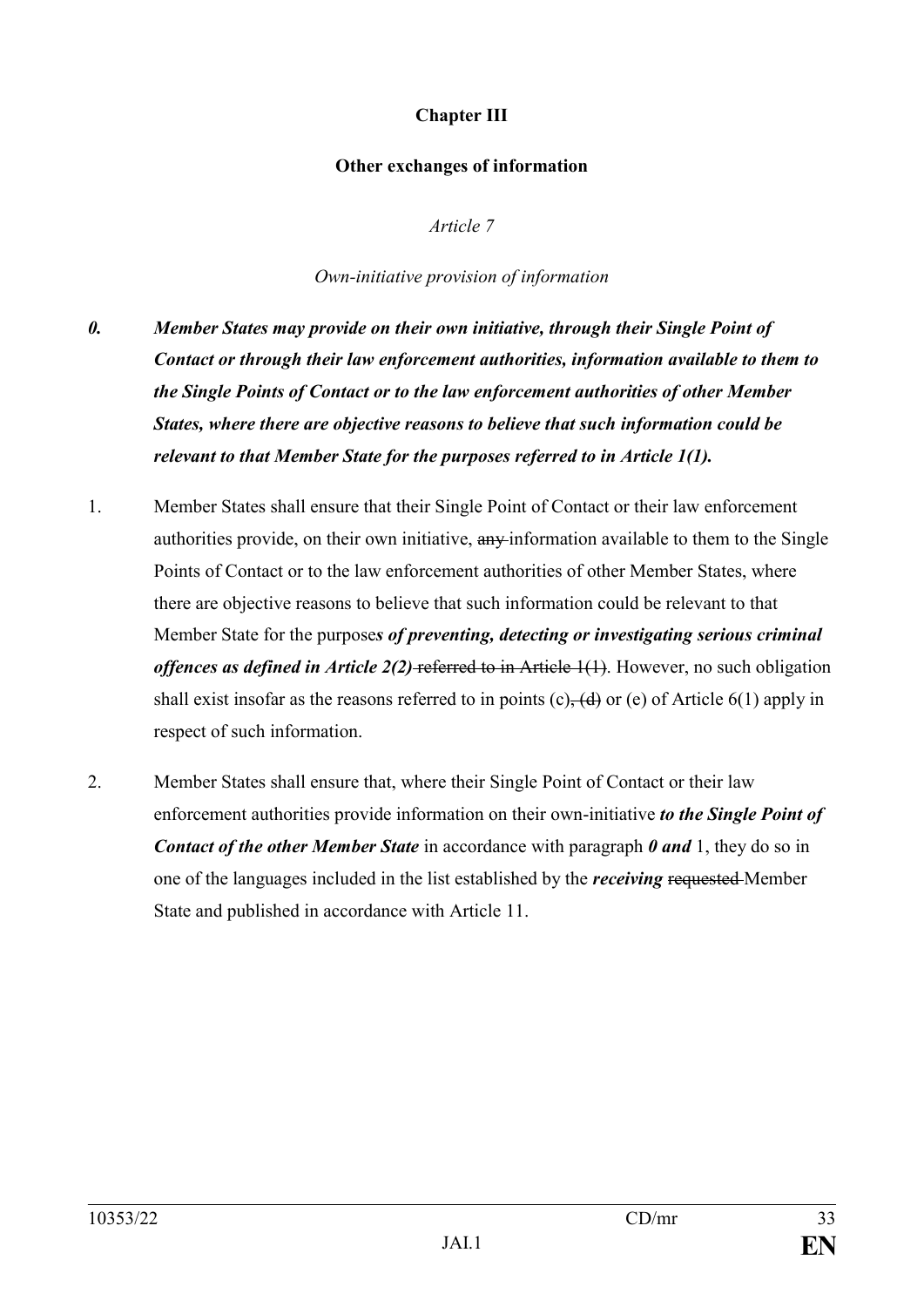Member States shall ensure that, where their Single Point of Contact or their law enforcement authorities provide*s* such information to the law enforcement authority of another Member State, they also send, at the same time, a copy of that information to the Single Point of Contact of that other Member State. *Member States shall ensure that, where their law enforcement authorities provide such information to the Single Point of Contact or to the law enforcement authority of another Member State, they also send, at the same time, a copy of that information to their own Single Point of Contact or to the Single Point of Contact of that other Member State, as appropriate.*

*2a. For the exceptional reasons listed in Article 4(1a), Member States may decide to permit their law enforcement authorities not to send, at the same time as providing information to the Single Point of Contact or the law enforcement authorities of another Member State in accordance with this Article, a copy of that information to their own Single Point of Contact or to the Single Point of Contact of that Member State.*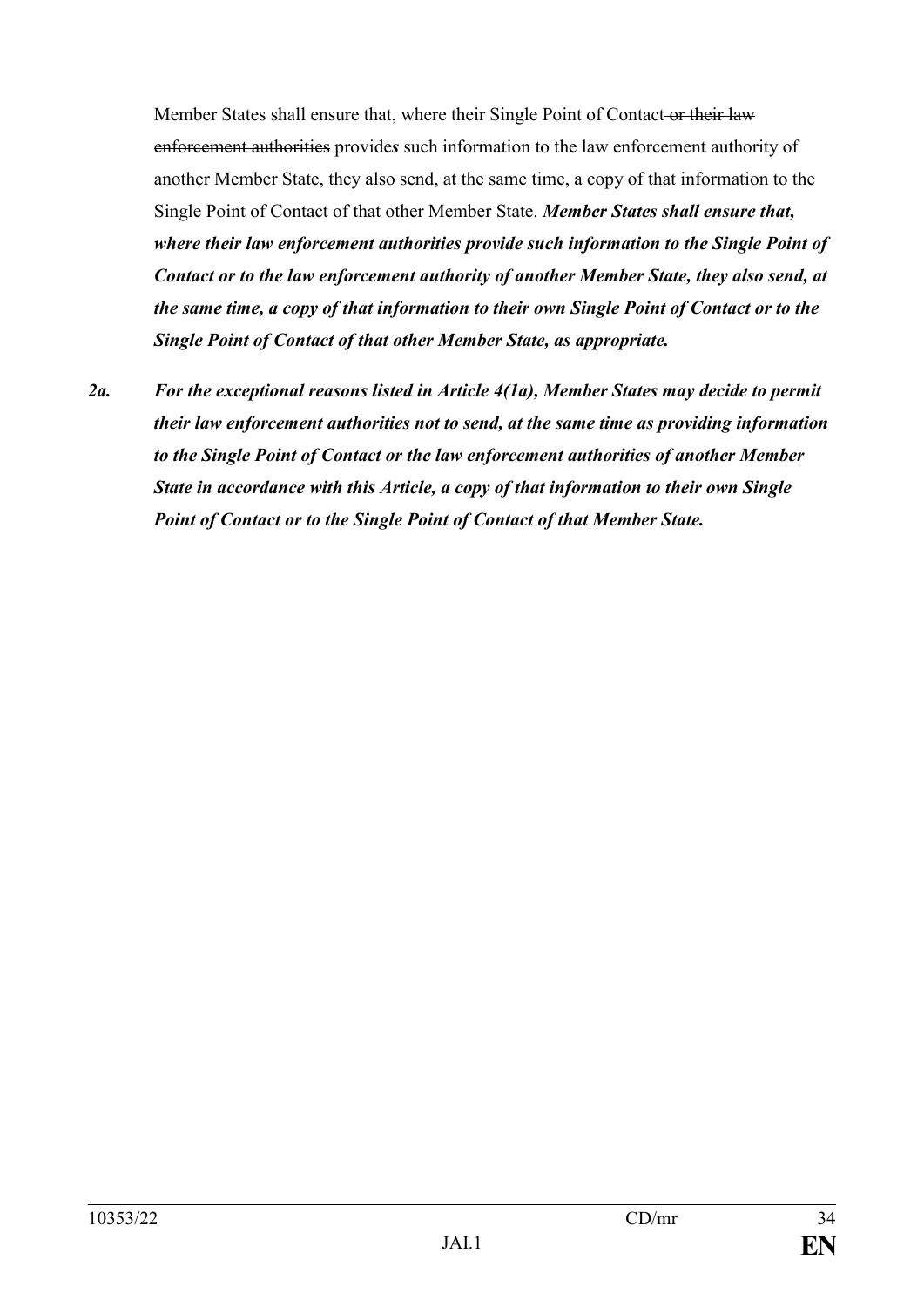*Exchanges of information upon requests submitted directly to law enforcement authorities*

- *1.* Member States shall ensure that, where *their* Single Points of Contact or law enforcement authorities submit requests for information directly to the law enforcement authorities of another Member State, their Single Points of Contact or their law enforcement authorities send, at the same time as they send such requests, provide information pursuant to such requests or send any other communications relating thereto, *they provide, at the same time,* a copy thereof *of those requests* to the Single Point of Contact of that other Member State. *Member States shall ensure that, where their law enforcement authorities provide information pursuant to such requests, they provide, at the same time, a copy of that information to their own Single Point of Contact.*
- *1a. For the exceptional reasons listed in Article 4(1a), Member States may decide to permit their Single Point of Contact not to send, at the same time as requesting information to the law enforcement authorities of another Member State in accordance with paragraph 1, a copy of that request to the Single Point of Contact of that other Member State. For the exceptional reasons listed in Article 4(1a), Member States may decide to permit their law enforcement authorities not to send, at the same time as providing information to the Single Point of Contact of another Member State in accordance with paragraph 1, a copy of that information to their own Single Point of Contact.*
- *2. Member States shall ensure that, where their law enforcement authorities submit requests for information or provide information pursuant to such requests directly to the law enforcement authorities of another Member State, they provide, at the same time, a copy of that request or that information* and, where the sender is a law enforcement authority, also to the*ir own* Single Point of Contact of its own Member State*as well as to the Single Point of Contact of that other Member State*.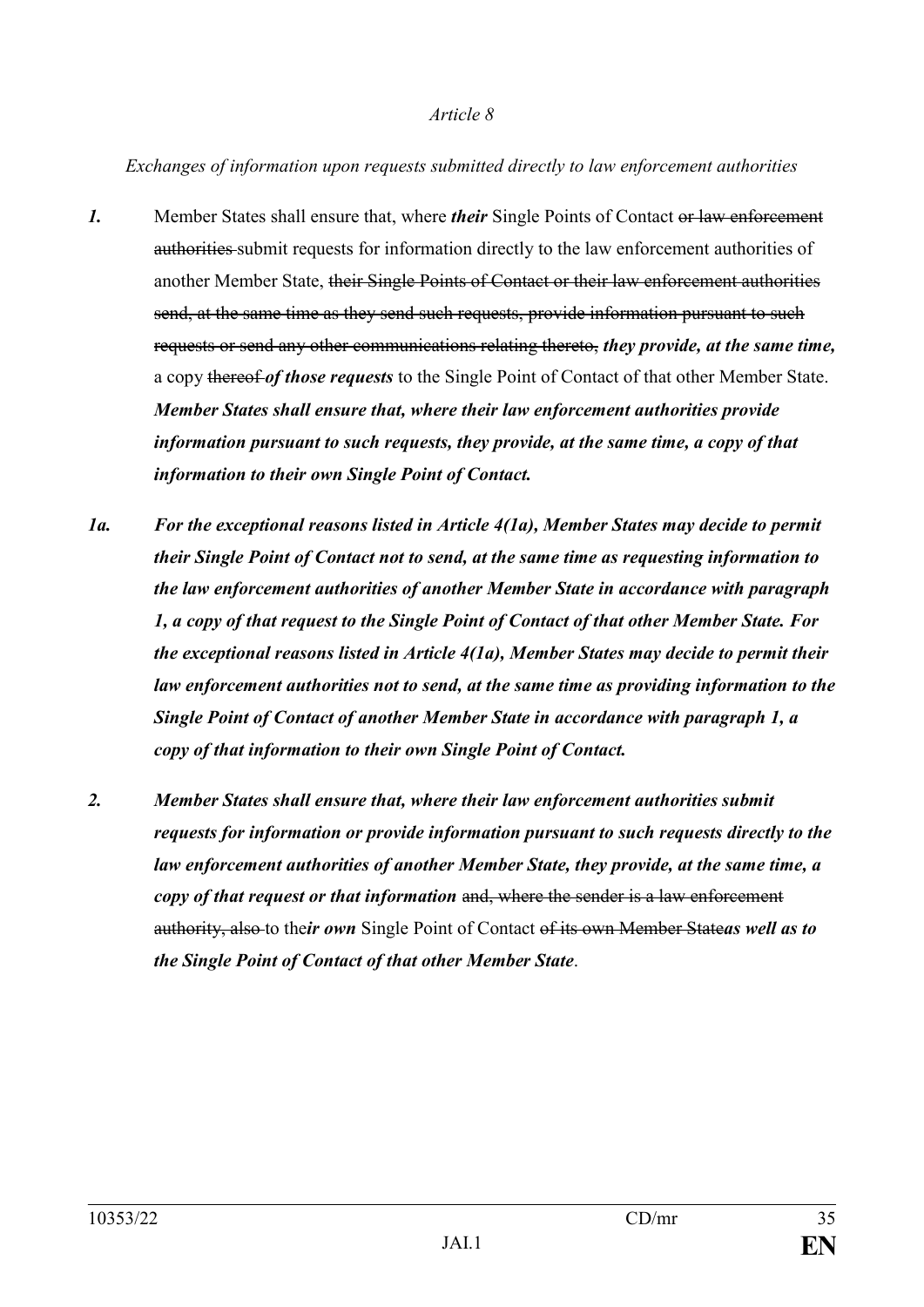*2a. For the exceptional reasons listed in Article 4(1a), Member States may decide to permit their law enforcement authorities not to send, at the same time as requesting or providing information to the law enforcement authorities of another Member State in accordance with paragraph 2, a copy of that request or that information to their own Single Point of Contact or to the Single Point of Contact of that other Member State.*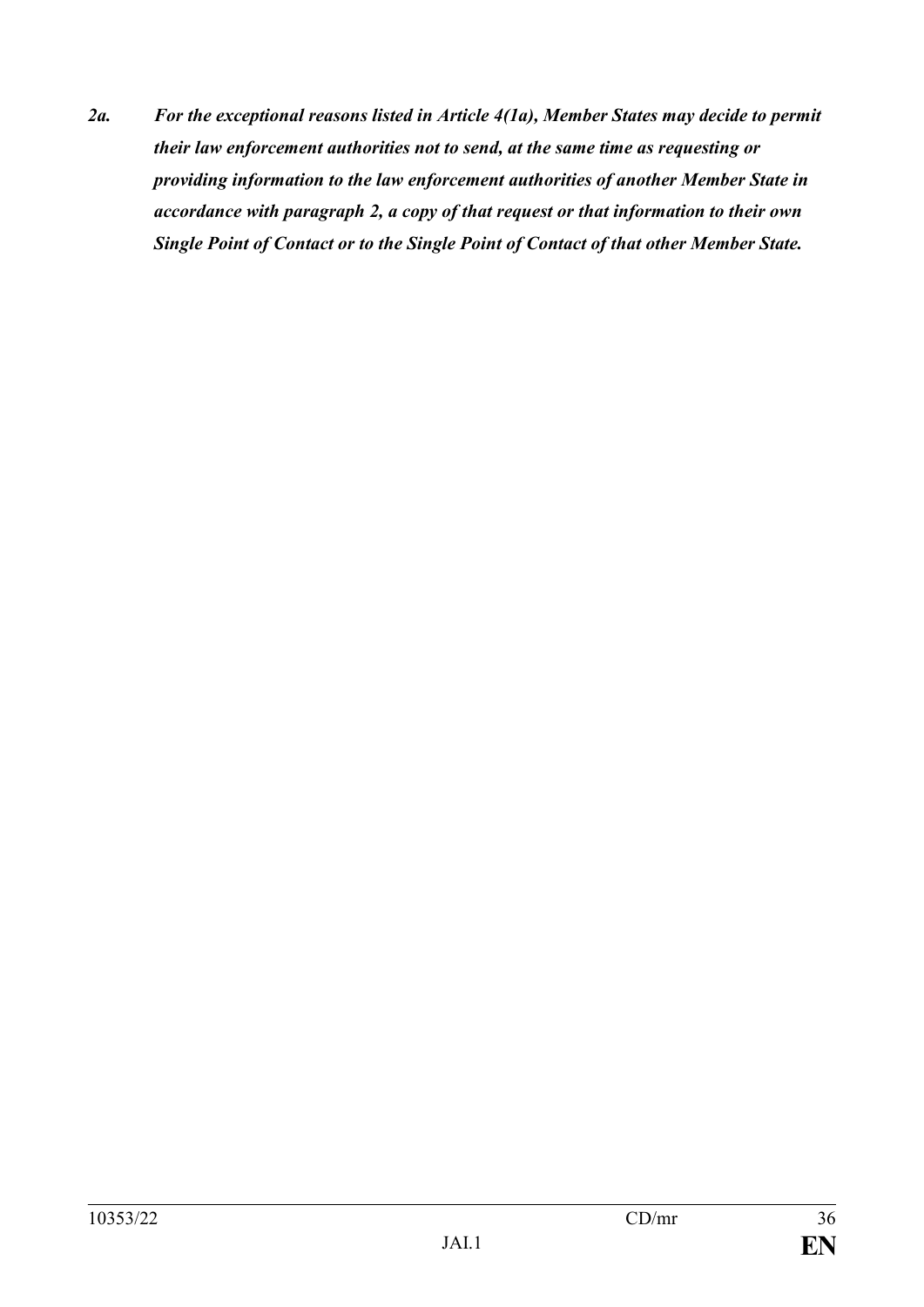## **Chapter IV**

### **Additional rules on the provision of information under Chapters II and III**

*Article 9*

## *Judicial authorisation*

- 1. Member States shall not require any judicial authorisation for the provision of information to the Single Points of Contact or *to the* law enforcement authority of another Member State under Chapters II and III, where no such requirement applies in respect of similar provision of information to their own Single Point of Contact or their own law enforcement authorities*at national level*.
- 2. Member States shall ensure that, where their national law requires a judicial authorisation for the provision of information to the Single Points of Contact or the law enforcement authority of another Member State in accordance with paragraph 1, their Single Points of Contact or their law enforcement authorities immediately take all necessary steps, in accordance with their national law, to obtain such judicial authorisation as soon as possible.
- 3. The requests for judicial authorisation referred to in paragraph 1 shall be assessed and decided upon in accordance with the national law of the Member State of the competent judicial authority.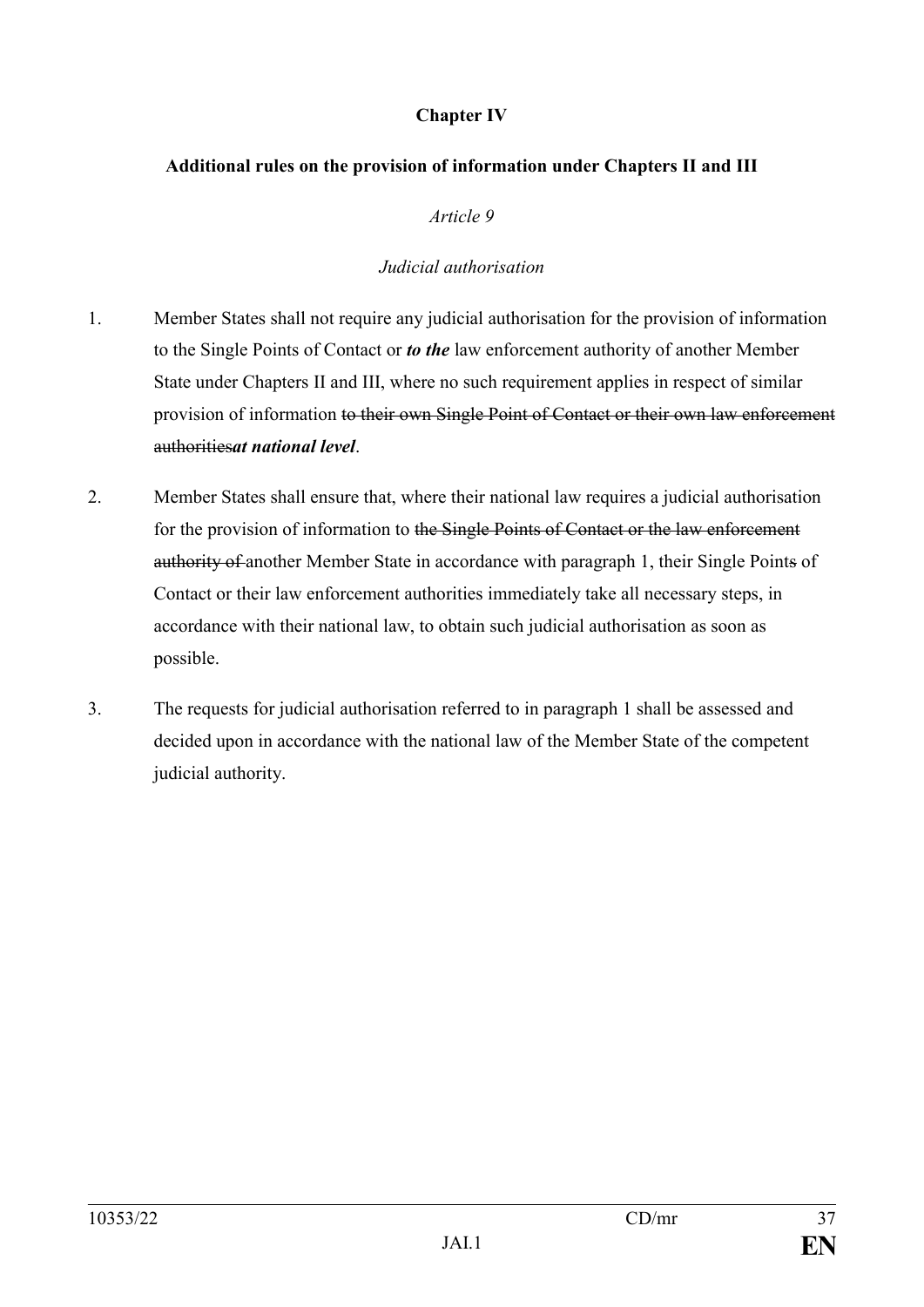# *Additional rules for information constituting personal data*

Member States shall ensure that, where their Single Point of Contact or their law enforcement authorities provide information under Chapters II and III that constitutes personal data:

- (i) the categories of personal data provided remain limited to those *necessary and proportionate to achieve the purpose of the request,* listed in Section B, point 2, of Annex II to Regulation (EU) 2016/794;
- (ii) their Single Point of Contact or their law enforcement authorities also provide, at the same time and insofar as possible, the necessary elements enabling the Single Point of Contact or the law enforcement authority of the other Member State to assess the degree of accuracy, completeness and reliability of the personal data, as well as the extent to which the personal data are up to date.

# *Article 11*

# *List of languages*

- 1. Member States shall establish and keep up to date a list with one or more of the official languages of the Union in which their Single Point of Contact is able to *exchange information*provide information upon a request for information or on its own initiative. That list shall include English.
- 2. Member States shall provide those lists, as well as any updates thereof, to the Commission. The Commission shall publish those lists, as well as any updates thereof, in the Official Journal of the European Union.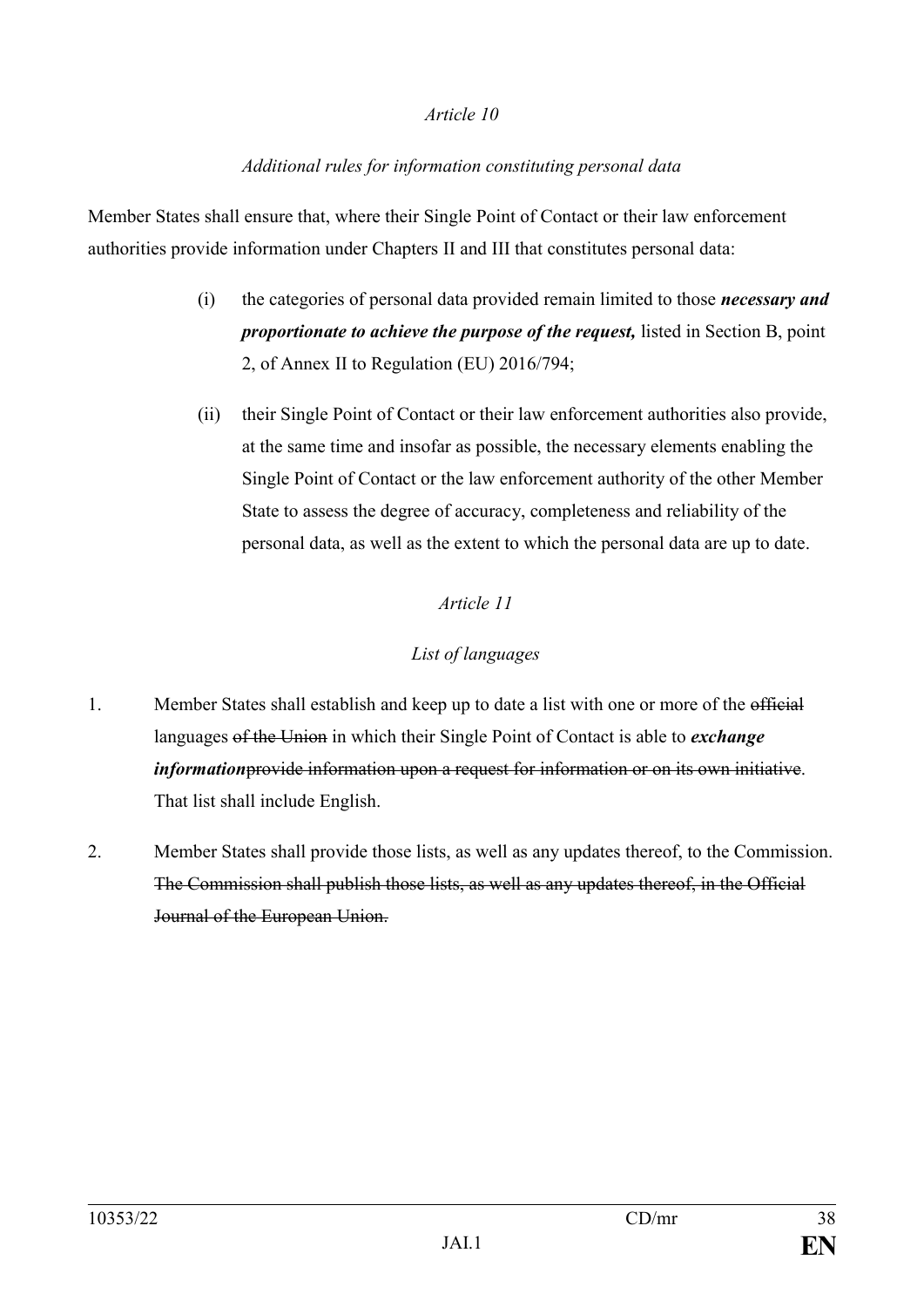# *Provision of information to Europol*

*1.* Member States shall ensure that, where their Single Point of Contact or their law enforcement authorities send requests for information, provide information pursuant to such requests, provide information on their own initiative or send other communications relating thereto under Chapters II and III, they also send, at the same time, a copy thereof to Europol, insofar as the information to which the communication relates concerns offences falling within the scope of the objectives of Europol in accordance with Regulation (EU) 2016/794.

# *2. Member States may decide not to provide or to defer the provision of a copy to Europol if such provision would:*

- *(a) be contrary to or would harm the essential interests of the national security of the Member State;*
- *(b) jeopardise an ongoing investigation of a criminal offence;*
- *(c) jeopardise the safety of an individual;*
- *(d) disclose information relating to organisations or specific intelligence activities in the field of national security;*
- *(e) disclose information which has initially been obtained from another Member State or a third country and that Member State or third country has, upon request, not given its consent to the provision of the information.*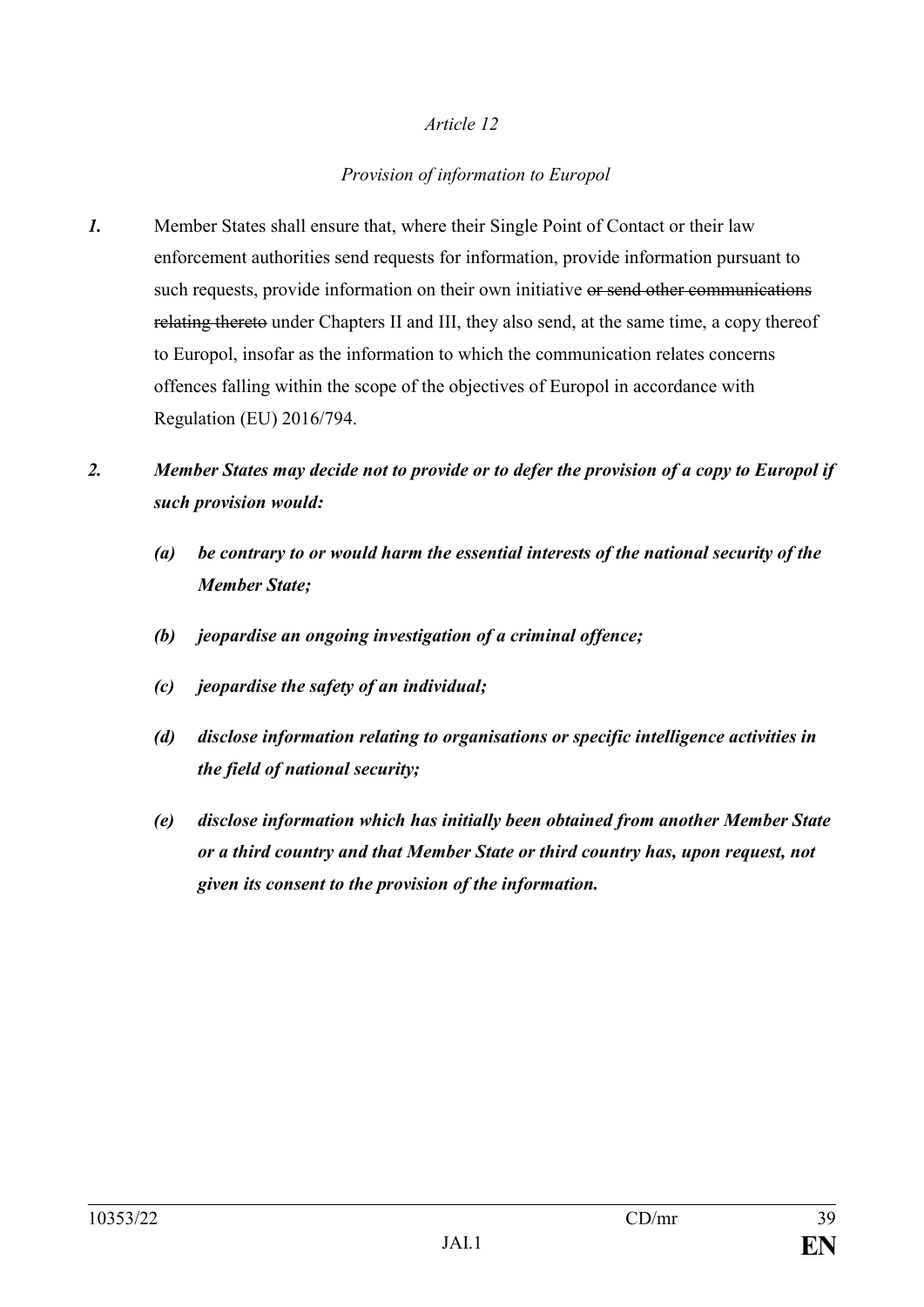# *Use of SIENA*

1. Member States shall ensure that, where their Single Point of Contact or their law enforcement authorities send requests for information, provide information pursuant to such requests, provide information on their own initiative or send other communications relating thereto under Chapters II and III or under Article 12, they do so through SIENA.

# *1a. Member States may allow their SPOC or their law enforcement authorities not to use SIENA in the following cases:*

- *(a) exchanges of information have been initiated through the Interpol communication channel;*
- *(b) multilateral exchanges of information that also involve third countries or international organisations not connected to SIENA;*
- *(c) exchanges of information can be faster with another communication channel for urgent requests;*
- *(d) exchanges of information between Member States where unexpected technical or operational incidents suggest the use of another channel.*
- 2. Member States shall ensure that their Single Point of Contact, as well as all their law enforcement authorities that may be involved in the exchange of information under this Directive, are directly connected to SIENA.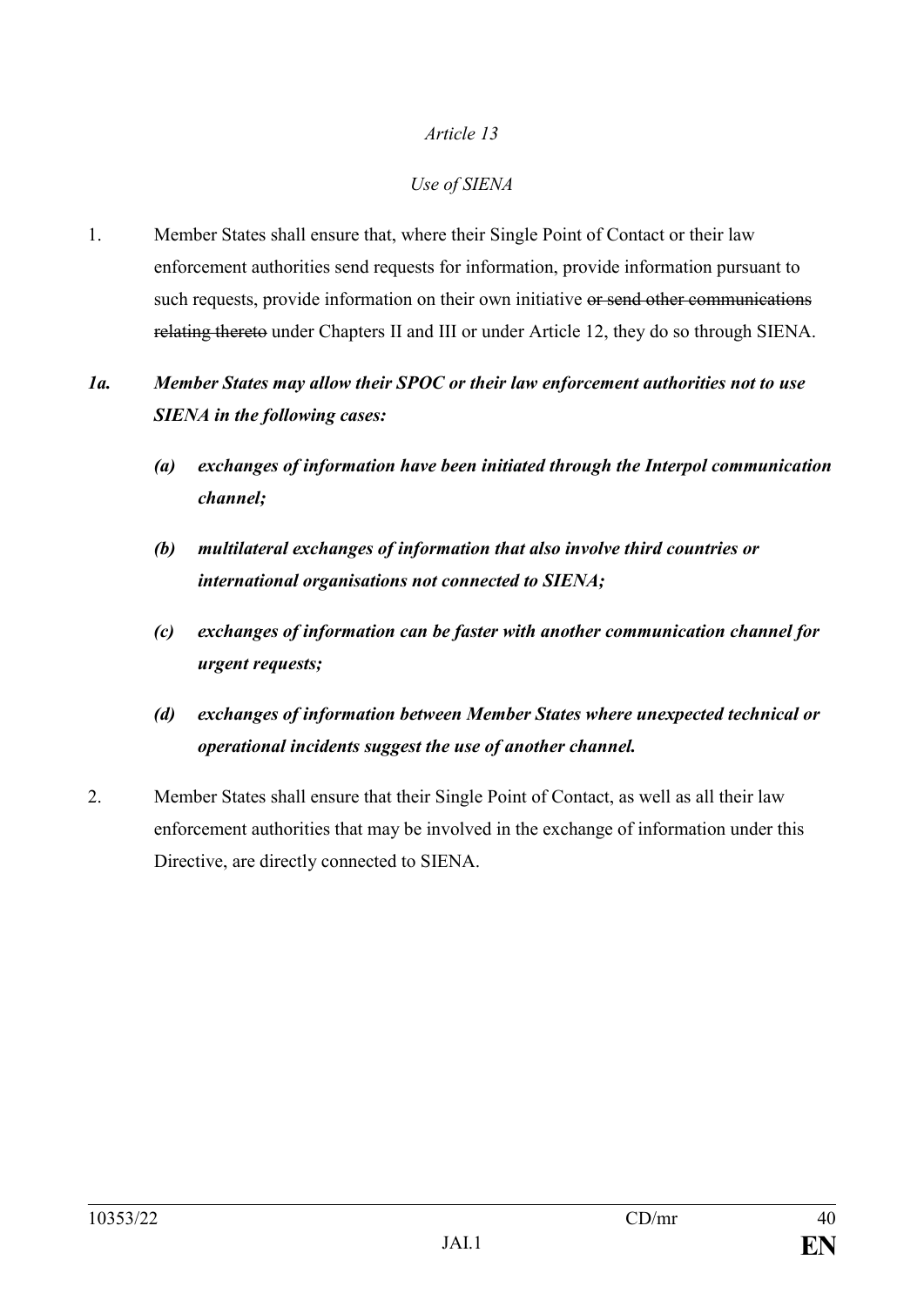# **Chapter V**

### **Single Point of Contact for information exchange between Member States**

### *Article 14*

### *Establishment, tasks and capabilities*

- 1. Each Member State shall establish or designate one national Single Point of Contact, which shall be the central entity responsible for coordinating exchanges of information under this Directive.
- 2. Member States shall ensure that their Single Point of Contact is empowered to carry out at least all of the following tasks:
	- (a) receive and evaluate requests for information *submitted in accordance with Article 4*;
	- (b) channel requests for information to the relevant national law enforcement authority or authorities and, where necessary, coordinate among them the processing of such requests and the provision of information upon such requests;
	- (c) *coordinate the* analyse*is* and *the* structure*ing of* information with a view to providing it to the Single Points of Contact and, where applicable, to the law enforcement authorities of other *requesting* Member States;
	- (d) provide, upon request or upon its *their* own initiative, information to the Single Points of Contact and, where applicable, to the law enforcement authorities of other Member States in accordance with Articles 5 and 7;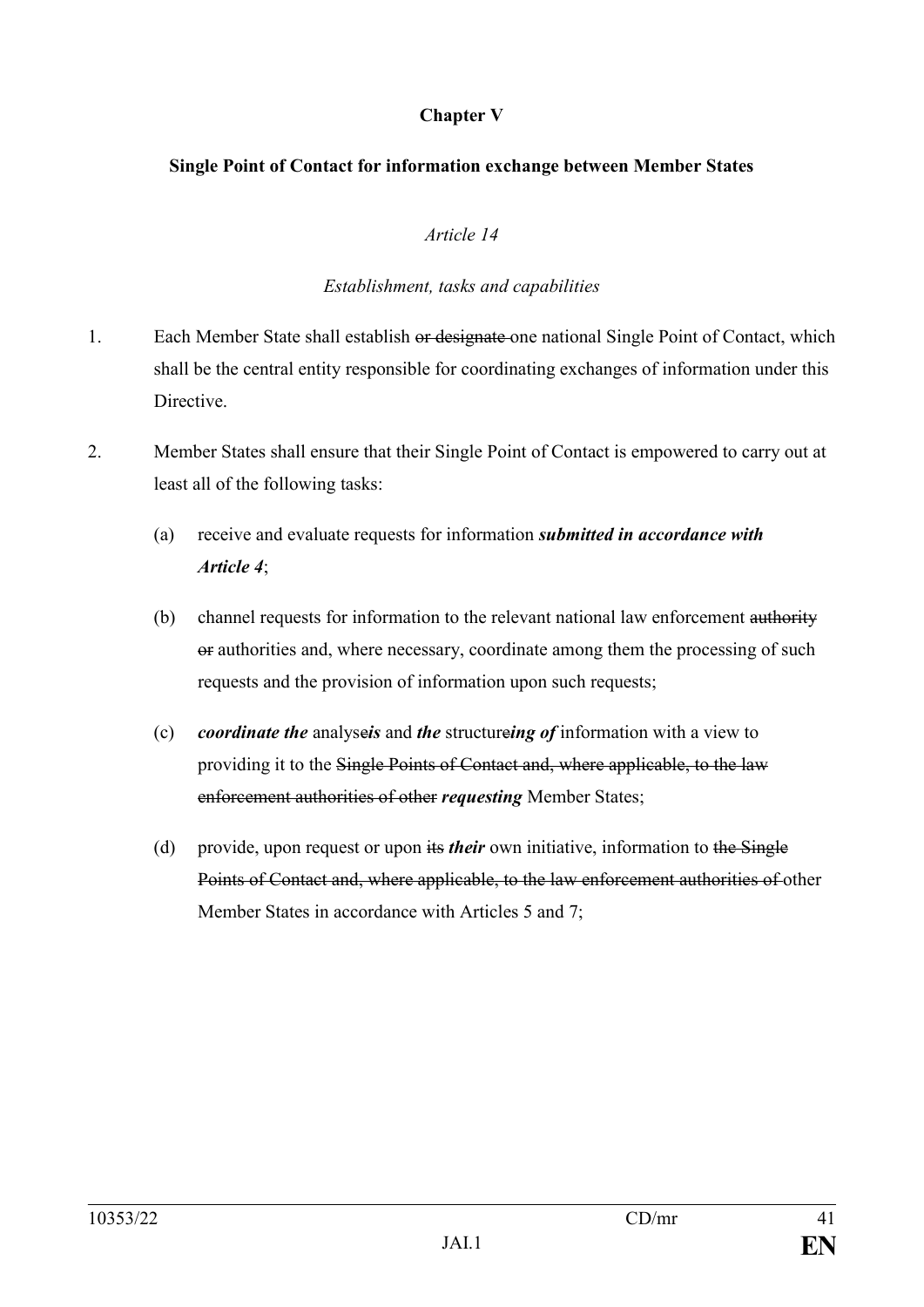- (e) refuse to provide information in accordance with Article 6 and, where necessary, request clarifications in accordance with Article 6(3);
- (f) send requests for information to the Single Points of Contact of other Member States in accordance with Article 4 and, where necessary, provide clarifications in accordance with Article 6(3).
- 3. Member States shall ensure that:
	- (a) their Single Point of Contact has access to all information available to their law enforcement authorities *as defined in Article 2(4)*, insofar as necessary to carry out its tasks under this Directive;
	- (b) their Single Point of Contact carries out its tasks 24 hours a day, 7 days a week;
	- (c) their Single Point of Contact is provided with the staff, resources and capabilities, including for translation, necessary to carry out its tasks in an adequate and rapid manner in accordance with this Directive and in particular*, including, where applicable*, the time limits set out in Article 5(1);
	- (d) the judicial authorities competent to grant the judicial authorisations required under national law in accordance with Article 9 are available *on call* to the Single Point of Contact 24 hours a day, 7 days a week.
- 4. Within one month of the establishment or designation of their Single Point of Contact, Member States shall notify the Commission thereof. They shall update that information where necessary.

The Commission shall publish those notifications, as well as any updates thereof, in the Official Journal of the European Union.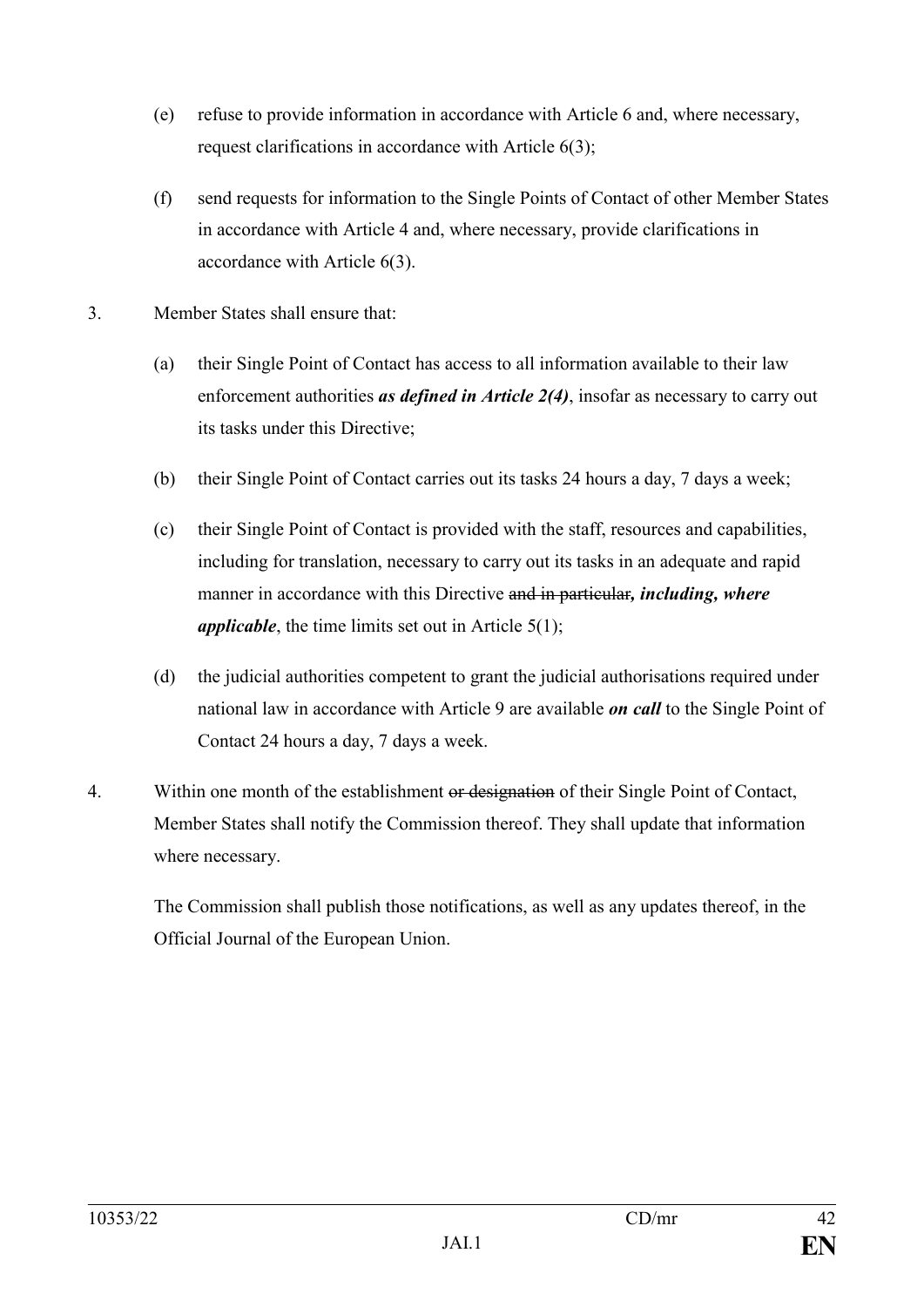## *Composition*

- 1. Member States shall determine the organisation and the composition of its *their* Single Point of Contact in such a manner that it can carry out its tasks under this Directive in an efficient and effective manner.
- 2. Member States shall ensure that their Single Point of Contact is composed of representatives of national law enforcement authorities whose involvement is necessary for the adequate and rapid exchange of information under this Directive, including at least the following insofar as the Member State concerned is bound by the relevant legislation to establish or designate such units or bureaux:
	- (a) the Europol national unit established by Article 7 of Regulation (EU) 2016/794;
	- (b) the SIRENE Bureau established by Article 7(2) of Regulation (EU) 2018/1862 of the European Parliament and of the Council**<sup>27</sup>**;
	- (c) the passenger information unit established under Article 4 of Directive (EU) 2016/681;
	- (d) the INTERPOL National Central Bureau (NCB) established by Article 32 of Constitution of the International Criminal Police Organisation – INTERPOL.

<u>.</u>

**<sup>27</sup>** Regulation (EU) 2018/1862 of the European Parliament and of the Council of 28 November 2018 on the establishment, operation and use of the Schengen Information System (SIS) in the field of police cooperation and judicial cooperation in criminal matters, amending and repealing Council Decision 2007/533/JHA, and repealing Regulation (EC) No 1986/2006 of the European Parliament and of the Council and Commission Decision 2010/261/EU (OJ L 312 7.12.2018, p. 56).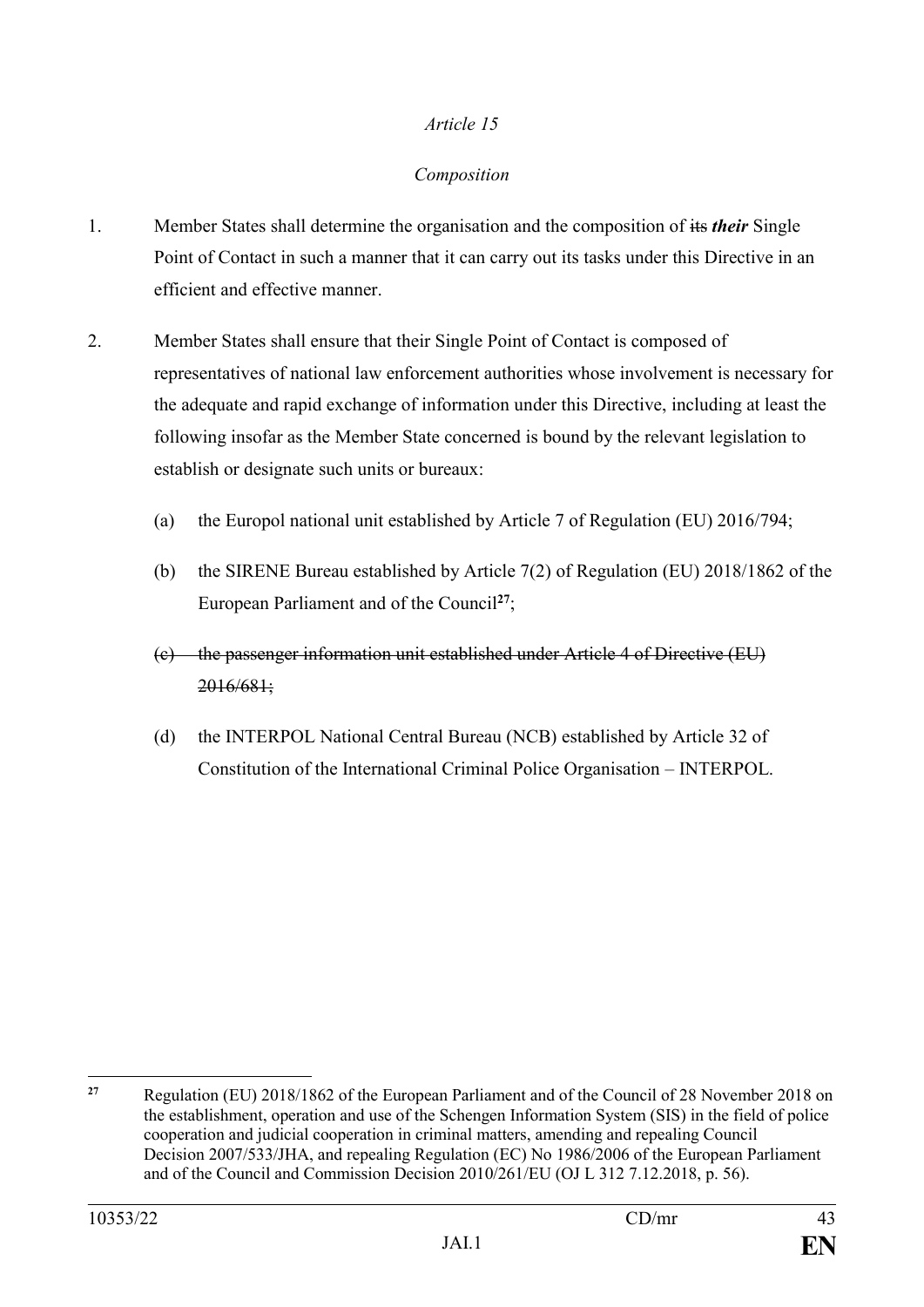## *Case Management System*

- 1. Member States shall ensure that their Single Point of Contact deploys and operates an electronic single Case Management System as the repository that allows the Single Point of Contact to carry out its tasks under this Directive. The Case Management System shall have at least all of the following functions and capabilities:
	- (a) recording incoming and outgoing requests for information referred to in Articles 5 and 8, as well as any other communications with Single Points of Contact and, where applicable, law enforcement authorities of other Member States relating to such requests, including the information about refusals and the requests for and provision of clarifications referred to in Article 6(2) and (3) respectively;
	- (b) recording communications between the Single Point of Contact and national law enforcement authorities, pursuant to Article 15(2), point (b);
	- (c) recording provisions of information to the Single Point of Contact and, where applicable, to the law enforcement authorities of other Member States in accordance with Articles 5, 7 and 8;
	- (d) cross-checking incoming requests for information referred to in Articles 5 and 8, against information available to the Single Point of Contact, including information provided in accordance with the second subparagraph of Article 5(3) and the second subparagraph of Article 7(2) and other relevant information recorded in the Case Management System;
	- (e) ensuring adequate and rapid follow-up to incoming requests for information referred to in Article 4, in particular with a view to respecting the time limits for the provision of the requested information set out in Article 5;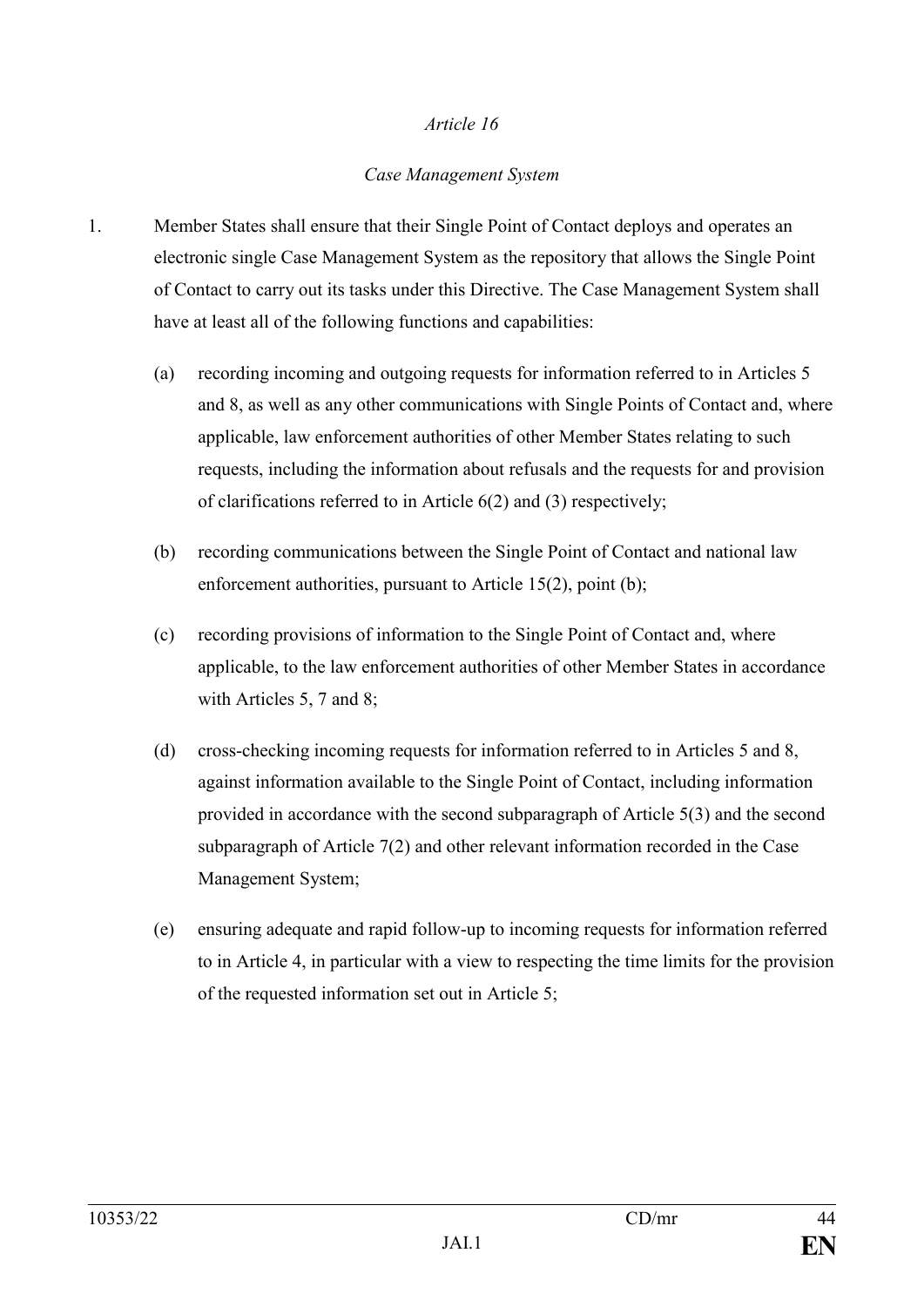- (f) be interoperable with SIENA, ensuring in particular that incoming communications through SIENA can be directly recorded in, and that outgoing communications through SIENA can be directly sent from, the Case Management System;
- (g) generating statistics in respect of exchanges of information under this Directive for evaluation and monitoring purposes, in particular for the purpose of Article 17;
- (h) logging of access and of other processing activities in relation to the information contained in the Case Management System, for accountability and cybersecurity purposes*, in accordance with Article 25 of Directive (EU) 2016/680*.
- 2. Member States shall take the necessary measures to ensure that all cybersecurity risks relating to the Case Management System, in particular as regards its architecture, governance and control, are managed and addressed in a prudent and effective manner and that adequate safeguards against unauthorised access and abuse are provided for.
- 3. Member States shall ensure that any personal data processed by their Single Point of Contact are contained in the Case Management System only for as long as is necessary and proportionate for the purposes for which the personal data are processed and are subsequently irrevocably deleted*, in accordance with Article 4(1)(e) and Article 5 of Directive (EU) 2016/680*.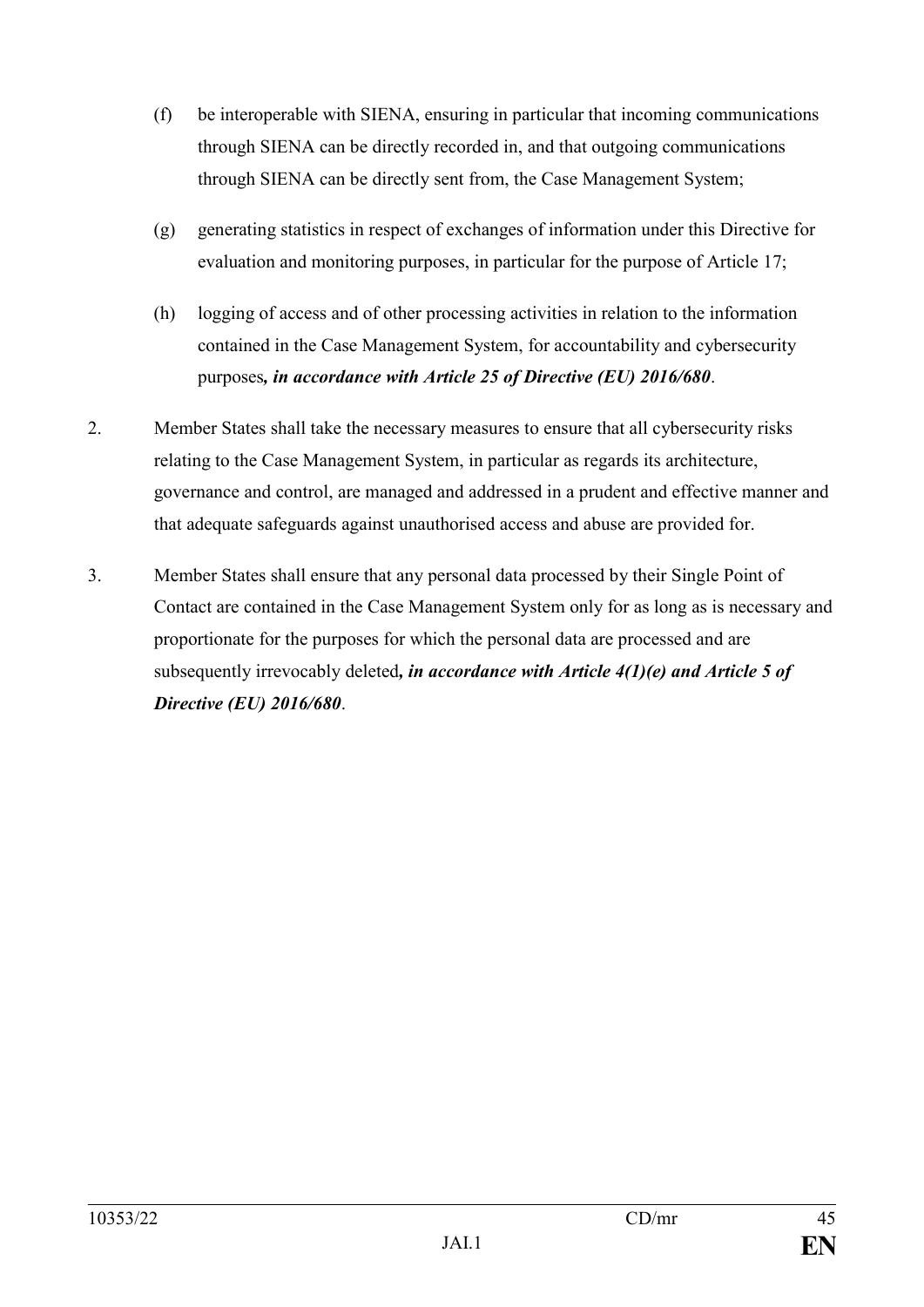# **Chapter VI**

## **Final provisions**

# *Article 17*

### *Statistics*

- 1. Member States shall provide the Commission with statistics *of the previous year* on the exchanges of information with other Member States under this Directive, by 1 March of each year.
- 2. The statistics shall cover, as a minimum:
	- (a) the number of requests for information submitted by their Single Point of Contact and by their law enforcement authorities;
	- (b) the number of requests for information received and replied to by the Single Point of Contact and by their law enforcement authorities, broken down by urgent and nonurgent, and broken down by the other Member States receiving the information;
	- (c) the number of requests for information refused pursuant to Article 6, broken down per requesting Member States and per grounds of refusal;
	- (d) the number of cases where the time limits referred to in Article 5(1) were deviated from due to having to obtain a judicial authorisation in accordance with Article 5(2), broken down by the Member States having submitted the requests for information concerned.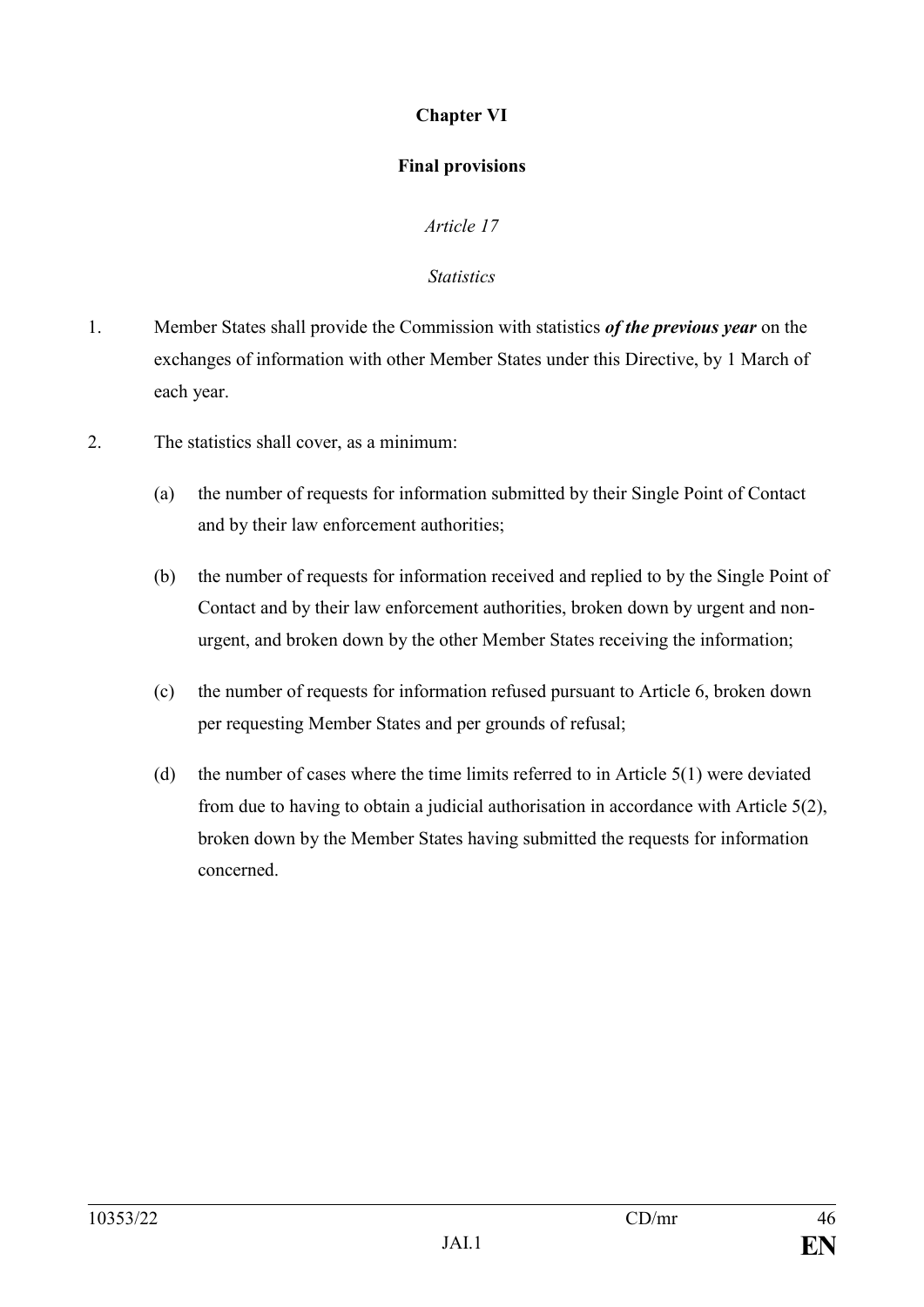# *Reporting*

- 1. The Commission shall, by *[date of entry into force + 3 years]*, submit a report to the European Parliament and to the Council, assessing the implementation of this Directive.
- 2. The Commission shall, by *[date of entry into force + 5 years],* submit a report to the European Parliament and to the Council assessing the effectivity and effectiveness of this Directive. The Commission shall take into account the information provided by Member States and any other relevant information related to the transposition and implementation of this Directive. On the basis of this evaluation, the Commission shall decide on appropriate follow-up actions, including, if necessary, a legislative proposal.

### Article 19

### Amendments to the Convention Implementing the Schengen Agreement

From [the date referred to in Article 21(1), the first subparagraph], the Convention Implementing the Schengen Agreement is amended as follows:

- (i) Article 39 is replaced by this Directive insofar as that article relates to the exchange of information for the purpose**s** referred to in Article 1(1) of this Directive;
- (ii) Article 46 is deleted.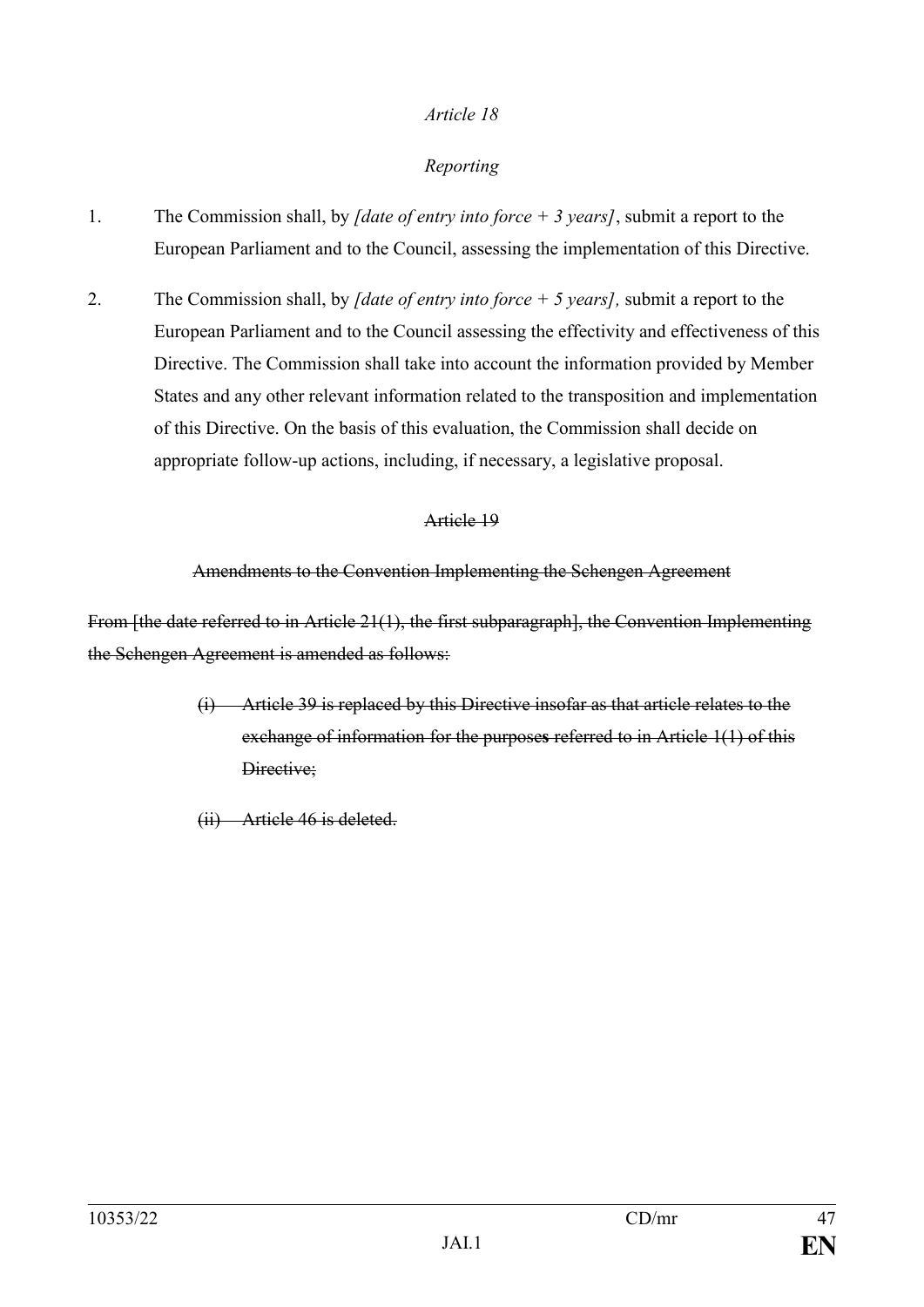## *Repeal*

Framework Decision 2006/960/JHA is repealed from [the date referred to in Article 21(1), the first subparagraph].

References to that Framework Decision shall be construed as references to the corresponding provisions of this Directive.

## *Article 21*

# *Transposition*

1. Member States shall bring into force the laws, regulations and administrative provisions necessary to comply with this Directive by [*date of entry into force + 2 years*]. They shall forthwith communicate to the Commission the text of those provisions.

They shall apply those provisions from that date. However, they shall apply Article 13 from [*date of entry into force + 4 years*].

When Member States adopt those provisions, they shall contain a reference to this Directive or be accompanied by such a reference on the occasion of their official publication. Member States shall determine how such reference is to be made.

2. Member States shall communicate to the Commission the text of the main provisions of national law which they adopt in the field covered by this Directive.